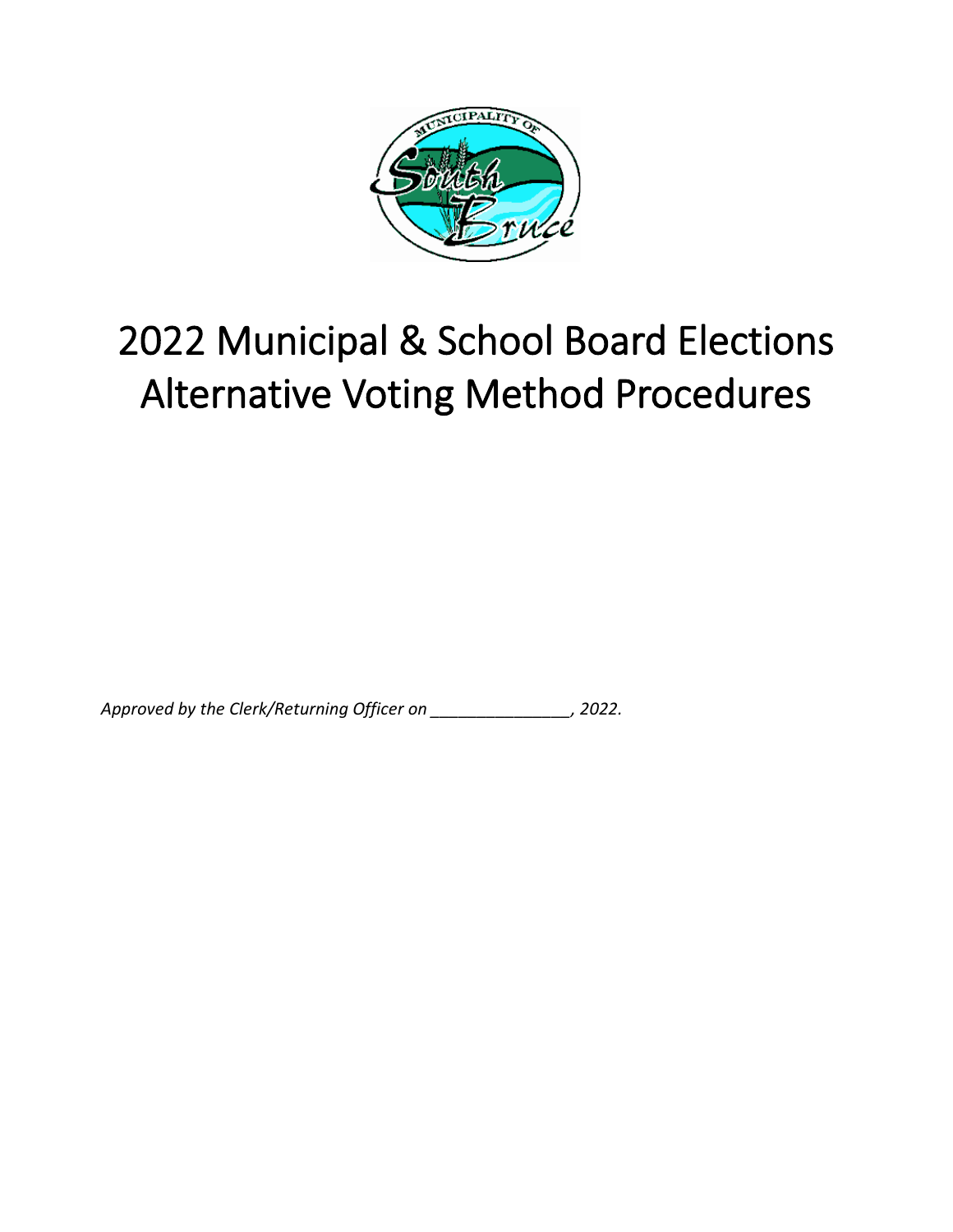# <span id="page-1-0"></span>**Table Of Contents**

| 2022 Municipal & School Board Elections Alternative Voting Method Procedures  1 |  |  |  |
|---------------------------------------------------------------------------------|--|--|--|
|                                                                                 |  |  |  |
| Section 1.                                                                      |  |  |  |
| Section 2.                                                                      |  |  |  |
| Section 3.                                                                      |  |  |  |
| Section 4.                                                                      |  |  |  |
| Section 5.                                                                      |  |  |  |
| Section 6.                                                                      |  |  |  |
| Section 7.                                                                      |  |  |  |
| Section 8.                                                                      |  |  |  |
| Section 9.                                                                      |  |  |  |
| Section 10.                                                                     |  |  |  |
| Section 11.                                                                     |  |  |  |
| Section 12.                                                                     |  |  |  |
| Section 13.                                                                     |  |  |  |
| Section 14.                                                                     |  |  |  |
| Section 15.                                                                     |  |  |  |
| Section 16.                                                                     |  |  |  |
| Section 17.                                                                     |  |  |  |
| Section 18.                                                                     |  |  |  |
| Section 19.                                                                     |  |  |  |
| Section 20.                                                                     |  |  |  |
| Section 21.                                                                     |  |  |  |
| Section 22.                                                                     |  |  |  |
| Section 23.                                                                     |  |  |  |
| Section 24.                                                                     |  |  |  |
| Section 25.                                                                     |  |  |  |
| Section 26.                                                                     |  |  |  |
| Section 27.                                                                     |  |  |  |
| Section 28.                                                                     |  |  |  |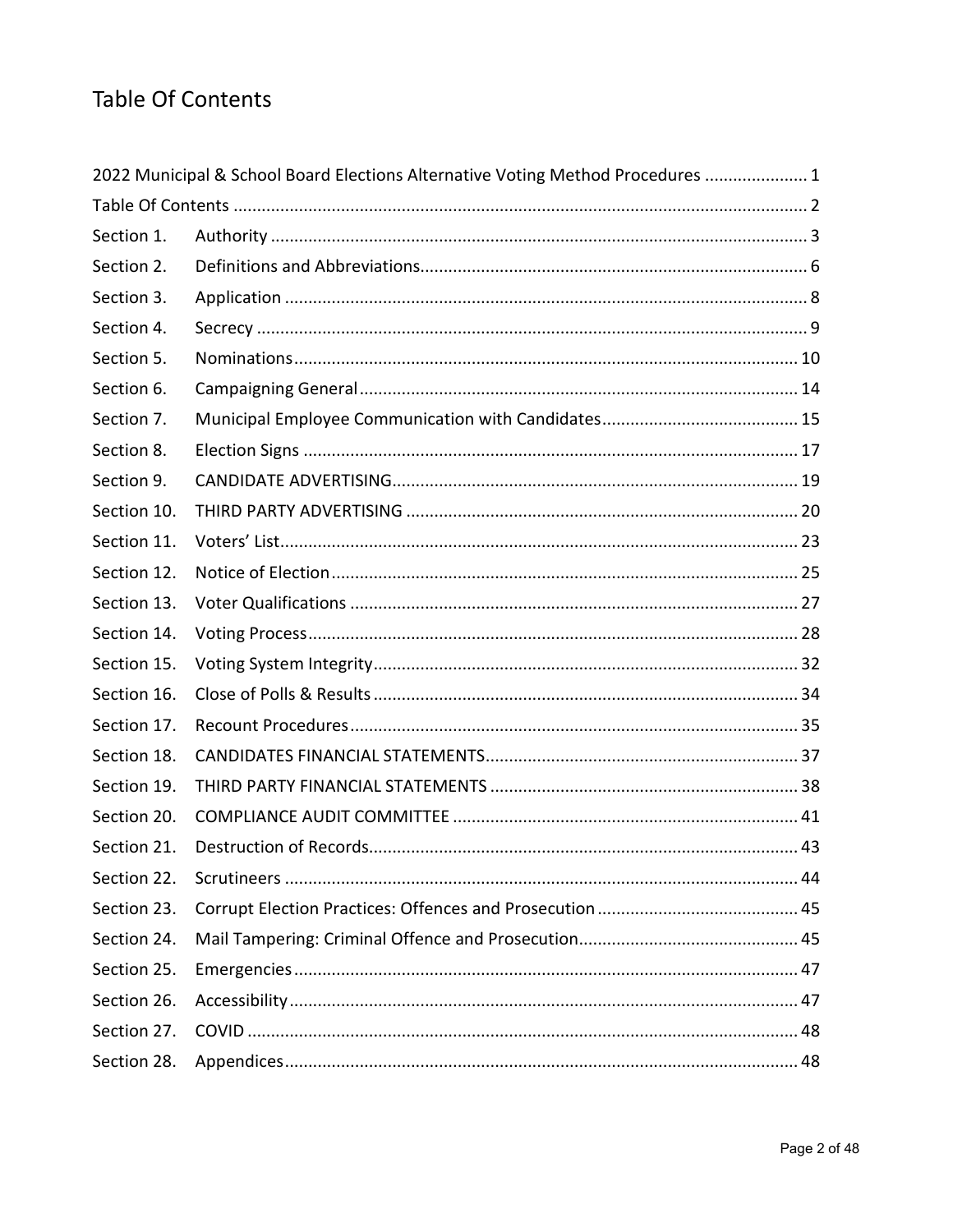# <span id="page-2-0"></span>Section 1. Authority

Authority Telephone and Internet Voting Election Procedure for the Municipality of South Bruce has been prepared in accordance with the provisions of Section 42 of the Municipal Elections Act, 1996, as amended. The Municipality of South Bruce will be using the telephone and internet voting method in the 2022 Municipal Election, as authorized by By-law Number 2021-94 authorizing the use of alternative voting methods, that being internet and telephone-based voting as amended on April 26, 2022 by by-law #2022-44 to authorize advance voting. and pursuant to the provisions of Section 42 of the Municipal Elections Act, 1996, as amended.

Section 42(3) of the Municipal Elections Act, 1996, as amended, provides that, no later than June 1, 2022, the Clerk shall establish procedures and forms for the use of any alternative voting method authorized by by-law and provide same to each candidate.

Section 42(4) of the Municipal Elections Act, 1996, as amended, provides that the procedures and forms established by the Clerk, if they are consistent with the principles of the Municipal Elections Act, 1996, as amended, prevail over anything in the Act and the regulations made under it. When the Election Procedure Manual for the Municipality of South Bruce does not provide for any matter, an election to which this procedure applies shall be conducted as far as practicable in accordance with the principles of the Municipal Elections Act, 1996, as amended.

Section 11 of the Municipal Elections Act, 1996, as amended, states that the Clerk of the local municipality is responsible for conducting elections within that municipality and for:

- a) preparing for the election
- b) preparing for and conducting a recount in the election
- c) maintaining peace and order in connection with the election, and

d) preparing a report about the identification, removal and prevention of barriers that affect electors and candidates with disabilities

Section 12 of the Municipal Elections Act, 1996, as amended, provides that, with respect to the duties and authority of a Municipal Clerk:

12. (1) A Clerk who is responsible for conducting an election may provide for any matter or procedure that:

a) is not otherwise provided for in an Act or regulation, and

b) in the clerk's opinion, is necessary or desirable for conducting the election

(2) The power conferred by subsection (1) includes power to establish forms, including forms of oaths and statutory declarations and power to require their use.

(3) The power conferred by subsection (1) includes power to require a person, as a condition of doing anything or having an election official do anything under this Act, to furnish proof that is satisfactory to the election official of the person's identity or qualifications, including citizenship or residency, or of any other matter

While Section 13 of the Municipal Elections Act, 1996, as amended, provides:

13. (1) Any notice or other information that this Act requires the Clerk to give shall be given in a form and manner and at a time that the Clerk considers adequate to give reasonable notice or to convey the information as the case may be.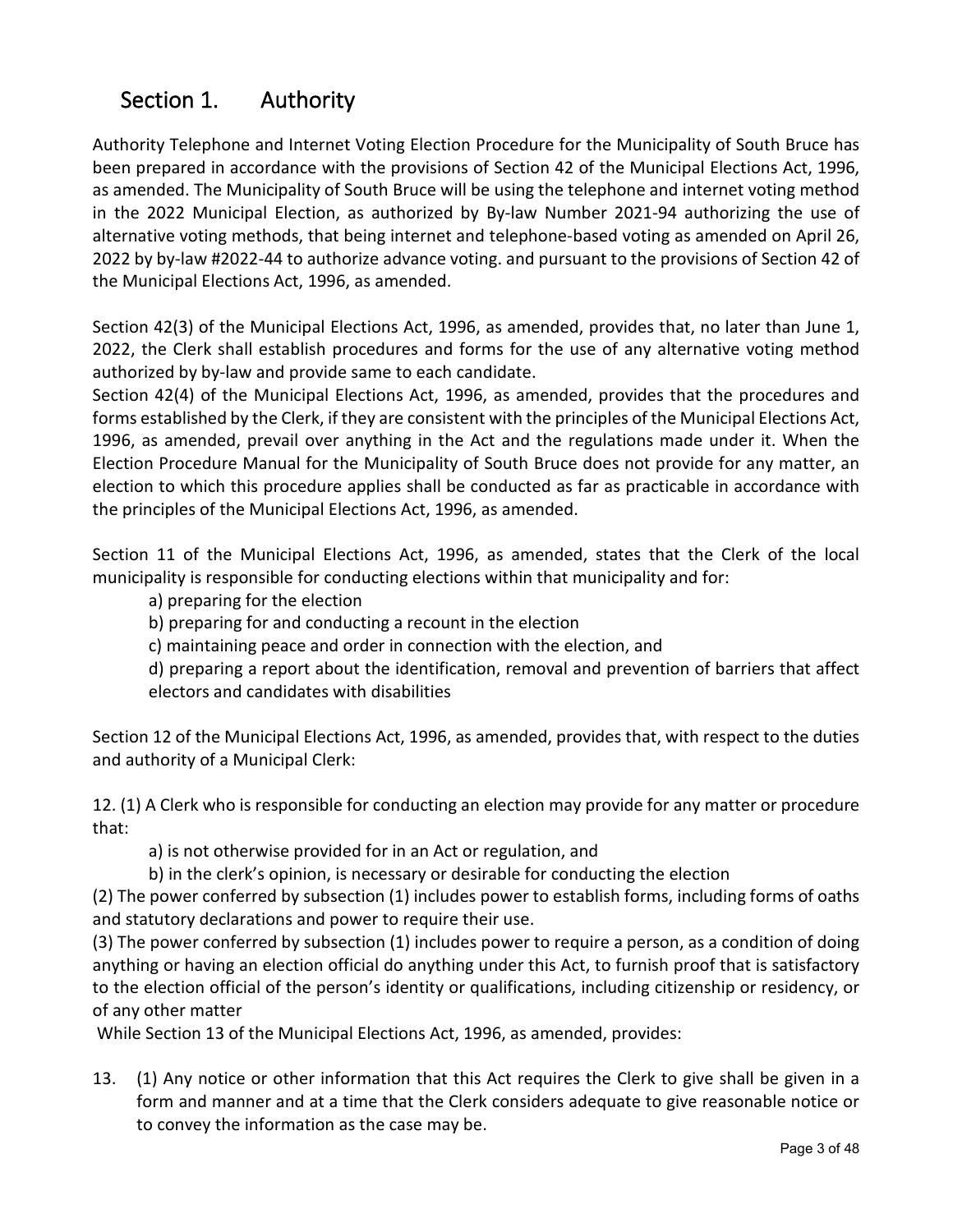(2) The Clerk shall provide electors, candidates and persons who are eligible to be electors with information to enable them to exercise their rights under the Municipal Elections Act, 1996, as amended.

Subsection 42(5) further states that, when a by-law authorizing the use of an alternative voting method is in effect, Sections 43 (advance votes) and 44 (proxy votes) apply only if the by-law so specifies. By-Law 2021-94, as amended, provides for advance voting but does not allow for proxy voting, therefore a person cannot give her/her Voter Information Letter to another eligible elector for the purpose of proxy voting. Definitions shall be as set out in the Municipal Elections Act, 1996, as amended, and as provided -XX for in the Election Procedure Manual.

#### **Disclaimer**

The Election Procedure Manual for the Municipality of South Bruce has been prepared to provide general guidance for the 2022 Municipal Election.

In the event of any discrepancy in the Election Procedure Manual, the Municipal Elections Act, 1996, as amended, shall take precedence except as provided for in Section 42(4) of the Municipal Elections Act, 1996, as amended.

Amendments may be made to the Election Procedure Manual at the discretion of the Clerk.

Any unforeseen cases which are not addressed in these procedures will be recorded, action taken and reflected in an addendum signed by the Clerk to these procedures and circulated to all candidates and posted on the website.

#### **Language**

With respect to an election held for offices of a municipal council and an English public or separate school board, notices, forms and other information provided under the Municipal Elections Act, 1996, as amended, shall be made available in English only, unless the council of the municipality passes a by-law to authorize the use of:

a) French, in addition to English, in the prescribed forms; and

b) French, other languages other than English, or both, in notices, forms (other than prescribed forms) and other information provided under the Municipal Elections Act, 1996, as amended.

Section 9.1 of the Municipal Elections Act, 1996, as amended, requires notices, forms and other information provided under the Act to be made available in both English and French for the election of:

a) Members of a French-language district school board; or

b) Members of a school authority that,

i. has established, operated or maintained a French-language instructional unit within the year before Voting Day, or

ii.is subject to an agreement, resolution or order under Part Xll of the Education Act that requires the school authority to establish, operate or maintain a French-language instructional unit.

Other Languages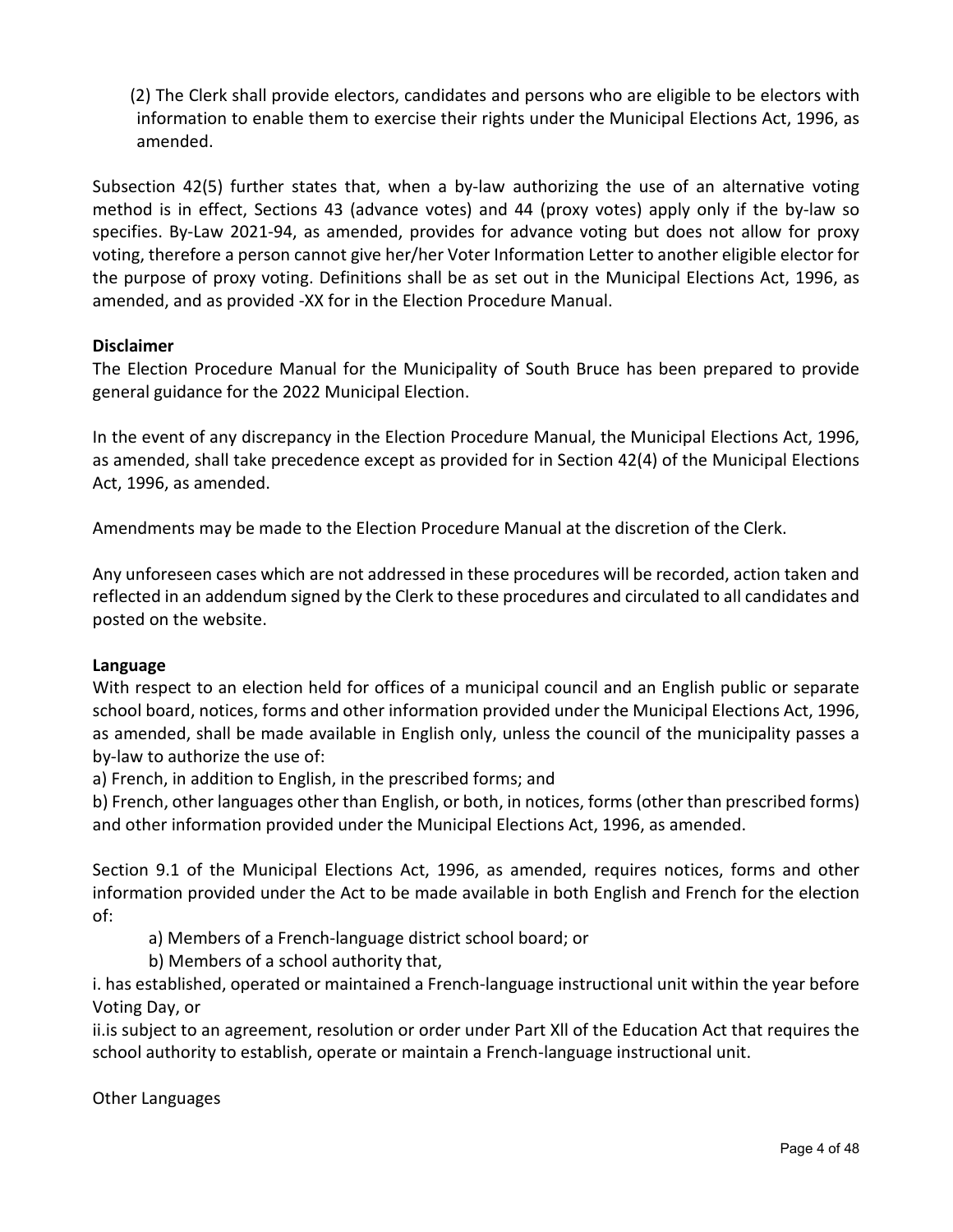A municipal council may pass a by-law to authorize the use of other languages other than English and French in notices, forms (other than the prescribed forms) and other information provided under the Municipal Elections Act, 1996, as amended, with respect to the election of the aforementioned members.

#### **Declaration**

Therefore, as Clerk and Returning Officer for the municipal elections of the Corporation of the Municipality of South Bruce, I do hereby certify and approve the following procedures for conducting the 2022 Municipal and School Board Elections and also establish that the forms listed in Appendix A below are permitted to be used during this election process.

Leanne Martin, Clerk/Returning Officer

\_\_\_\_\_\_\_\_\_\_\_\_\_\_\_\_\_\_\_\_\_\_\_\_\_\_\_\_\_\_\_\_\_\_\_\_\_\_\_\_\_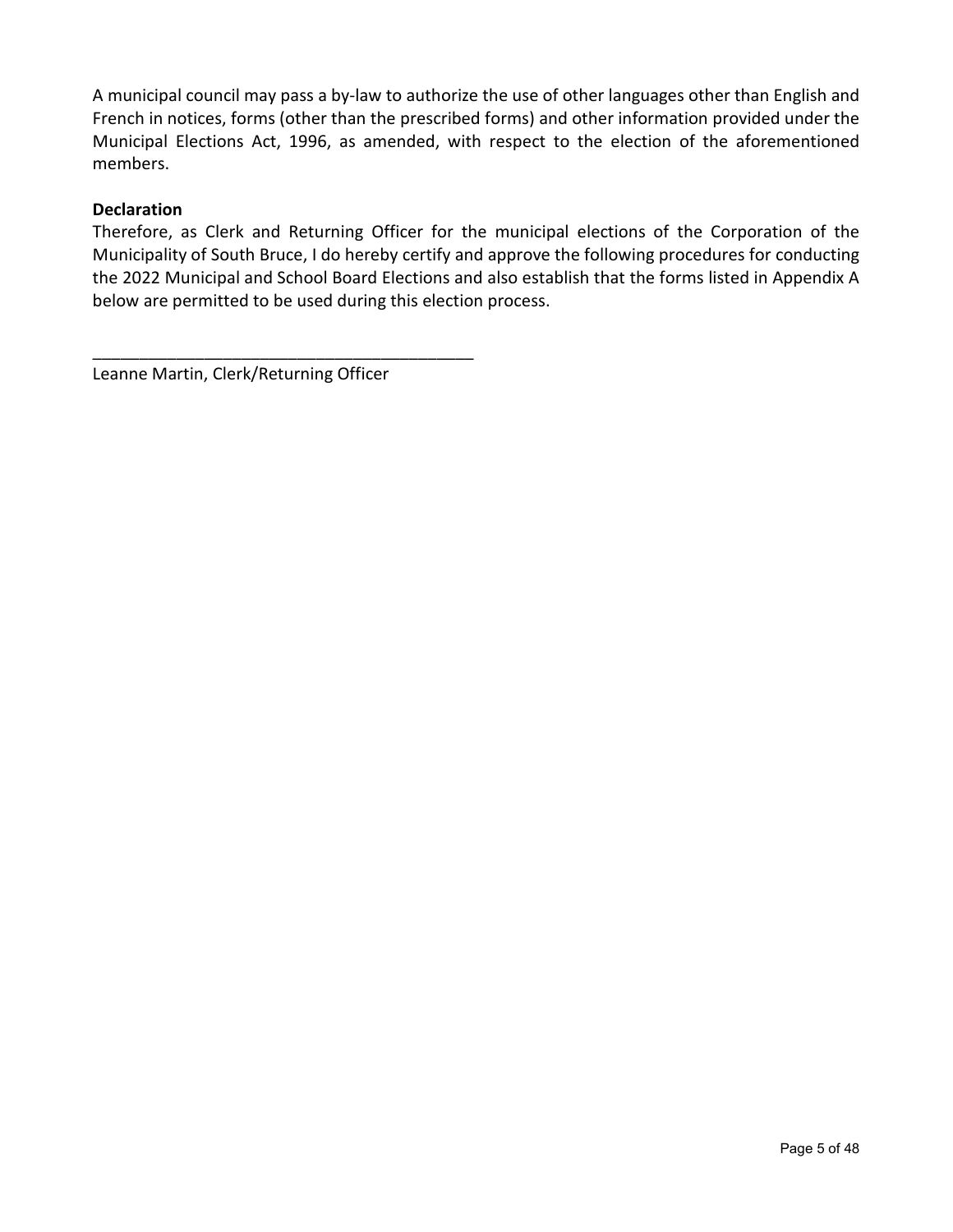# <span id="page-5-0"></span>**Section 2. Definitions and Abbreviations**

For the purposes of these procedures, the following definitions and abbreviations shall apply:

| <b>Term</b>                | <b>Definition</b>                                                     |
|----------------------------|-----------------------------------------------------------------------|
| Act or "Municipal          | means the Municipal Elections Act, S.O. 1996 c. 32, as amended.       |
| Elections Act, 1996"       |                                                                       |
| <b>Advance Voting</b>      | means the time during the Voting Period in which eligible electors    |
| Period                     | may cast ballots before Voting Day in an election.                    |
| Auditor                    | means the person appointed by the Clerk to validate the logic and     |
|                            | accuracy of a Voting System used in an election.                      |
| <b>Ballot</b>              | means an image on an internet-enabled device of a ballot for an       |
|                            | election to be voted for, including all choices available to the      |
|                            | electors and containing spaces in which the electors mark their       |
|                            | votes, or when voting using a telephone or wireless phone, an         |
|                            | audio set of instructions which describe all choices available to the |
|                            | electors and instruction to mark their selection by depressing the    |
|                            | numbered touchtone keypad.                                            |
| Candidate                  | means a person who has submitted their nomination form under          |
|                            | Section 33 of the Municipal Elections Act, 1996.                      |
| <b>Certified Candidate</b> | means a Candidate whose nomination has been certified by the          |
|                            | Clerk under Section 35 of the Municipal Elections Act, 1996.          |
| Clerk                      | means the Clerk of The Municipality who is responsible for            |
|                            | conducting this election under the authority of the Municipal         |
|                            | Elections Act, 1996.                                                  |
| <b>Election Official</b>   | means any Election Staff bearing the authority to make a decision     |
|                            | on a matter based on their assigned role as authorized by the Clerk   |
|                            | in respect to an election.                                            |
| <b>Election Staff</b>      | means any individual that is assigned a role and/or responsibilities  |
|                            | by the Clerk in respect to an election.                               |
| Elector                    | means an individual eligible to vote in an election for The           |
|                            | Municipality.                                                         |
| Friend                     | means a person who has been requested by an Elector to assist         |
|                            | them in the voting process in accordance with the Municipal           |
|                            | Elections Act, 1996.                                                  |
| Interim List of            | means, for a regular election, the list of changes made to the        |
| Changes                    | Voters' List between the time that the Voters' List was originally    |
|                            | published and September 15th in the year of the election.             |
| <b>Municipal Office</b>    | means the municipal administration building located at:               |
|                            | 21 Gordon Street, East, Teeswater, ON N0G 2S0                         |
| Municipality, The          | means the Corporation of the Municipality of South Bruce,             |
|                            | Ontario.                                                              |
| Password                   | means an additional access control word assigned to each              |
|                            | authorized user in order to provide additional security for access    |
|                            | to the Voting system.                                                 |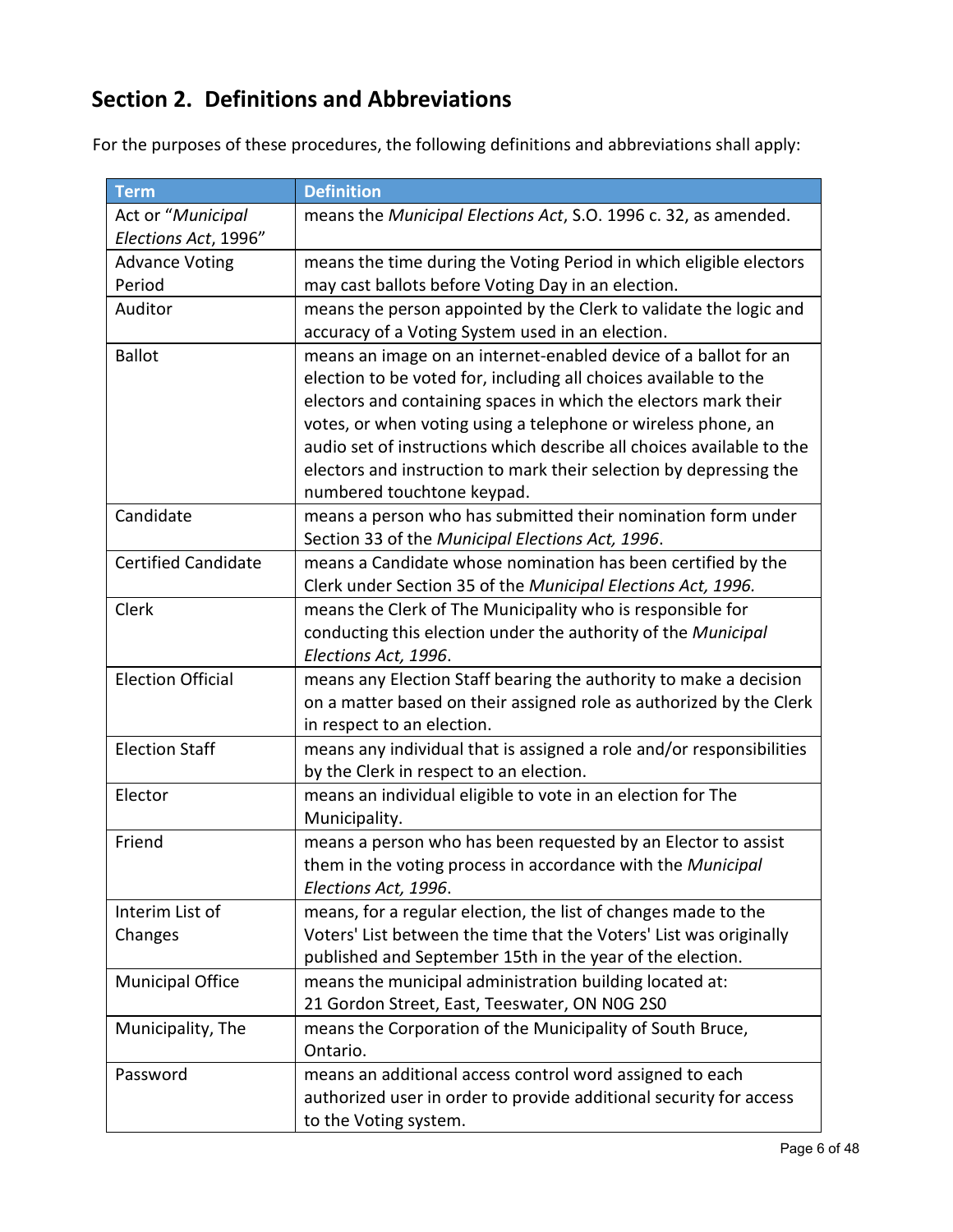| <b>Term</b>                   | <b>Definition</b>                                                    |
|-------------------------------|----------------------------------------------------------------------|
| Personal Identification       | means a unique multiple digit number assigned to each elector to     |
| Number (PIN)                  | provide security for access to the Voting System.                    |
| Preliminary List of           | means a list of eligible electors compiled by the Municipal          |
| Electors                      | Property Assessment Corporation for an election in The               |
|                               | Municipality.                                                        |
| <b>Receiving Location</b>     | means the location where the Voting System is activated and          |
|                               | where election results are reported, which shall be the Council      |
|                               | Chambers located at the Municipal Office.                            |
| <b>Registered Third Party</b> | means an individual, corporation or trade union that is registered   |
| Advertiser                    | under section 88.6 of the Municipal Elections Act, 1996.             |
| <b>Revision Centre</b>        | means the locations and times designated by the Clerk where          |
|                               | members of the public can apply to make additions, deletions and     |
|                               | corrections to the list of electors.                                 |
| Satisfactory                  | means any piece of identification or personal information which      |
| Identification                | would verify the identity of an individual to the satisfaction of an |
|                               | Election Official in accordance with the Ministry of Municipal       |
|                               | Affairs and Housing (MMAH) list of "Acceptable Documents for         |
|                               | Voter Identification", Ontario Regulation. 304/13 (Voter             |
|                               | Identification), or any other identification criteria established by |
|                               | the Clerk.                                                           |
| Scrutineer                    | means an individual appointed in writing by a Certified Candidate    |
|                               | to represent him or her during the voting process.                   |
| <b>Voter Assistance</b>       | means a location provided by The Municipality of South Bruce to      |
| Centre                        | assist electors with the Telephone/Internet Voting process or        |
|                               | other general election inquiries including a location to make        |
|                               | revisions to the voters list.                                        |
| Voter Help Desk               | means an email address and a telephone help line provided by The     |
|                               | Municipality to assist electors with the voting process or other     |
|                               | general election inquiries.                                          |
| Voter Information             | means a letter mailed directly to an Elector's address that provides |
| Letter                        | information necessary for the elector to exercise their right to     |
|                               | vote.                                                                |
| Voters' List                  | means the list of eligible Electors in an election in The            |
|                               | Municipality.                                                        |
| <b>Voting Day</b>             | means the final day on which ballots may be cast in an election in   |
|                               | The Municipality.                                                    |
| <b>Voting Station</b>         | means a physical internet-enabled device at a Voter Assistance       |
| Equipment                     | Centre which is specifically configured to permit electors to cast a |
|                               | ballot on the Voting System during an election.                      |
| <b>Voting Period</b>          | means the time during which Electors may cast ballots using the      |
|                               | Voting System provided in an election, and includes both the         |
|                               | Advanced Voting Period and Voting Day.                               |
| <b>Voting System</b>          | means the platform(s) chosen by The Municipality to provide          |
|                               | electors with a means of casting their ballot in an election.        |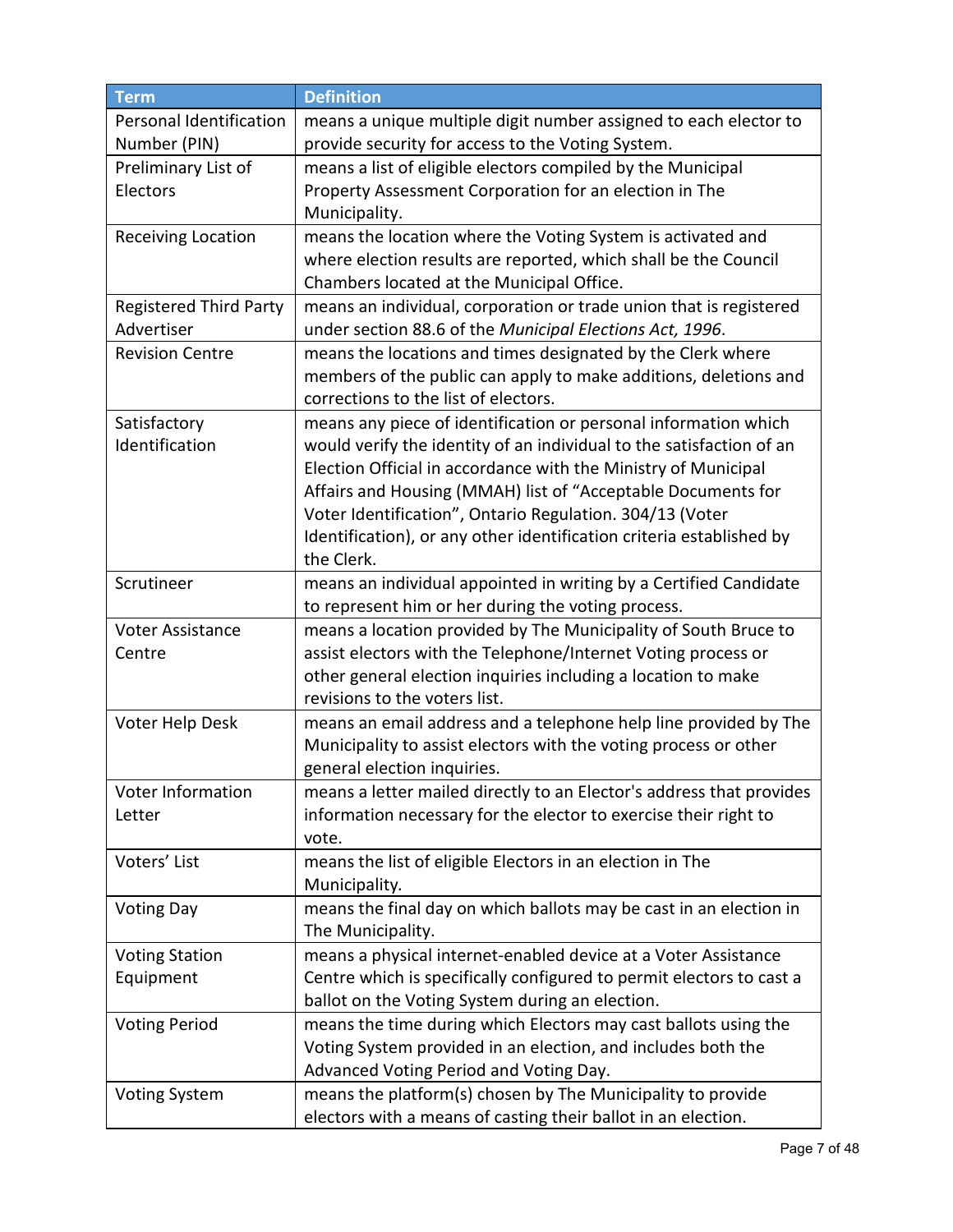## <span id="page-7-0"></span>**Section 3. Application**

- 1. This procedure applies to the 2022 Municipal and School Board Elections in The Municipality including any contests for which The Municipality collects a vote on behalf of another Returning Officer for which the election spans municipal boundaries (e.g. French School Board contest).
- 2. The procedures and forms established by this document prevail over anything in the *Act* and its regulations, provided that they are consistent with the principles of the *Act* as per Subsection 42(4) 2. of the *Municipal Elections Act, 1996.*
- 3. Where these procedures do not provide for any matter, the election shall be conducted in a manner that is both practicable and consistent with the principles of the *Municipal Elections Act, 1996,* with the same being determined and established by the Clerk.
- 4. These procedures may be amended, as necessary and deemed appropriate, by the Clerk. Any amendment to these procedures shall be signed by the Clerk and a copy of the amendment(s) shall be provided forthwith to all candidates and registered third party advertisers.
- 5. The Clerk will provide access to these procedures to the Returning Officer of any contests for which The Municipality collects a vote on behalf of, and request that the procedures are distributed to candidates who register to run for those offices.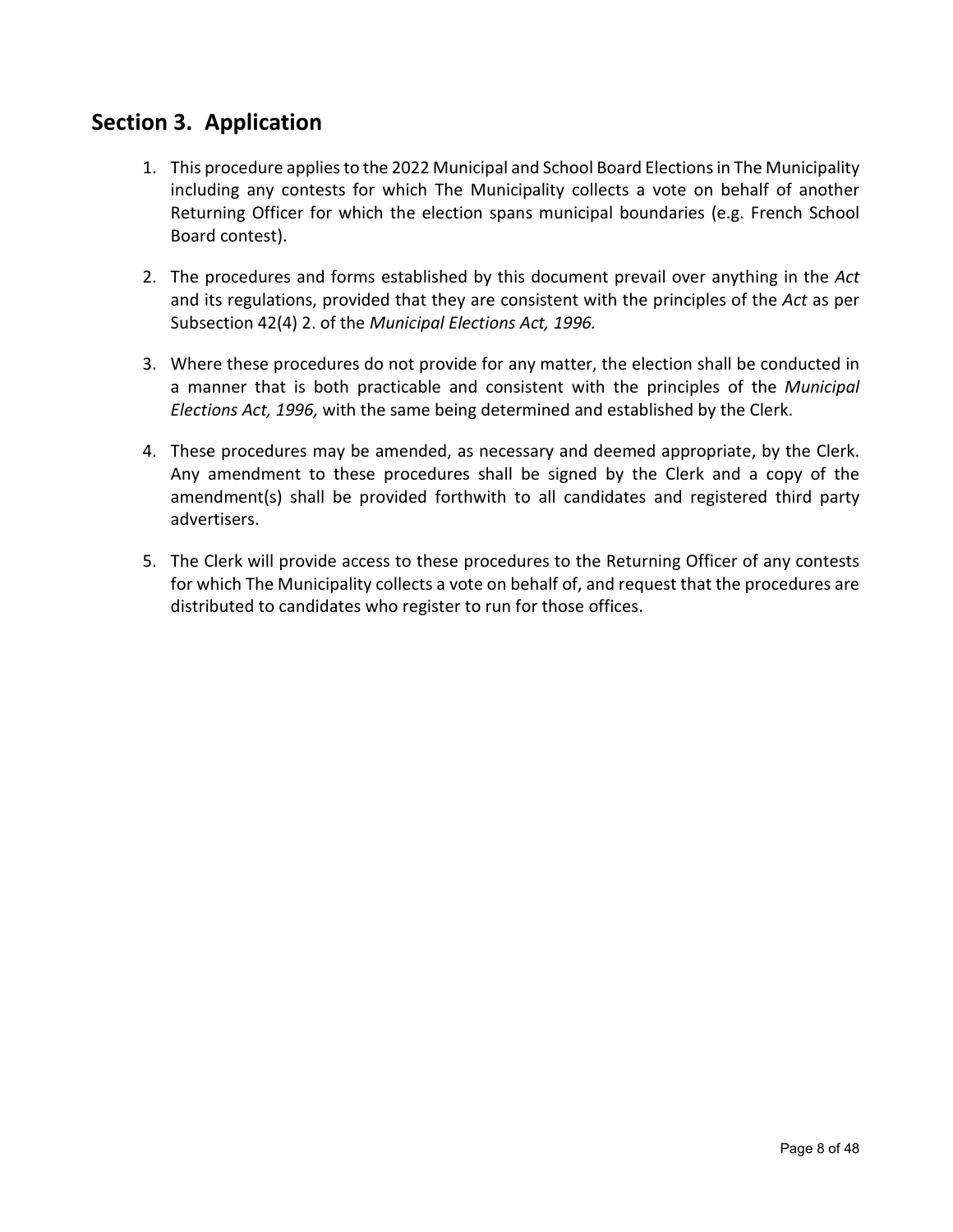## <span id="page-8-0"></span>**Section 4. Secrecy**

- 1. The Clerk shall require all Election Official(s) and/or other persons working in connection with the municipal elections to swear or affirm an oath of secrecy (form EL11), committing to upholding the secrecy provisions established in Section 49 of the Act.
- 2. No person shall interfere or attempt to interfere with an elector while in the process of accessing the Telephone/Internet Voting service or interfere or attempt to interfere in the voting process while using the Telephone/Internet Voting service unless expressly requested and authorized by an elector to provide assistance.
- 3. No person shall obtain or attempt to obtain information about how an elector intends to vote or has voted. Any individual requested by an elector to assist him or her in voting is required to maintain the secrecy of the vote(s) cast by the elector and, if marking the ballot on behalf of the elector, shall vote according to the instructions and wishes of the elector.
- 4. No person shall communicate any information that might have been inadvertently obtained about how an elector intends to vote or has voted.
- 5. No elector shall reveal how they intend to vote while in a Voter Assistance Centre, except for the purposes of obtaining assistance in voting from either a Friend or an Election Official. Any other person present must withdraw until the voter finishes instructing the Friend or Election Official, as the case may be.
- 6. All electors voting at a Voter Assistance Centre may vote with the assistance of a Friend. However, the Friend shall be required to take the appropriate oath (form EL27) prior to providing assistance, to be administered by an Election Official. No person shall be allowed to act as a Friend to more than one voter at a Voter Assistance Centre with the exception of an election official.
- 7. All complaints regarding breaches of secrecy may be investigated by the proper authorities and may be prosecuted according to the provisions of "Offences, Penalties and Enforcement" under Sections 89 through 94 of the Municipal Elections Act, 1996.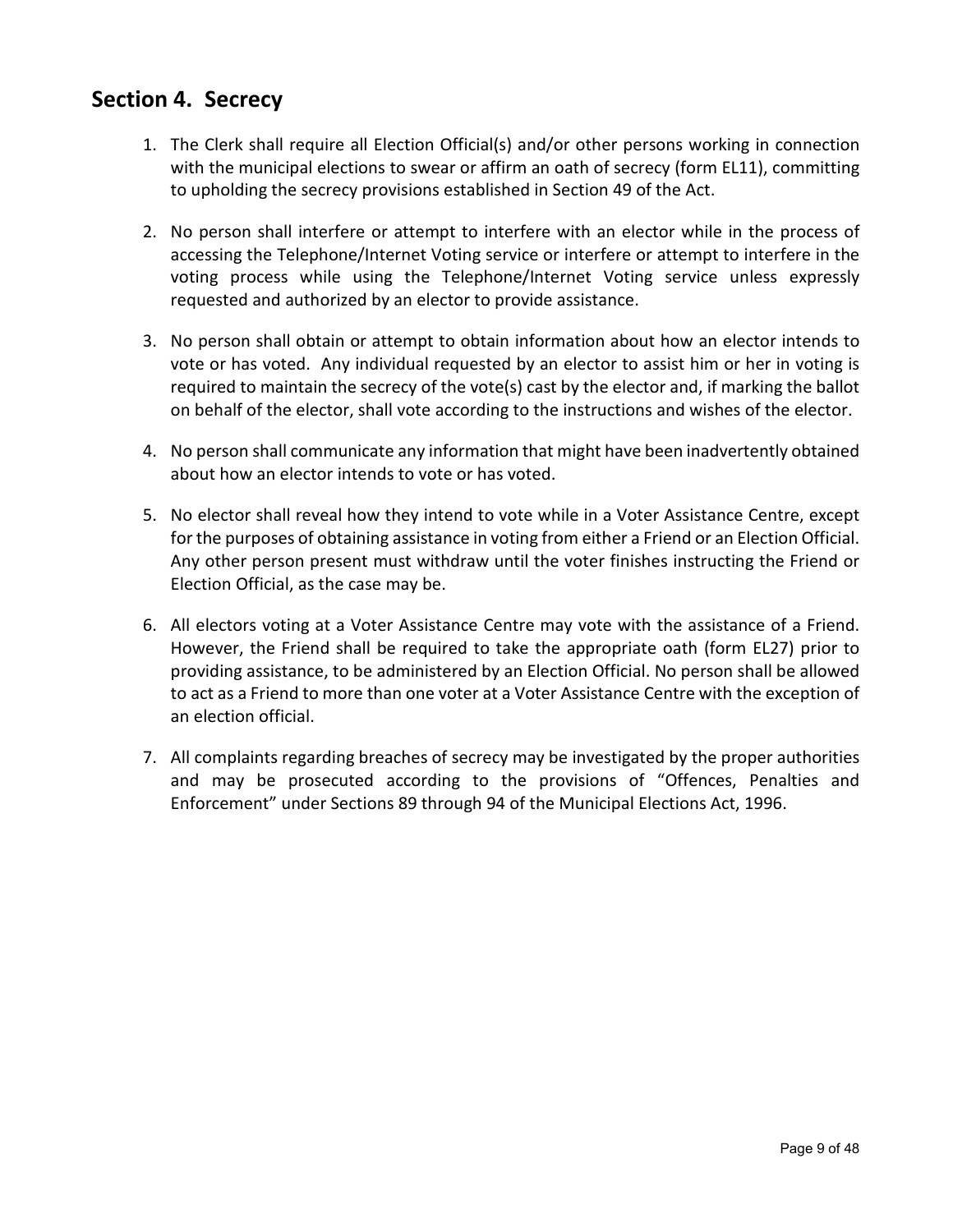# <span id="page-9-0"></span>**Section 5. Nominations**

#### **Nomination Papers (s.33)**

A person may be nominated for an office by filing a nomination in the Clerk's Office, in person or by an Agent. The nomination must be endorsed by at least twenty-five (25) persons and may endorse more than one nomination. Notice is also provided on the website. Effective April 1, 2018, the nomination of a person for an office on Council must be endorsed by at least twenty five (25) persons, and they may endorse more than one nomination. The person endorsing a nomination must be eligible to vote in an election for an office within the municipality, if a regular election was held on the day that the person endorses the nomination (Nomination Paper - Form 1).

"Nomination Paper" Form 1 for the following offices will be available at the Clerk's Office from Monday, May 2, 2022 to Thursday, August 18, 2022 during regular office hours (8:30 am to 4:00 pm), and between 9:00 am and 2:00 pm on Friday, August 19, 2022 (Nomination Day) and on the website for the following offices:

- (1) Mayor
- (2) Councillor –Mildmay Carrick
- (2) Councillor Teeswater Culross
- (2) Councillor At Large

Nomination papers for school boards must be obtained and filed at the appropriate Municipal Office for the following offices:

- (1) School Board Trustee English Public
- (1) School Board Trustee English Separate
- (1) School Board Trustee French Public
- (1) School Board Trustee French Separate

Nominations must be filed with the Clerk in the following manner:

- o in person or through an agent, using the prescribed forms (Nomination Paper Form 1);
- $\circ$  during regular office hours (8:30 am to 4:00 pm) at the Municipal Office from Tuesday May 2, 2022 to Thursday August 18, 2022 and between 9:00 am and 2:00 pm on Friday August 19, 2022 (Nomination Day);
- $\circ$  with the prescribed statement of qualifications, signed by the person being nominated;
- o with the prescribed nomination filing fee of \$200.00 for Head of Council and \$100 for all other offices – the filing fee shall be paid by cash, debit card, certified cheque or money order payable to the municipality;
- o with proof of identity and residence as prescribed in O. Reg. 304/13;
- $\circ$  no faxed or other electronically transmitted nomination paper will be accepted original signatures are required.

The Clerk will administer the necessary oaths.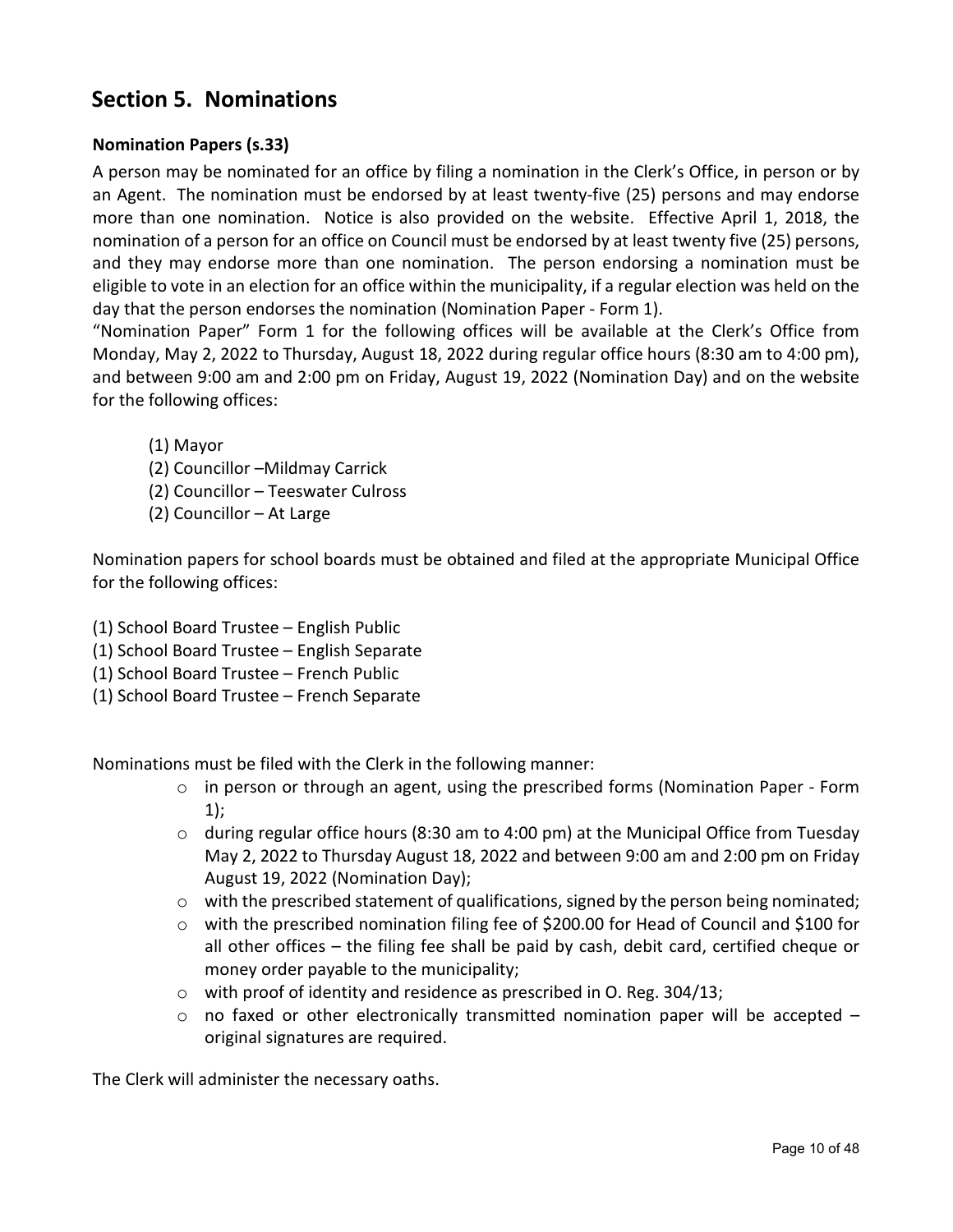#### **Estimated Maximum Campaign Expenses (s.33.0.1)**

The Clerk shall calculate the estimated maximum campaign expenses for each office on the "Preliminary Estimate of Maximum Campaign Expenses" Forms EL50(A) and the "Preliminary Estimate of Maximum Amount of Contributions Own Campaign" Form EL50(B), and provide a copy to the candidate or his/her agent the day that the Nomination Paper is filed in accordance with s.33. The Clerk's calculation is final.

#### **Notice of Penalties (s.33.1)**

The Clerk shall, prior to voting day, provide a notice of penalties on the "Notice of Penalties and Corrupt Practices" Form EL35 to the candidate or their agent.

#### **Municipal Freedom of Information & Protection of Privacy Act (MFIPPA)**

The candidate may sign the consent to release personal information Form 3 authorizing the Clerk to release personal information to the public and media.

#### **Unofficial List of Candidates**

The Clerk shall provide notice of the unofficial list of candidates by preparing and posting in the Municipal Office and on the website an "Unofficial List of Candidates" Form EL03 which is to be updated as each Nomination Paper is filed. The list should be clearly marked "Unofficial". The Clerk must obtain authorization from the candidate to post their personal information, such as their addresses. The list is indicated as "unofficial" until the nominations have been certified.

#### **Nomination Day – Friday, August 19, 2022 (s.31)**

Nomination Papers will be received at the Municipal Office between 9:00 am and 2:00 pm on Nomination Day.

The procedure for the handling of Nomination Papers on Nomination Day will be the same as above.

#### **Certification of Nomination Papers (s.35 (1))**

On or before Monday, August 22, 2022, at 4:00 pm, the Clerk will do a review of each nomination received to determine qualification and if the nomination complies with the Act. Once satisfied the candidate is qualified, the Clerk shall certify the nomination.

#### **Rejection of Nomination Paper (s.35 (3))**

If the Candidate is not qualified to be nominated, or the nomination does not comply with the Act, the Clerk will reject the Nomination. A telephone call shall be made to the candidate informing him/her of the rejection, and a "Notice of Rejection of Nominations" Form EL04 shall be sent, by Registered Mail, as soon as possible, to:

- the person who sought to be nominated; and
- all candidates for the office.

#### **Withdrawal of Nominations (s.36)**

Candidates may withdraw their Nomination by filing in person a written withdrawal on "Withdrawal of Nomination" Form EL19 with the Clerk before 2:00 pm on Nomination Day, Friday August 19, 2022, if the person was nominated on or before Nomination Day. Any withdrawals send by email, mail or fax are not permitted as it must be filed in the Clerks Office.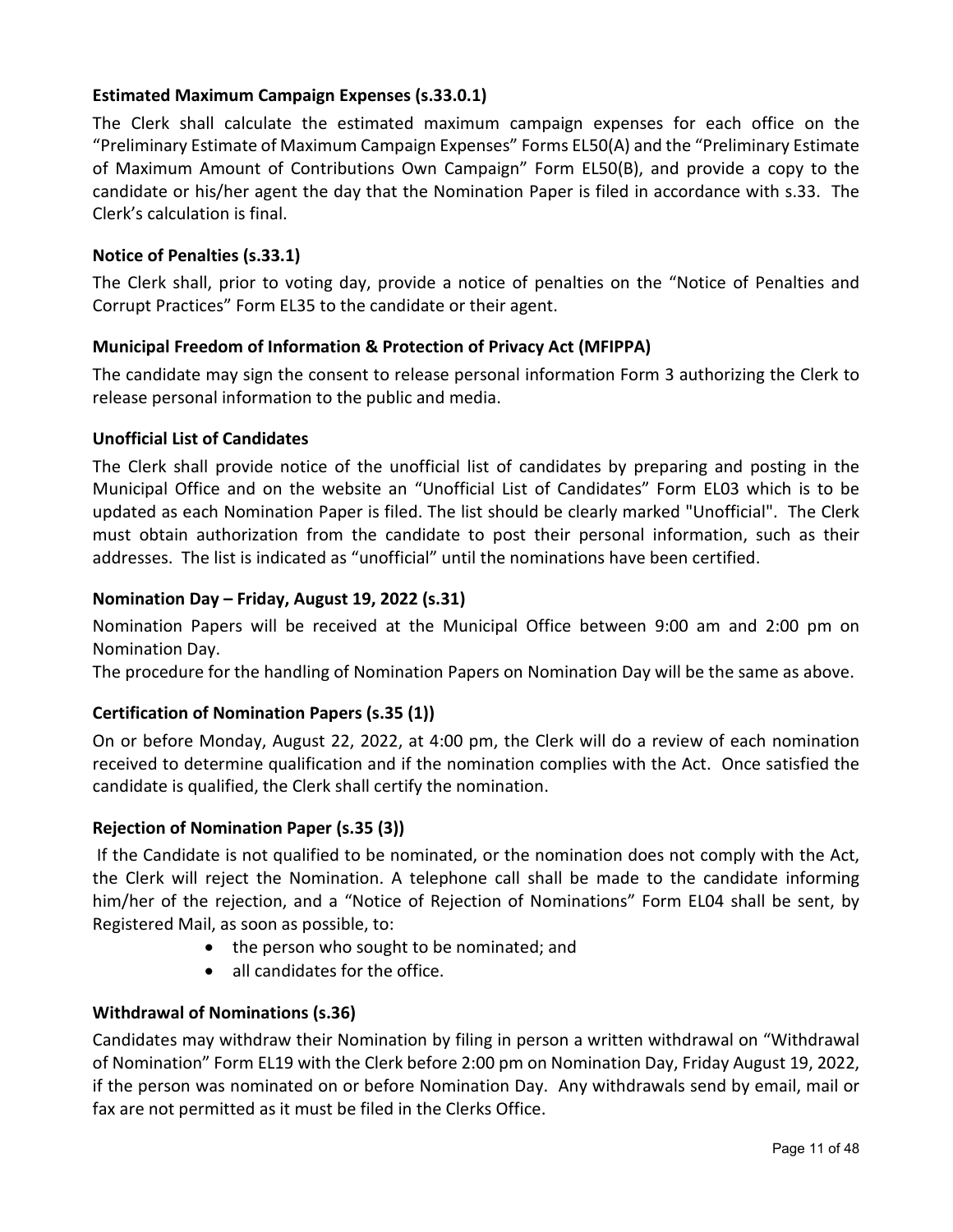The withdrawal shall be noted on the "Unofficial List of Candidates" Form EL03.

#### **List of Certified Candidates**

The final list of certified candidates will be posted at the Municipal Office and on the website on or before Wednesday August 24, 2022 using the "List of Certified Candidates" Form EL07.

#### **Declaration of Election (s.40)**

If after 4:00 pm on Monday, August 22, 2022, the number of certified nominations filed for an office is more than the number of persons to be elected to the office, the Clerk shall declare an election to be conducted.

The Clerk shall give the electors notice of the following, using a variety of methods:

- a) The dates and times of the voting period;
- b) The location and hours of operation of Voter Assistance Center; and
- c) The manner in which electors may use the Internet/Telephone voting method.

#### **Acclamations (s.37(1))**

If after 4:00 pm on Monday, August 22, 2022, the number of certified candidates for an office is the same as or fewer than the number to be elected, the Clerk shall immediately declare the candidate(s) elected by acclamation. The Clerk shall post a "Declaration of Acclamation to Office" on Form EL20. In this situation there shall be no election conducted for the position(s).

#### **Fewer Number of Nomination Papers than Offices (s.33(5))**

If at 4:00 pm on Monday, August 22, 2022 the number of certified nominations filed for an office is fewer than the number of persons to be elected to the office, additional nominations may be filed between 9:00 am and 2:00 pm on Wednesday, August 24, 2022. The Clerk shall post a "Notice of Additional Nominations" Form EL17(B) advising that additional Nomination Papers may be filed for that office during the specified time.

If at 2:00 pm on Wednesday, August 24, 2022, additional Nomination Papers have been filed, the procedure to certify or reject Nomination Papers shall be followed.

#### **Additional Nominations More than Number of Offices Remaining (s.33(5))**

If between 9:00 am and 2:00 pm on Wednesday, August 24, 2022, there are more than a sufficient number of certified Nominations to fill the office(s), an election shall be conducted with the names of the persons who have filed certified Nomination Papers.

#### **Withdrawal of Additional Nominations**

Withdrawal of additional nominations must take place prior to 2:00 pm on Wednesday, August 24, 2022, following the procedure in the Withdrawal of Nomination Paper section above.

#### **Additional Nominations Equivalent to Number of Offices (s.37(2))**

If at 4:00 pm on Thursday, August 25, 2022 there is a sufficient number of certified Nomination Papers filed to fill the office(s), the Clerk shall post a "Declaration of Acclamation to Office" on Form EL20.

#### **Insufficient Number of Nomination Papers Filed to Form a Quorum − Municipal Council (s.37(4)1)**

If the number of Nomination Papers filed is insufficient to form a quorum of the Municipal Council, a by-election shall be held.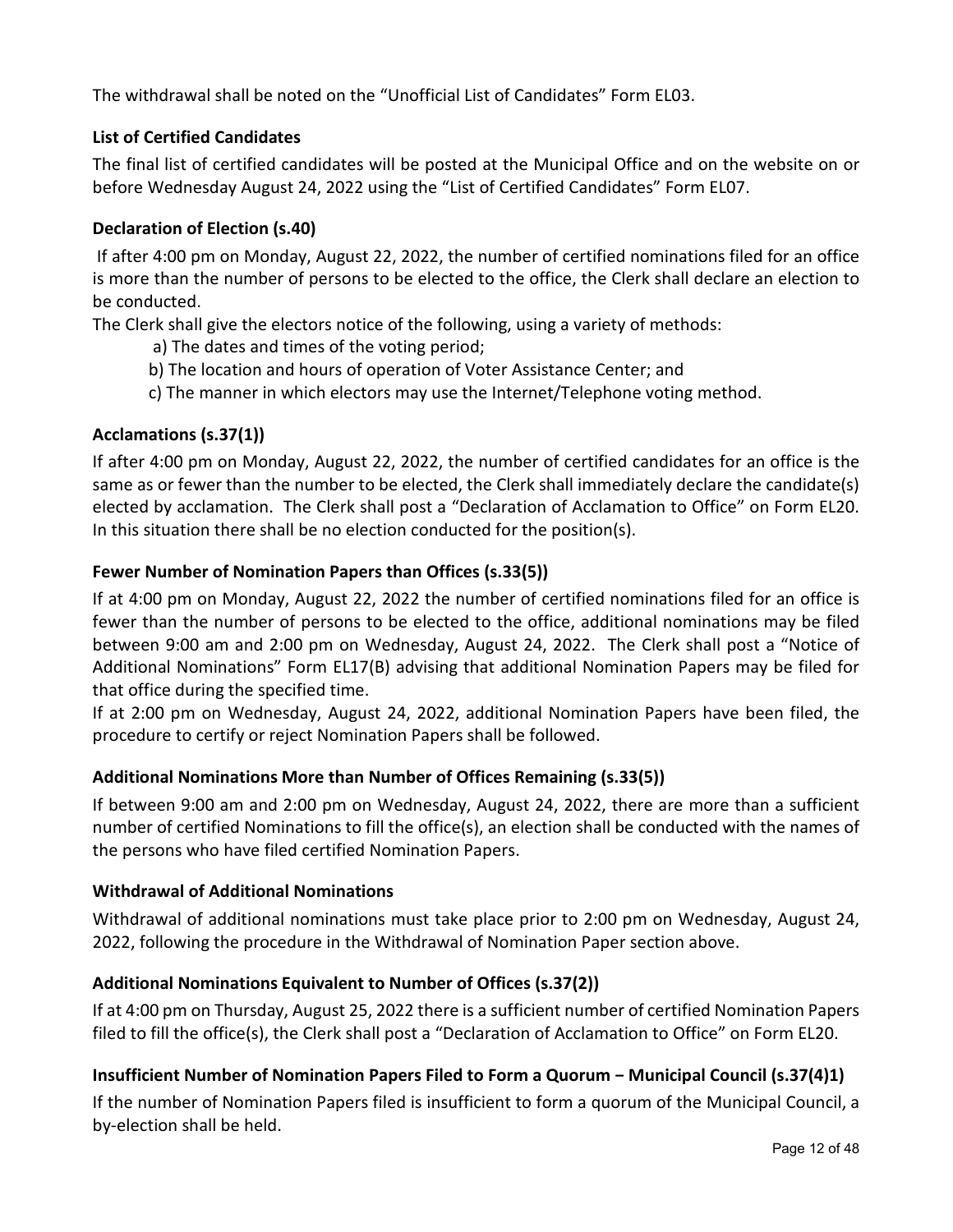#### **Sufficient Number of Nomination Papers Filed to Form a Quorum– Municipal Council (s.37(4))**

If the number of Nomination Papers filed is less than the number of positions for an office of the Municipal Council, but does form a quorum, s.263(1)(a) of the *Municipal Act, 2001*, as amended, shall apply.

#### **Death or Ineligibility of a Candidate (s.39)**

If a certified candidate dies or becomes ineligible before the close of voting,

- a) If the result would be an acclamation for an office, the election to such office is void and a by-election for such office shall be held.
- b) If the result would be one fewer candidate only, and no acclamation, the candidate's name shall be omitted from the ballot.

Use Form EL21 "Notice of Death/Ineligibility of Candidate"

No votes are to be counted for the candidate who has died or become ineligible.

#### **Final Calculation of Campaign Expenses (88.20(13))**

The Clerk shall, after determining from the number of eligible electors from the Voters List for each office, calculate the maximum amount of campaign expenses that each candidate may incur for that office and prepare a "Certificate of Maximum Campaign Expenses". The certificate shall be given to each candidate in the case of a regular election on or before September 26, 2022 and in the case of a by-election within ten (10) days after the Clerk makes the corrections pursuant to Section 88.20(13) and (14). The Clerk's calculation is final and shall be made in accordance with the prescribed formula set out in Ontario Regulation 101/97.

#### **Candidate Name Pronunciation**

All certified candidates may be required to provide to the Clerk the proper pronunciation of their name prior to finalization of the voice prompts for the telephone component of the voting system.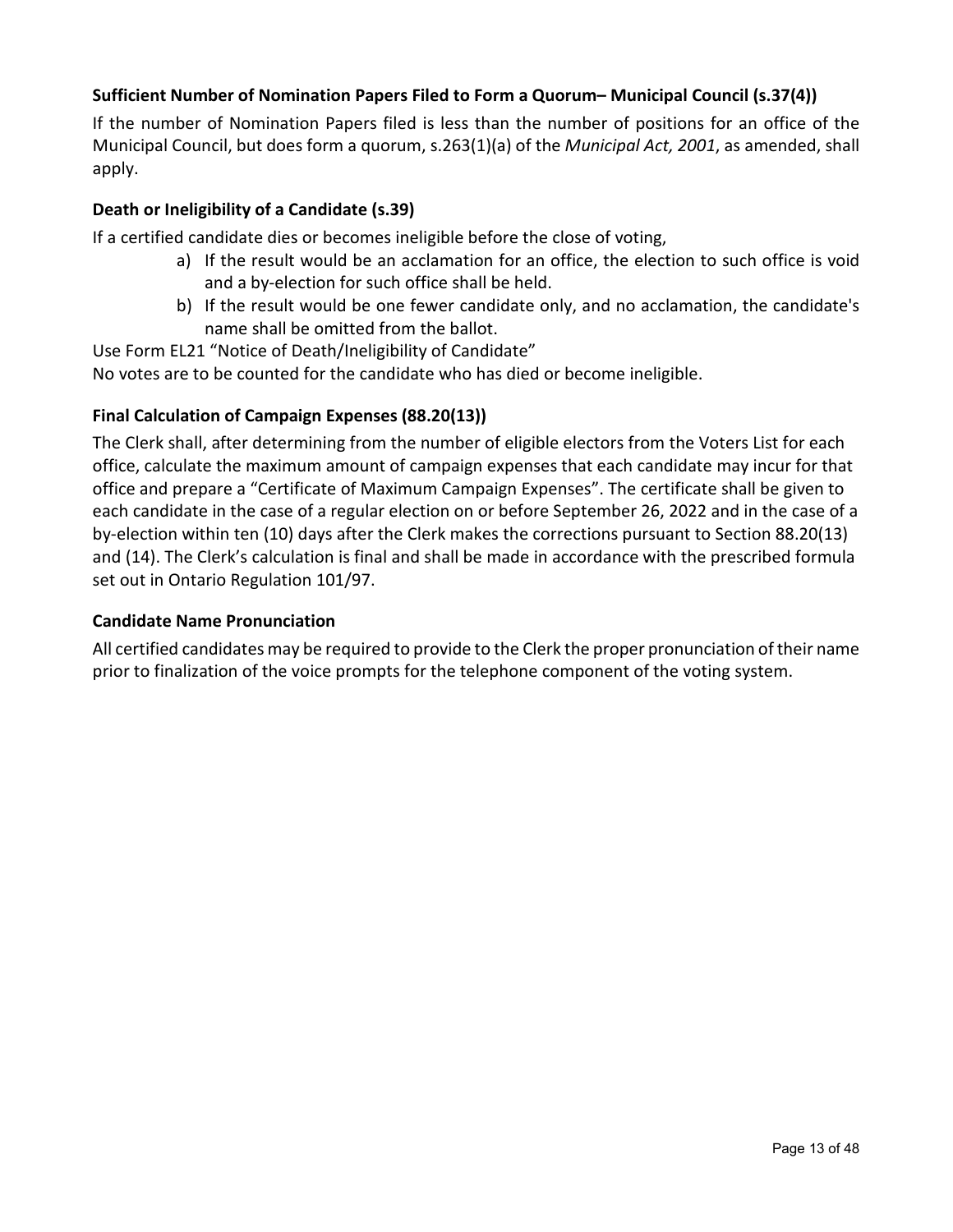# <span id="page-13-0"></span>**Section 6. Campaigning General**

Campaigning is permitted no earlier than the filing of Nomination Papers by the candidate. Information contained in/on all campaign material is the responsibility of the candidate and any questions or concerns should be directed to the candidate.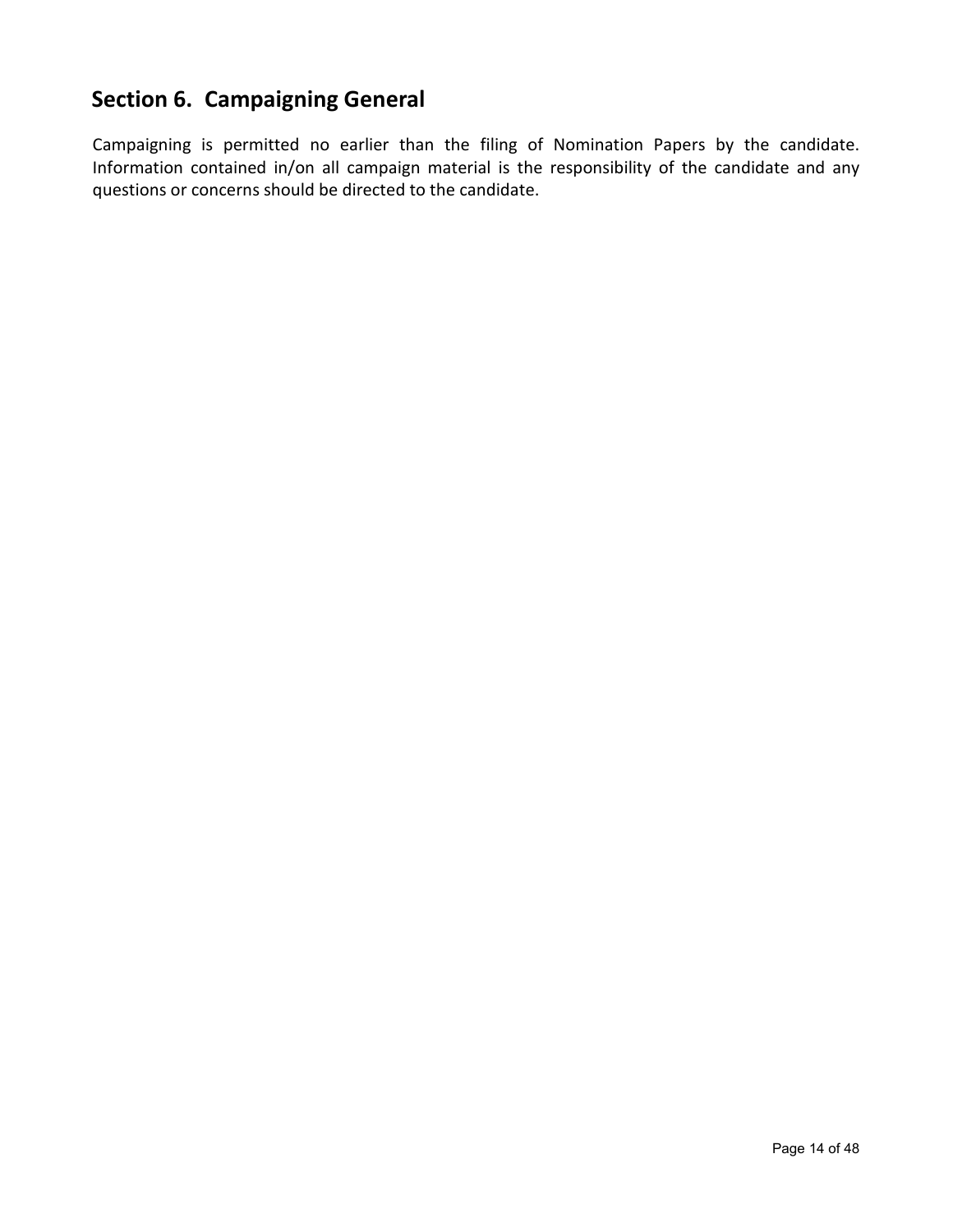# <span id="page-14-0"></span>**Section 7. Municipal Employee Communication with Candidates**

The following provides direction to candidates on the handling of questions directed to and meetings with Municipal staff. Every effort will be made to provide information to all candidates to ensure fairness and transparency.

#### **Election-related Questions**

Questions pertaining to all matters related to the election process, including the voting method, shall be directed to the Returning Officer:

Leanne Martin, CAO/Clerk 21 Gordon Street, East Teeswater, ON N0G 2S0 Tel: 519-392-6623 Email: election@southbruce.on.ca

#### **Questions pertaining to the Municipality's Administration**

All other questions should be directed to the Chief Administrative Officer, who will follow up with the appropriate staff person.

Answers to questions posed by Candidates will be shared with all registered candidates without identifying the questioner and posted on the Municipal website, generally within one week.

Leanne Martin, CAO/Clerk 21 Gordon Street, East Teeswater, ON N0G 2S0 Tel: 519-392-6623 Email: lmartin@southbruce.on.ca

#### **Access to Staff**

Candidates are invited to set up meeting requests through the CAO's office. An appointment should be arranged in advance.

To ensure fairness, access to senior staff shall be the same for all candidates, including existing Members of Council.

Answers to questions asked of staff in person will be documented and shared with all candidates and posted on the Municipal website for transparency.

#### **Use of Municipal Logo or Other Insignia**

The use of the municipal logo or other insignia for campaign purposes is strictly prohibited.

#### **Municipally Owned/Leased Facilities**

Election campaigning or the distribution/posting of election campaign material at municipally-owned or leased facilities is not permitted, with the exception of road allowances.

#### **Use of Corporate Resources During an Election Year (By-law #2022-45)**

Page 15 of 48 Candidates will be provided with a copy of the municipal Use of Corporate Resources During an Election Policy adopted by By-law #2022-45. The purpose of this policy is to provide a fair and consistent approach regarding the use of municipal corporate resources during an election campaign and to clarify that all election Candidates, including Members of Council and Committees, and Third-Party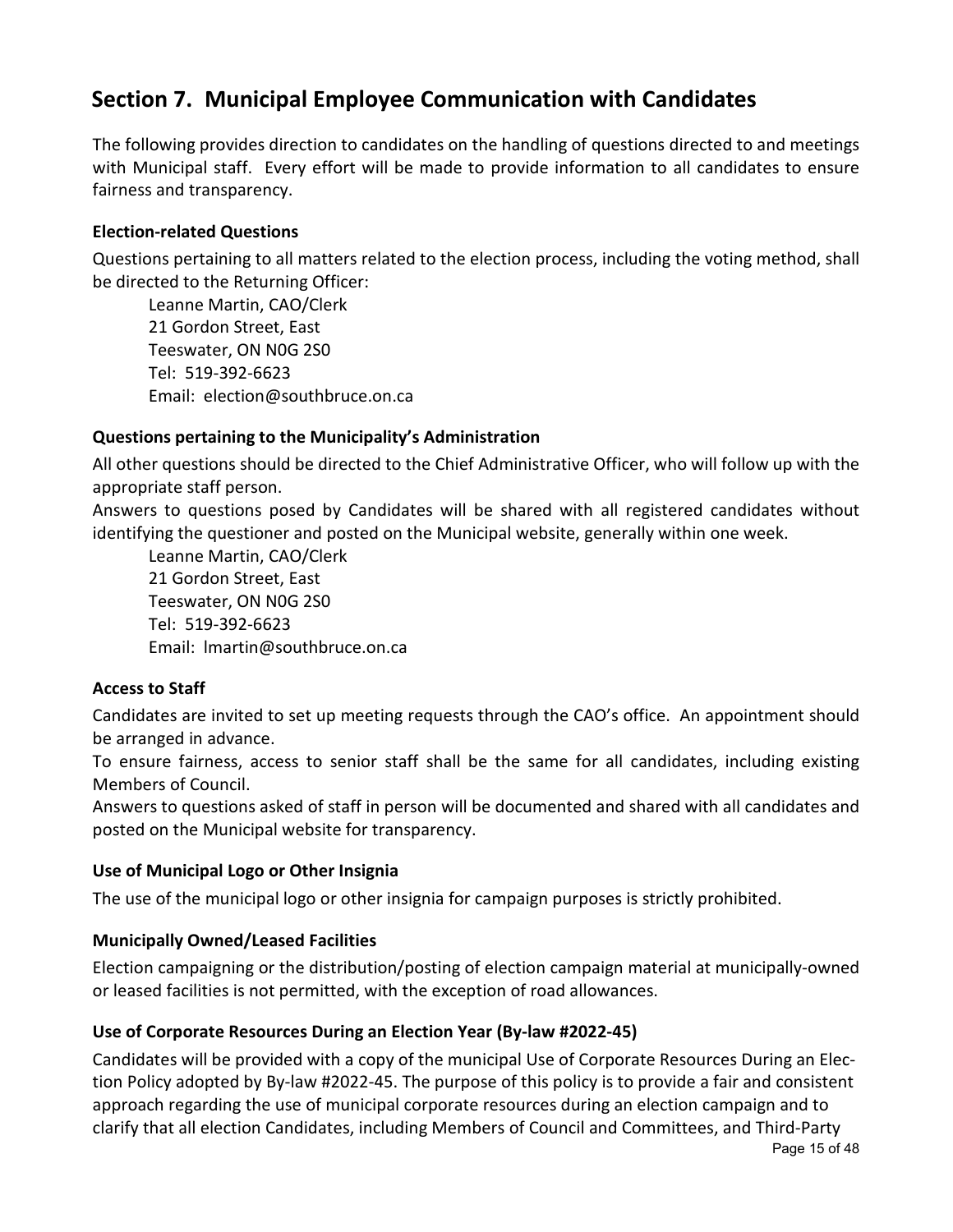Advertisers are required to follow the provisions of the Municipal Elections Act, 1996 (the Act) and that they shall not:

- use the facilities, equipment, supplies, services, staff or other resources of the Municipality for any election campaign or campaign-related activities;
- use the services of persons during hours in which those persons receive any compensation from the Municipality, except as set out in 1) (b) below;
- undertake election campaign-related activities on Municipal property during regular working hours, with exception being made where community groups conduct all candidates meetings at municipal facilities, provided all registered candidates within each specific category are invited to attend such meetings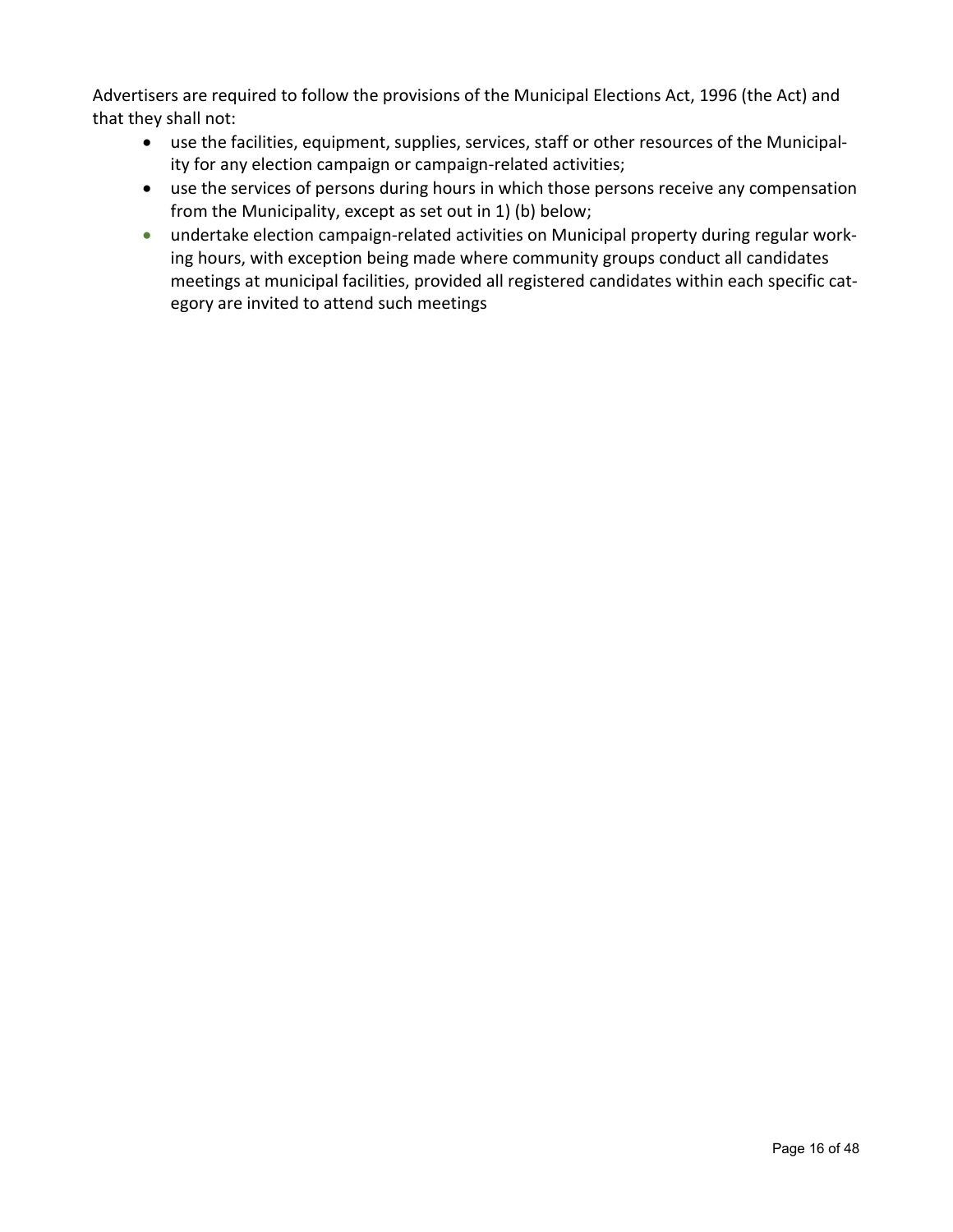# <span id="page-16-0"></span>**Section 8. Election Signs**

The following provides a summary of election sign requirements and limitations. Candidates should refer to By-law 2001-33, a by-law to regulate Signs in the Municipality of South Bruce as well as the County of Bruce By-Law 3809, as amended or replaced.

#### **What date can I start to display my election signs?**

Signs can be displayed no sooner than following the filing of Nomination Papers by the Candidate.

#### **How many days do I have after the election to remove my election signs?**

All election signs must be removed by the candidate or the candidate's representative by 11:59 p.m. on Monday, October 31, 2022.

#### **What are the height restrictions for election signs?**

Posts used should not be higher than the top of the sign area to cause any safety hazard such as wood or metal stakes or posts with sharp edges.

#### **Are there any areas that are not allowed to display my signs?**

- on or overhanging on any Municipal property;
- on a utility pole;
- on the walls of buildings, sheds, trees, poles, posts, fences or other structures visible from a street;
- **u** within medians, centre boulevards or traffic islands;
- on any official sign or official sign structure;
- within a sight triangle;
- within 3 metres (10 ft) of a fire hydrant, curb, driveway or the travelled portion of a street;
- on the property of a Voter's Assistance Centre or the front façade of the building which contains the centre. (Including, but not limited to, Municipal Office and Mildmay Carrick Fire Hall);
- **on or near public sidewalk causing interference or obstruction of pedestrian traffic; and**
- **I** in a location where the sign constitutes a danger or hazard.
- Signs shall not be displayed within 100 metres (328 ft) of a Voter's Assistance Centre at any time while the centre is open to the public.
- Signs shall not be displayed upon the property where the office for the administration of the election is located.

#### **Can the Municipality remove an election sign without notifying the candidate?**

The Municipality reserves the right to remove, without notice to any person, including the candidate, Third Party Advertiser, any election sign which it deems to be a hazard, or a contravention of By-law 2001-33 or these procedures.

#### **Signs on County Road Allowances and Utility Installations**

Signs on County Road Allowances and Utility Installations Posters or similar campaign material that will be installed or affixed to poles belonging to Hydro One, Bell Canada or other public utilities will require the permission of these respective approving authorities.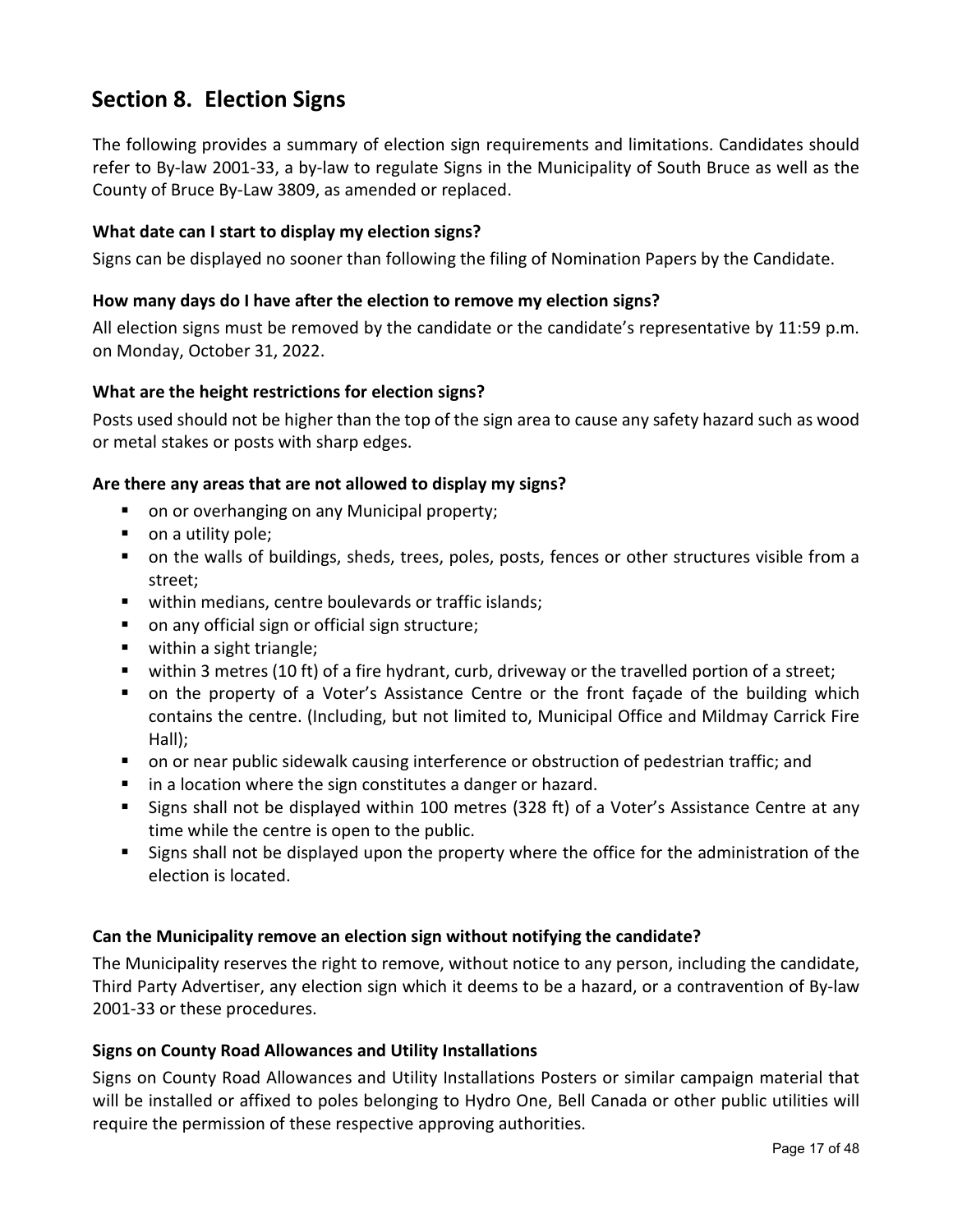The County of Bruce road signage procedure can be viewed by County By-law 3809.

#### **Vandalism**

The investigation or prosecution for any acts of vandalism to the posters or campaign material of the candidates should be referred to the Ontario Provincial Police by the complainant. The Municipality or any of its municipal officers, employees or agents will not be responsible.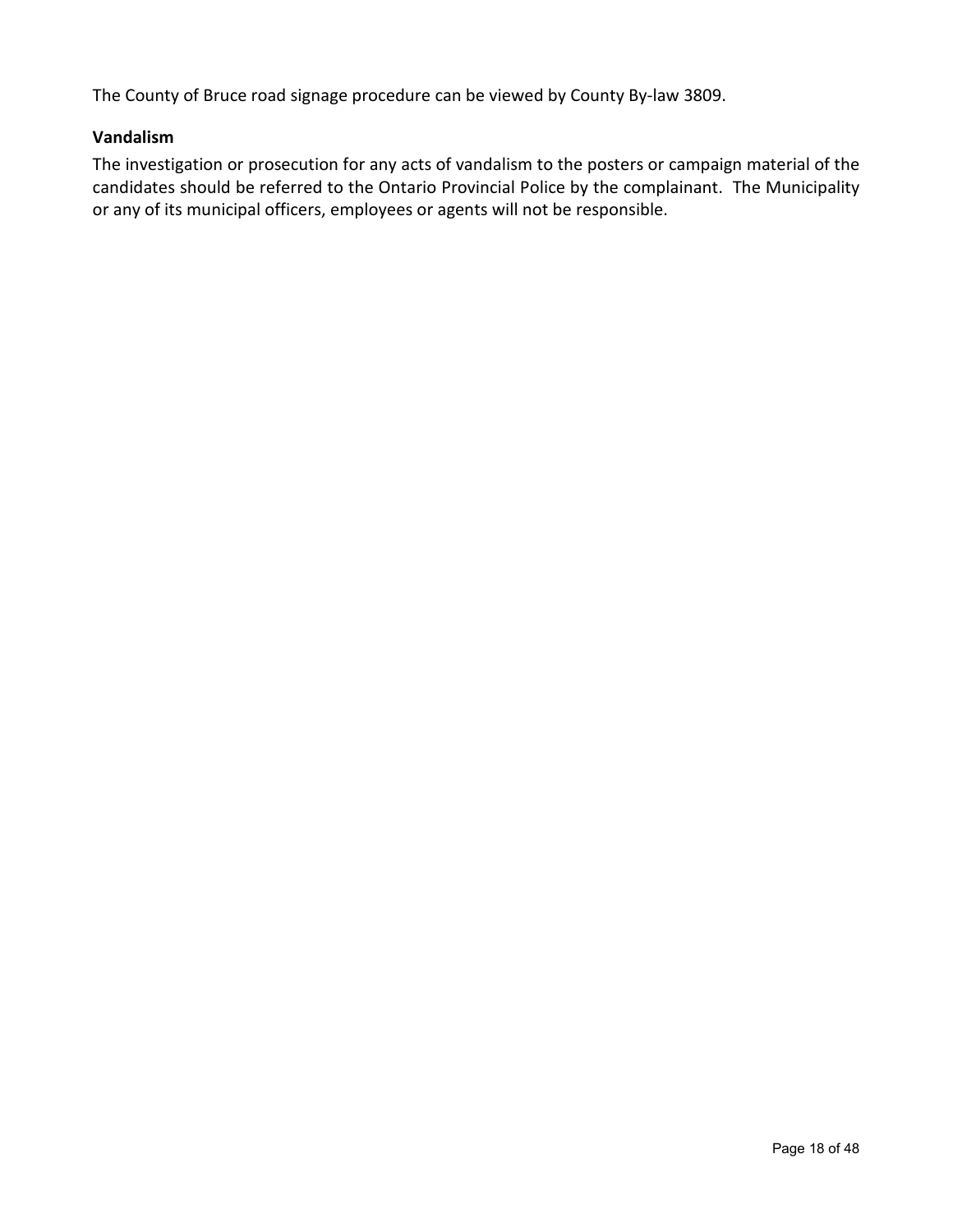# <span id="page-18-0"></span>**Section 9. CANDIDATE ADVERTISING**

In accordance with Section 88.3 campaigning, including campaign advertising, are permitted no earlier than the filing of Nomination Papers by the Candidate unless otherwise stated in the local municipal bylaw.

Candidate campaign advertising means an advertisement in any broadcast, print, electronic or other medium that has the purpose of promoting or supporting the election of a Candidate. Examples include, lawn signs, brochures, posters, print, radio and electronic ads, etc.)

All candidate campaign advertising shall identify the Candidate by name, as it appears on the Nomination Form.

All Candidates shall provide the following information to a broadcaster or publisher in writing:

- the name of the Candidate.
- the name, business address and telephone number of the individual who deals with the broadcaster or publisher under the direction of the Candidate.

Information contained in/on all campaign material is the responsibility of the Candidate and any questions or concerns should be directed to the Candidate. Candidates can provide the "Broadcaster/Publisher Information Sheet Third Party Advertiser" **Form EL54** to broadcaster/publisher for convenience.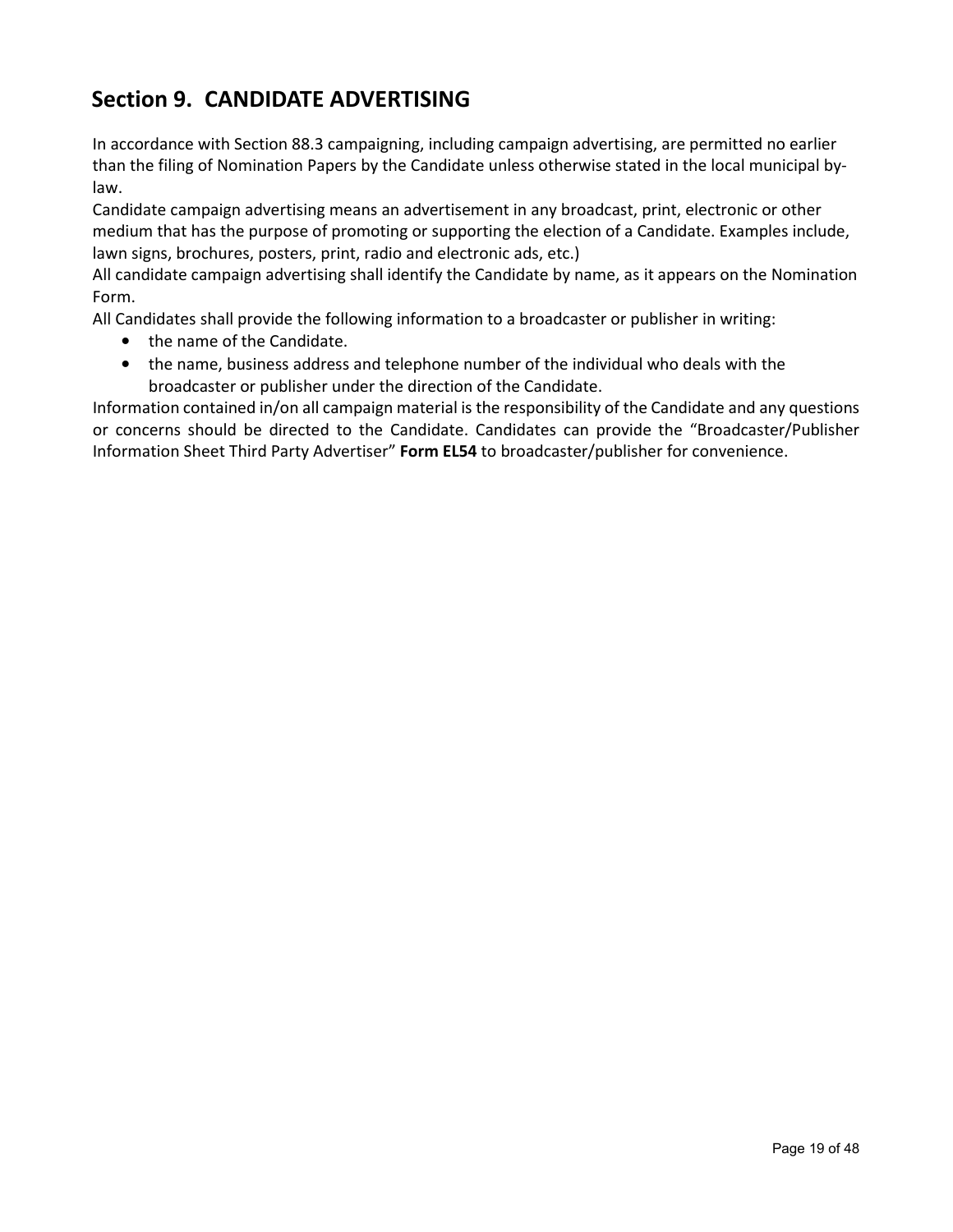# <span id="page-19-0"></span>**Section 10. THIRD PARTY ADVERTISING**

A Third-Party Advertiser means an individual who is normally a resident in Ontario, a corporation that carries on business in Ontario or a trade union that holds bargaining rights for employees in Ontario, and who's Notice of Registration for Third Party Advertiser has been certified by the Clerk.

#### **Eligibility for Registration [Section 88.6 (4), (5) and (6)]**

Registration shall be restricted to the following persons and entities:

- An individual who is normally resident in Ontario.
- A corporation that carries on business in Ontario.
- A trade union that holds bargaining rights for employees in Ontario.
- The following persons and entities are deemed ineligible to register:
- A candidate whose nomination has been filed.
- A federal political party registered under the Canada Elections Act or any federal constituency association or registered candidate at a federal election endorsed by that party.
- A provincial political party, constituency association, registered candidate or leadership contestant registered under the Election Finances Act.
- The Crown in right of Canada or Ontario, a municipality or local board.

A Candidate whose nomination has been filed shall not direct any third-party advertisements.

#### **Filing the notice of registration [Section 88.6 (2), (7) and (13)]**

"Notice for Registration" Prescribed Form 7 shall be filed with the Clerk from the 2nd day of May in 2020 (first day for filing Nominations) to Friday, October 21, 2022 (the Friday before voting day) during regular office hours in the following manner:

- in person or by an agent
- no faxed or other electronically transmitted registration notices will be accepted original signatures required
- with proof of identity as prescribed in O. Reg. 304/13, as amended
- with the declaration of qualification, signed by the individual or by a representative of the corporation or trade union
- a resolution from the corporation or trade union that authorizes the person or agent to register on their behalf, if applicable

The Clerk shall administer the Declaration of Qualifications on the "Notice for Registration" Prescribed Form and the "Declaration of Qualifications – Third Party Advertiser" Form oaths to the individual or to the representative of the corporation or trade union. The date and time of filing are to be filled in by the Clerk and initialled by the individual or by a representative of the corporation or trade union. The Clerk will then sign the Notice for Registration and Declaration of Qualifications and when satisfied certify the notice of nomination.

For registrations for a By-Election, refer to Section 88.6 (8) to (12).

#### **Estimated Maximum Third-Party Expenses [Section 88.21 (15)]**

The Clerk shall calculate the estimated maximum third-party expenses for registered third parties on the "Estimated Maximum Third Party Expenses" Form EL50(C) and provide a copy to the individual filing the registration. The Clerk's calculation is final.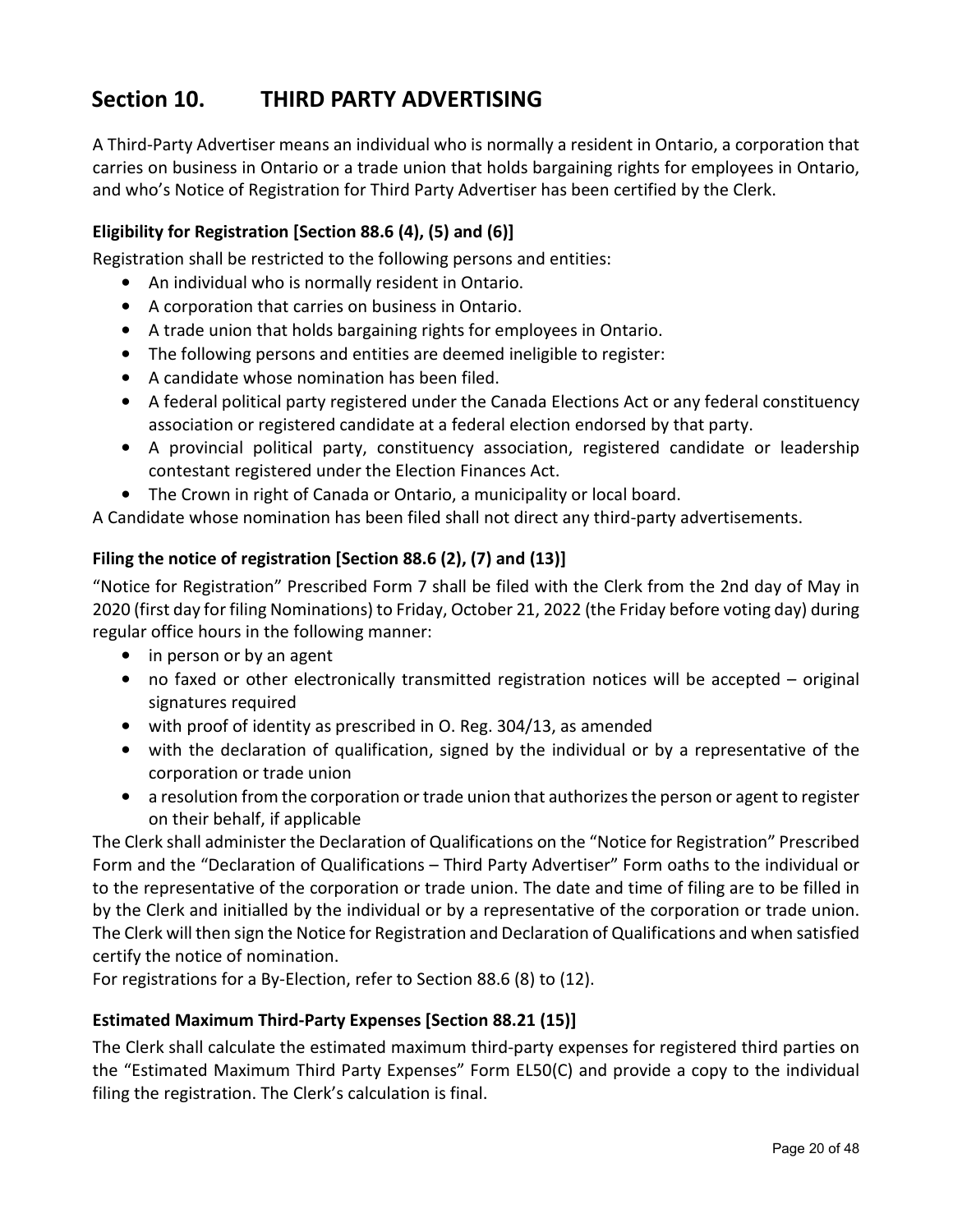#### **Notice of Penalties [Section 88.29 (7)]**

The Clerk shall, at least 30 days before the filing date, provide a notice of the penalties on the "Notice to Registered Third Party of Filing Requirements" Form EL42(B) to every Registered Third Party that registered in the municipality.

#### **Final Calculation of Third-Party Expenses [Section 88.21 (11) to (17)]**

The Clerk shall, after determining from the number of eligible electors from the Voters' List, calculate the maximum amount of third-party expenses that each registered third party may incur and prepare a "Maximum Third Party Expenses" Form EL51(A). The certificate shall be given to each individual that filed a Notice of Registration for Third Party Advertising in the case of a regular election, on or before September 26, 2022; and in the case of a by-election, within 10 days after the Clerk makes the corrections under subparagraph 4 iii of subsection 65 (4) or subparagraph 3 ii of subsection 65 (5). The number of electors to be used in this final calculation is to be the greater of the following:

- the number determined from the Voters' List from the previous regular election, as it existed on Nomination Day for the 2018 election, adjusted for changes under Section 24 and 25 that were approved as of that day;
- the number determined from the Voters' List for the current election as it exists on September 15 in the year of the current election, adjusted for changes under Section 24 and 25 that were approved as of that day. [Section 88.21 (11)]

The Clerk's calculation is final and shall be made in accordance with the prescribed formula in Ontario Regulation 101/97.

#### **Certification and Notice of Registration [Section 88.6 (13) and (14)]**

The Clerk will do a review of each notice received to determine qualification and if the notice complies with the Municipal Elections Act, 1996. Once satisfied the third party is qualified, the Clerk will complete the "Certification by Clerk" section on the "Notice of Registration" Prescribed Form 7. If not satisfied the Clerk shall reject the notice. The Clerk's decision is final.

#### **Advertisements (Section 88.4, 88.5)**

#### **Restricted Period and Expenses**

The Restricted Period for Third Party Advertisements begins on the earliest day that an individual, corporation or trade union is permitted to file a notice of registration as a registered third party (first business day in May) and ends at the close of voting, on Voting Day.

Third Parties must do the following during the Restricted Period:

- file notice of registration and have it certified by the Clerk;
- once registered, advertise; and
- once registered, incur expenses related to the advertisement.

The expenses for these advertisements cannot exceed the amount calculated under Section 88.21 (registered third parties' expenses).

#### **Mandatory Information in Advertisements**

All Third-Party Advertisements shall contain the following information:

• the name of the registered third party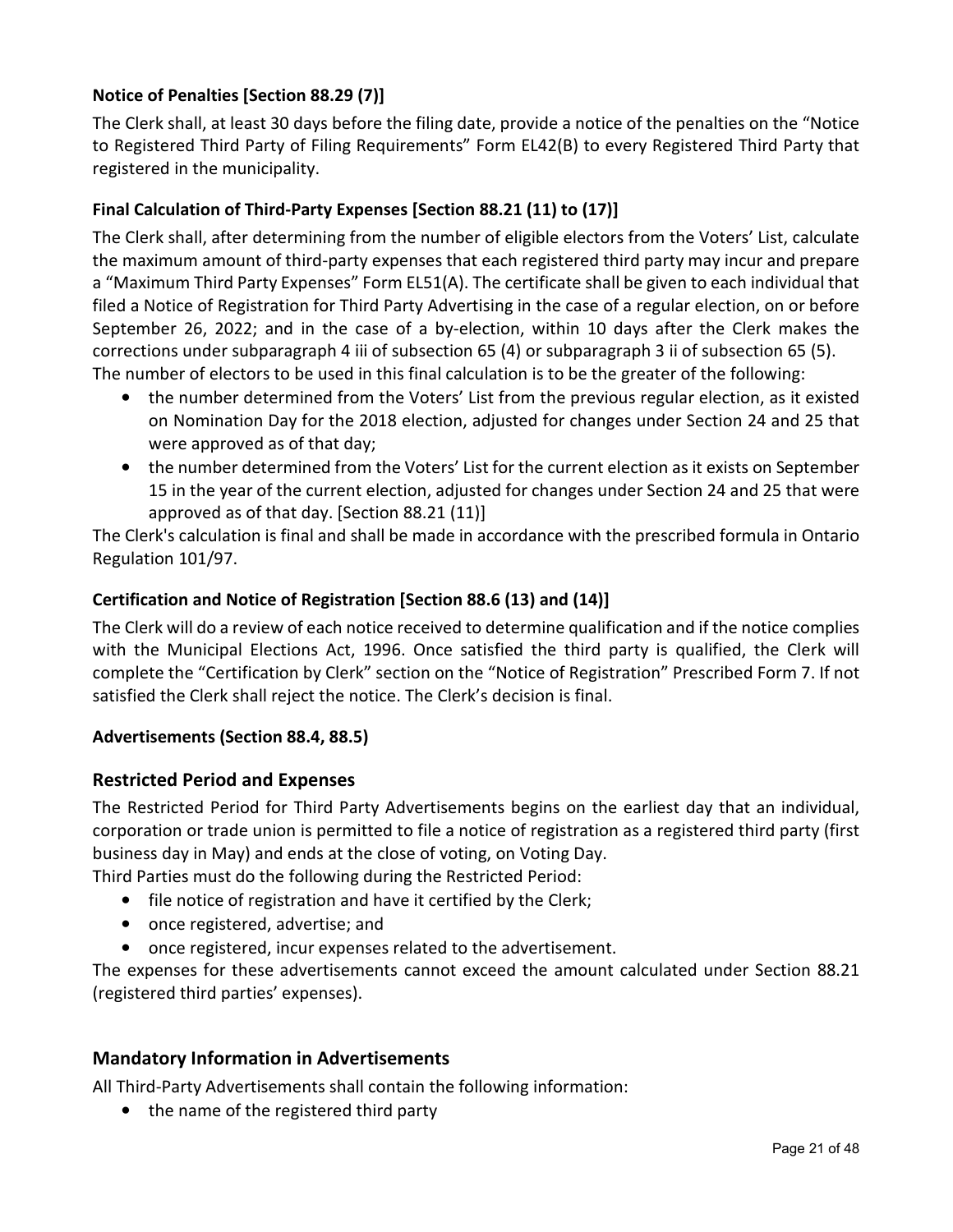- the municipality where the registered third party is registered;
- a telephone number, mailing address or email address at which the registered third party may be contacted regarding the advertisement.

#### **Mandatory Information for Broadcaster, etc.**

All Registered Third Parties shall provide the following information to a broadcaster or publisher in writing:

- the name of the registered third party;
- the name, business address and telephone number of the individual who deals with the broadcaster or publisher under the direction of the registered third party;
- the municipality where the registered third party is registered.

#### **Municipal Authority to Remove Advertisements (Section 88.7)**

If a municipality is satisfied that there has been a contravention of section 88.3 (candidates' election campaign advertisements), 88.4 (third party advertisements) or 88.5 (mandatory information in third party advertisements), the municipality may require a person who the municipality reasonably believes contravened the section or caused or permitted the contravention, or the owner or occupier of the land on which the contravention occurred, to remove the advertisement or discontinue the advertising.

#### **List of Registered Third Parties [Section 88.12 (9) and (10)]**

A list of registered third parties shall be posted, as a minimum, on the website and may also include the phone number and email address provided by the registered third party in the notice of registration filed and, if applicable, a hyperlink to the website of the registered third party.

#### **Duties of Registered Third Parties (Section 88.26)**

The Clerk shall provide the "Duties of Registered Third Parties" Form SB61 at the time of filing.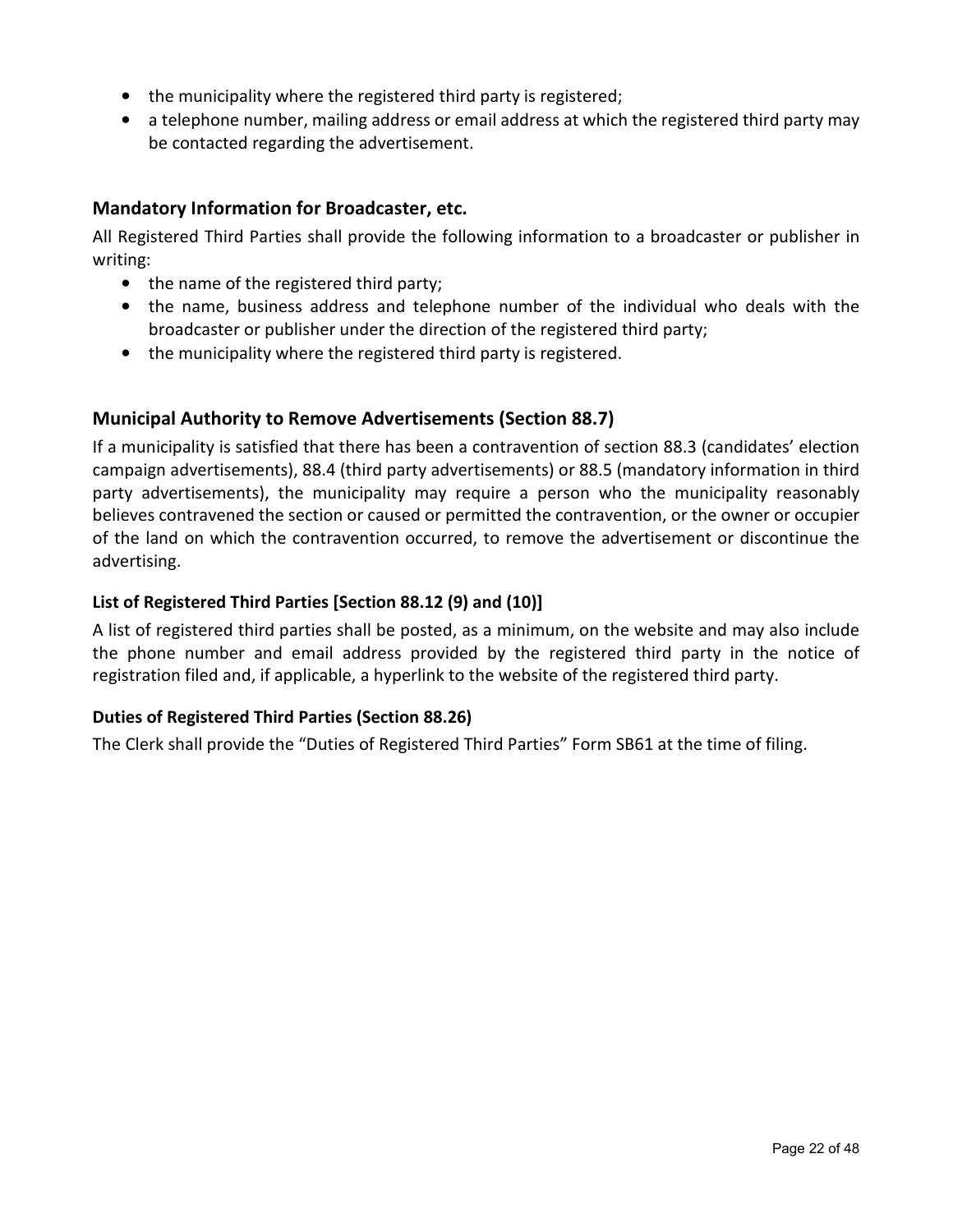### <span id="page-22-0"></span>**Section 11. Voters' List**

- 1. The Preliminary List of Electors shall be requested from the Municipal Property Assessment Corporation (MPAC) in an electronic format, by July 31, 2022, or such date as to be agreed upon by the Clerk and MPAC. The list shall be reviewed by the Clerk and obvious errors shall be corrected as permitted under Section 22 of the *Municipal Elections Act, 1996,* and the list shall be approved for use as the Voters' List on or before September 1, 2022.
- 2. The list shall be distributed in electronic format to those who are entitled to copies under the Act. All certified candidates shall be entitled to one encrypted USB stick containing the part of the Voters' List that contains the electors who are entitled to vote for that office, at no cost. Each certified candidate shall sign the Candidate's Declaration - Proper Use of the Voters' List form (EL14) stating that the Voters' List shall not be used for any purposes other than the 2022 Municipal and School Board elections, in accordance with Section 88(10) of the *Municipal Elections Act, 1996.* The Clerk, at their sole discretion, may determine which data fields shall be included in the copy of the Voters' List provided to Candidates for each electoral category.
- 3. The list shall be accessible by authorized Election Officials, who will use the DataFix / VoterView system to facilitate additions and changes during the revision period and perform other functions as required, subject to the security permissions assigned to each Official.
- 4. Additions, corrections and deletions may be made to the list in accordance with the *Municipal Elections Act, 1996*, and in accordance with the Instructions for Voters' List Revisions and PIN Replacement.
- 5. In accordance with Section 27 (1) of the *Act,* the Clerk shall produce the Interim List of Changes reflecting changes made up until September 15, 2022, using VoterView*,* and make available electronically these additions, corrections and deletions to those who are entitled to copies of the Voters' List under the *Act*. This list shall be accessed by using the candidate's module using the secure access credentials provided to each qualified person prior to September 26, 2022.
- 6. The Voters' List shall be provided by DataFix to Simply Voting Inc. in computer format at a time to be determined by the Clerk, to allow for activation of the Voting System. Once the Voters' List has been loaded into the Voting System it will remain synchronized; any additions, deletions or changes to elector information in VoterView will automatically and instantly be reflected in the Voting System.
- 7. The Voters' List shall be provided by Simply Voting Inc. to Taylor Demers Mail Processing Inc. in computer format at a time to be determined by the Clerk, to allow for printing of the Voter Information Letters in time for delivery. Voter Information Letters shall be sent via Canada Post Lettermail to all eligible Electors no later than October 4, 2022 to enable them to use the Telephone/Internet Voting service.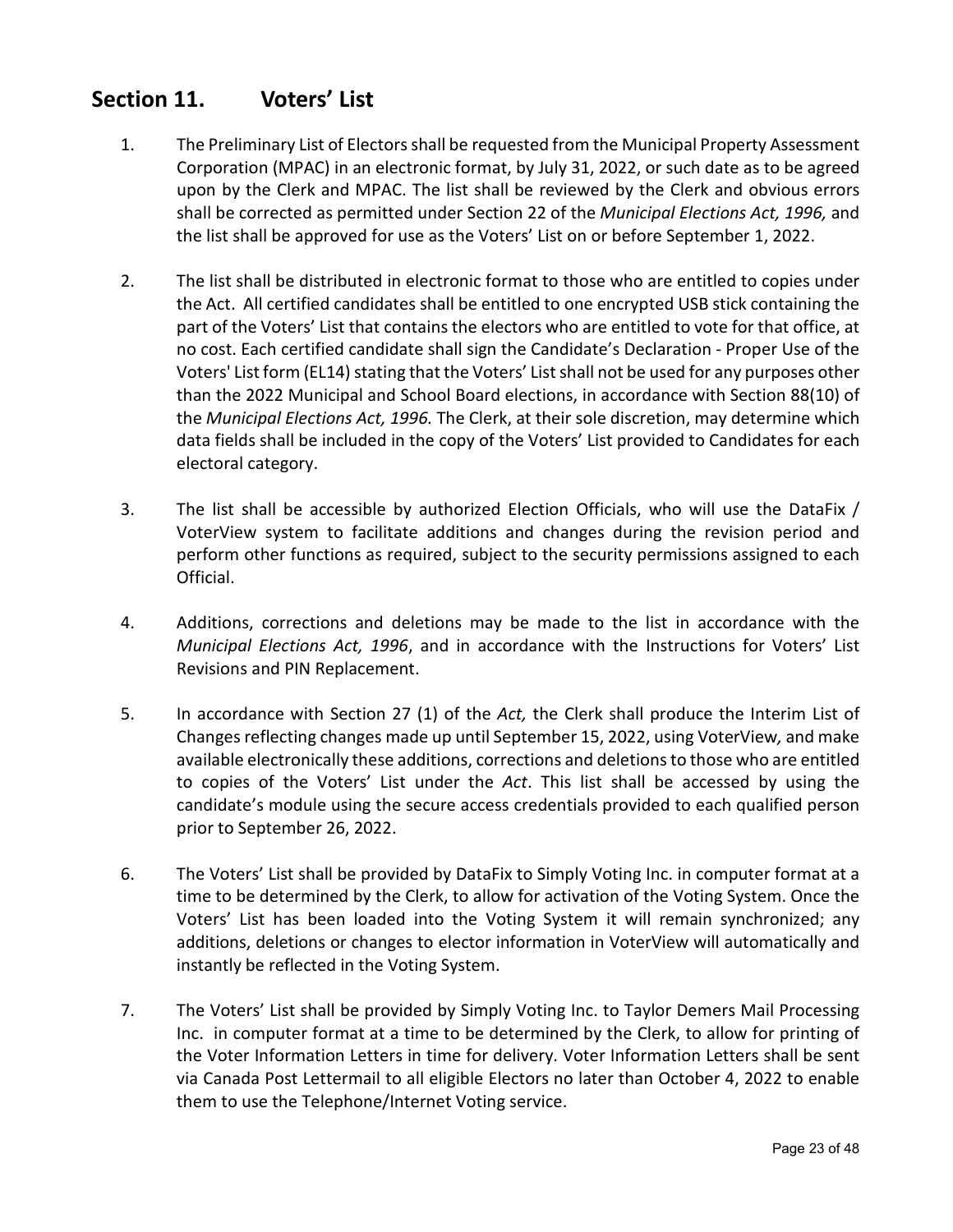- 8. All certified candidates shall, upon request, receive usernames and passwords allowing them to access the Voters' List in the Voting System or VoterView, whichever the case may be, for the purposes of viewing which electors have voted during the Voting Period. The Municipality will not produce a physical or electronic excerpt of the Voters' List indicating Electors that have voted; it is expected that Candidates will use this access. This access does not provide information on how an elector has voted, only whether or not they have participated in the election. Candidates may access this information anytime October 17, 2022 at 10:00am, until October 24, 2022 at 8:00 p.m.
- 9. The Clerk may arrange for Revision Centres to be set up throughout The Municipality on several dates and times throughout the month of September. The Municipal Office will also be treated as a Revision Centre during normal business hours from September 1, 2022 to October 21, 2022 and until 8:00 p.m. on October 24, 2022.
- 10. The Revision Centres shall be responsible for the following:
	- i. Eligible Electors who attend the Revision Centre and are not on the Voters' List will be able to be added to the list by filling out the Application to Amend Voters' List form (EL15) and providing satisfactory identification in accordance with the Instructions for Voters' List Revisions and PIN Replacement.
	- ii. Eligible Electors who are already on the list but wish to correct their information can attend a Revision Centre or contact the Voter Help Desk to do so in accordance with the Instructions for Voters' List Revisions and PIN Replacement.
	- iii. Persons wishing to remove a deceased person's name from the Voters' List may submit a completed 'Application for Removal of Another's Name from Voters' List' form (EL16) to a Revision Centre, which shall be forwarded to the Clerk for review before the final decision to remove the deceased individual's name from the list.
	- iv. Where a person on the Voters' List has lost his or her Voter Information Letter or did not receive it in the mail, they can attend a Revision Centre or contact the Voter Help Desk in order to obtain their VIL with a replacement PIN in accordance with the Instructions for Voters' List Revisions and PIN Replacement.
- 11. The Final List of Changes shall be provided to MPAC by November 23, 2022 by DataFix upon the Clerk's authorization.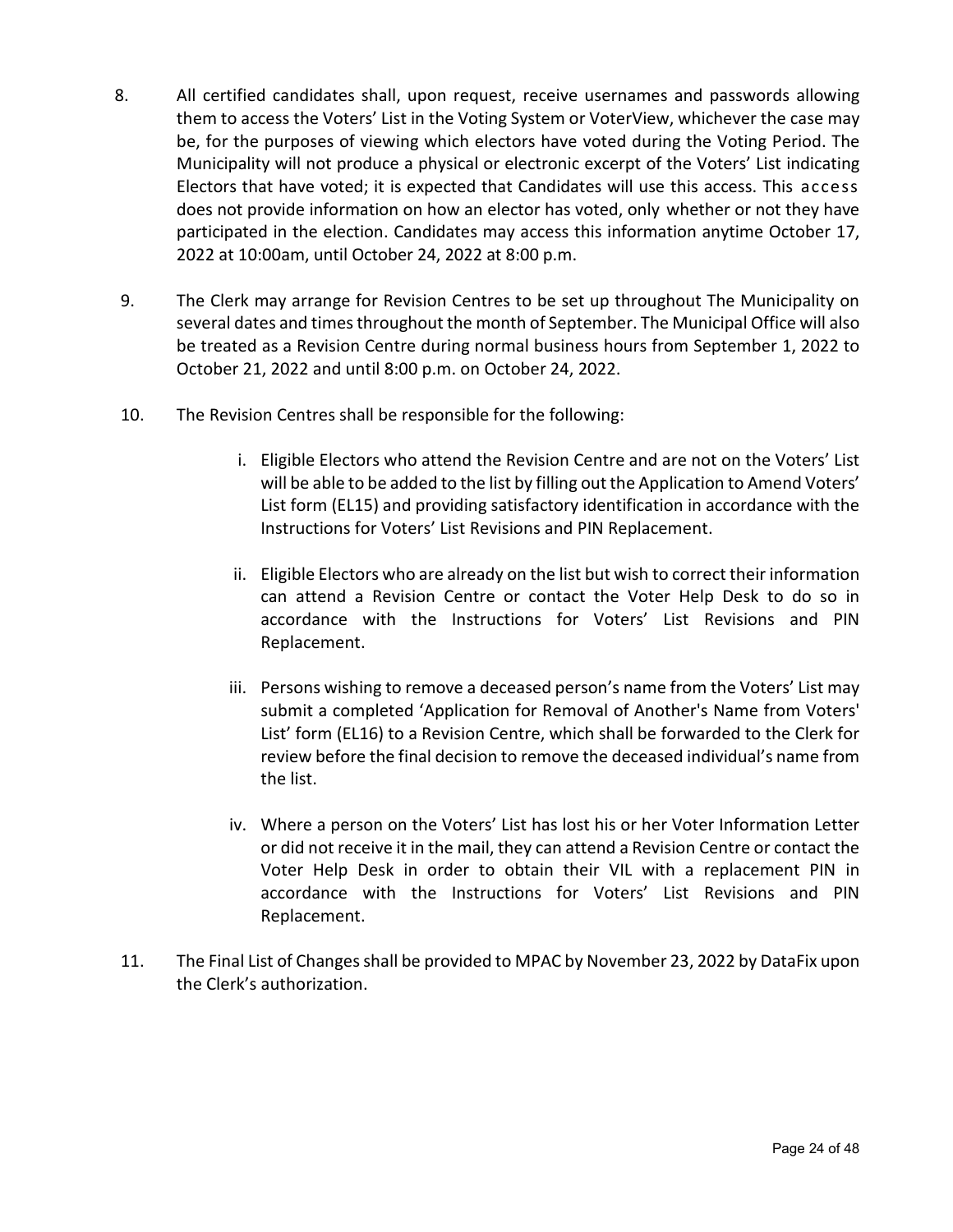### <span id="page-24-0"></span>**Section 12. Notice of Election**

- 1. The Clerk shall notify electors of the following through the use of newspaper advertisements, social media, the municipal website, direct mail-outs, any combination of the aforementioned methods, or any other method deemed appropriate by staff of The Municipality:
	- i. That a municipal election is being held in The Municipality which has adopted an alternative voting method, being Telephone/Internet Voting;
	- ii. The times and dates of the voting period, as well as in-person voting assistance opportunities and special polls;
	- iii. Who is eligible to vote in the municipal election;
	- iv. Information regarding the Voter Help Desk and how eligible electors can check to see if their name is on the Voters' List or if their information is correct;
	- v. The offices for which persons may be nominated and the nomination procedure; and
	- vi. The opportunity to become a registered third party advertiser and the registration procedure.
- 2. The Clerk shall determine the date(s) of all advertisements including the newspaper(s) and the notices that are to appear in order to comply with the requirements of the *Municipal Elections Act, 1996.*
- 3. Each person on the Voters' List shall be mailed a sealed Voter Information Letter via Canada Post Lettermail containing, at minimum:
	- i. Their PIN, as well as the telephone number and designated internet address (URL) to cast their vote;
	- ii. Instructions on how to vote;
	- iii. Dates and hours of Telephone/Internet Voting;
	- iv. The email address and telephone number of the Voter Help Desk;
	- v. Locations, dates and hours of Voter Assistance Centres;
	- vi. A list of contests and candidates;
	- vii. Voter eligibility criteria; and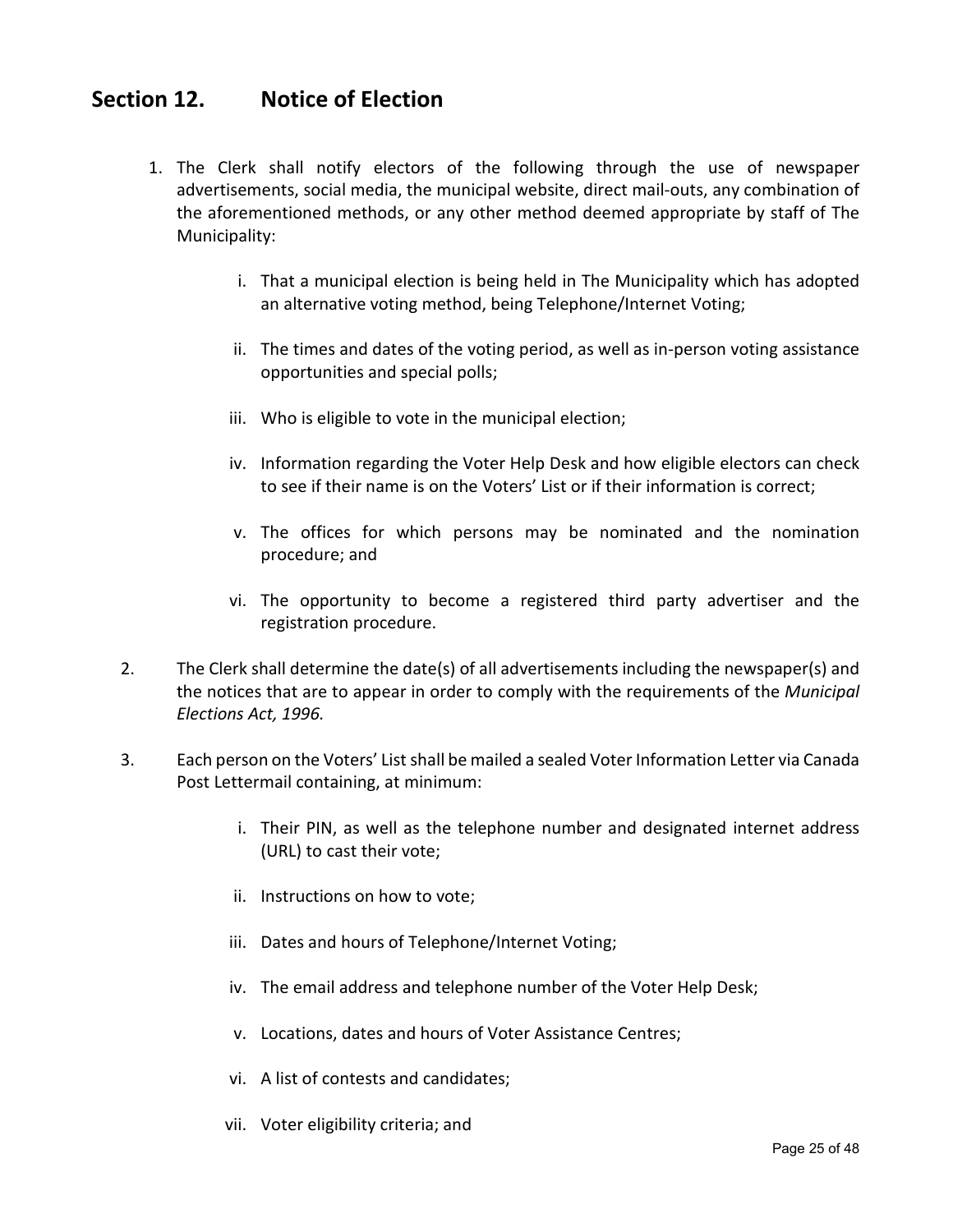- viii. Illegal and corrupt practices.
- 4. Where possible and if desirable, cooperative advertising with other municipalities may take place.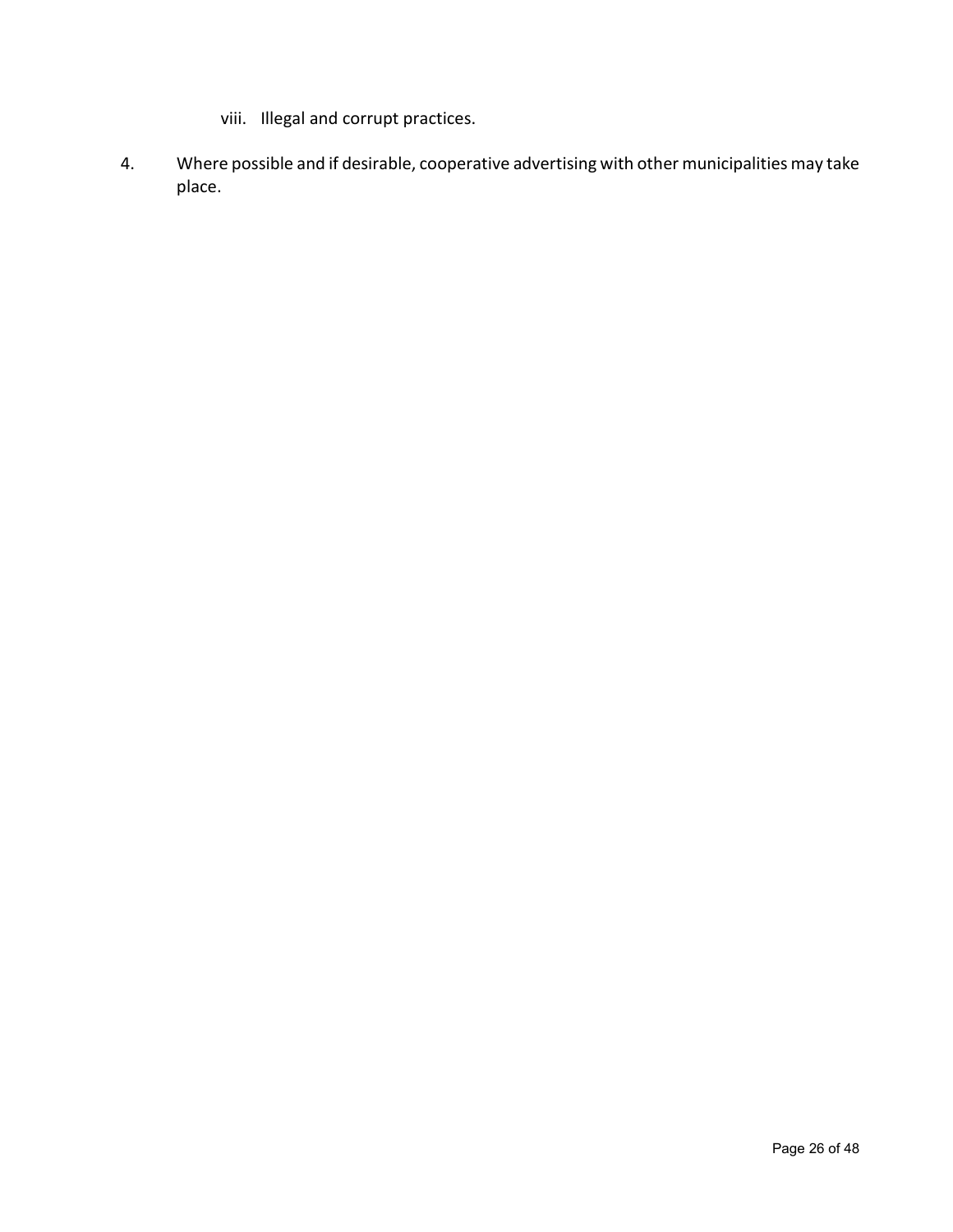# <span id="page-26-0"></span>**Section 13. Voter Qualifications**

- 1. In accordance with Section 17(2) of the Municipal Elections Act, 1996, a person is entitled to be an elector at an election held in a local municipality if, on Voting Day, they,
	- a. reside in the local municipality or are the owner or tenant of land there, or the spouse of such owner or tenant;
	- b. are a Canadian citizen;
	- c. are at least 18 years old; and
	- d. are not prohibited by law from voting under subsection 17(3) of the *Municipal Elections Act, 1996,* or otherwise.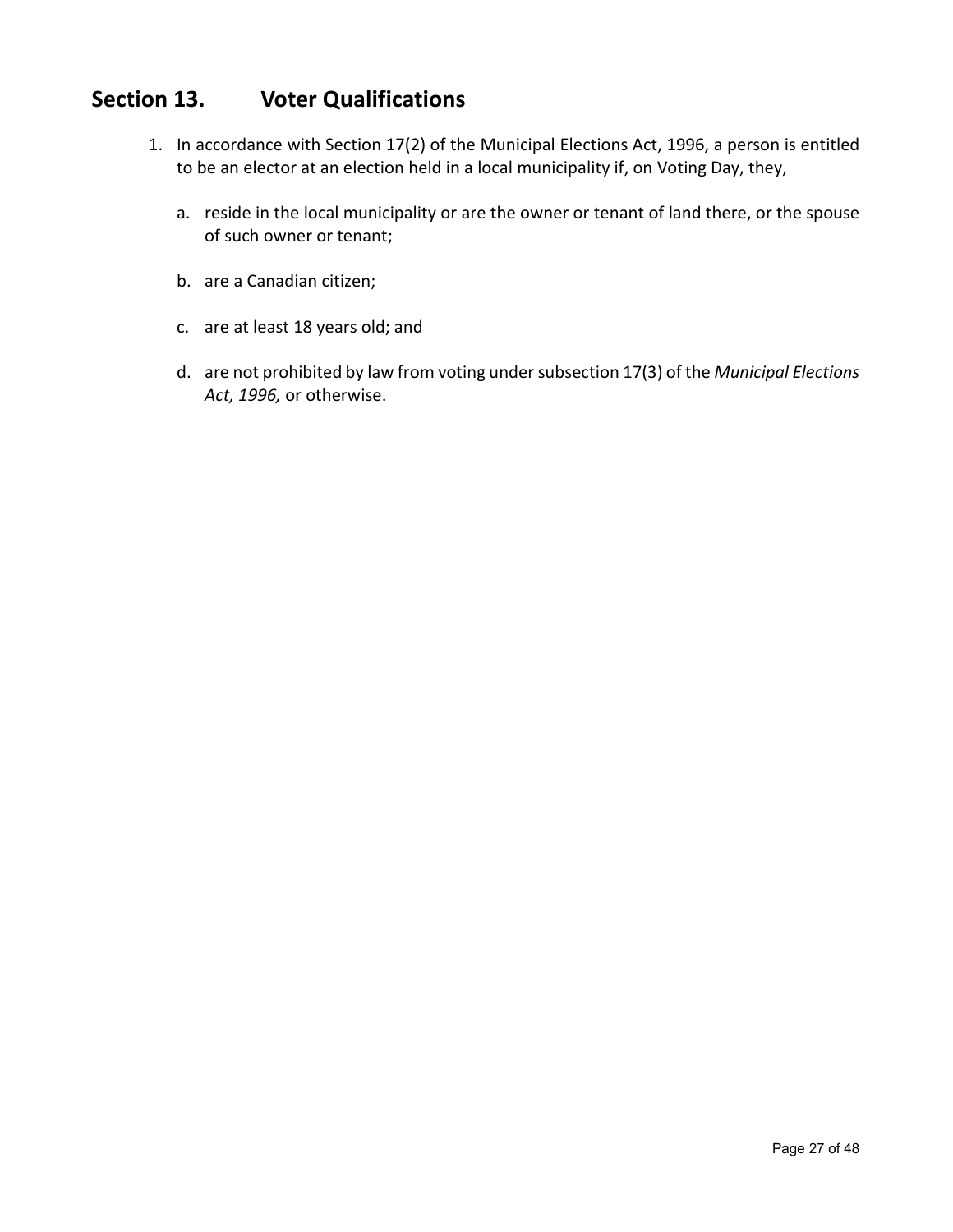# <span id="page-27-0"></span>**Section 14. Voting Process**

- 1. A Telephone/Internet Voting method shall be used for the 2022 Municipal Elections.
	- i.The Voting System provided by Simply Voting Inc. shall allow electors to vote using a telephone or the internet. Electors shall be required to access a designated internet address or telephone a designated number in order to cast their ballot.
	- ii.Every elector shall be limited to only one vote through the use of a PIN distributed via Canada Post Lettermail, in a sealed and personalized Voter Information Letter, or issued in person by an Election Official, as necessary. Every elector shall be required to provide their date of birth along with their PIN.
	- iii. Prior to voting, electors will be required to confirm that they are an eligible elector, complete a security prompt and key in their voter credentials.
	- iv.Following the voter's selection for all offices on a single composite ballot, the Voting System shall identify the voter's choices and provide the voter with the option of changing or confirming their vote selections prior to submission.
	- v.The Voting System shall enable the elector to under-vote a contest or contests, or decline from voting the ballot in its entirety, if they wish to do so.
	- vi.For the purposes of reporting declined ballots in accordance with Subsection 55(4.1) 2., an under-voted ballot shall be considered an abstention from voting for one or more contests on the ballot or voting for fewer candidates than is permitted within a single contest, whereas a declined ballot shall be considered a deliberate choice by the Elector to decline the entire ballot by selecting a 'declined' option on the ballot. A declined ballot shall not include votes cast for any contest, which is separate and distinct from an under-voted ballot which may or may not include votes for all contests, one contest, or no contests on the ballot.
	- vii.The Voting System shall not permit a voter to overvote, or to spoil a ballot.
	- viii.If an elector is interrupted before casting their vote, they may re-commence voting later using the same method or the other method. Once a voter has cast the vote, that voter will not be granted access to Telephone/Internet Voting again.
	- Page 28 of 48 ix.Voting will commence on October 17, 2022 at 10:00 a.m. and close on October 24, 2022 at 8:00 p.m. Notwithstanding the closure of remote voting at 8:00 p.m. on the final day, persons present at a Voter Assistance Centre at 8:00 p.m. will continue to be allowed to access the Voting System and complete the voting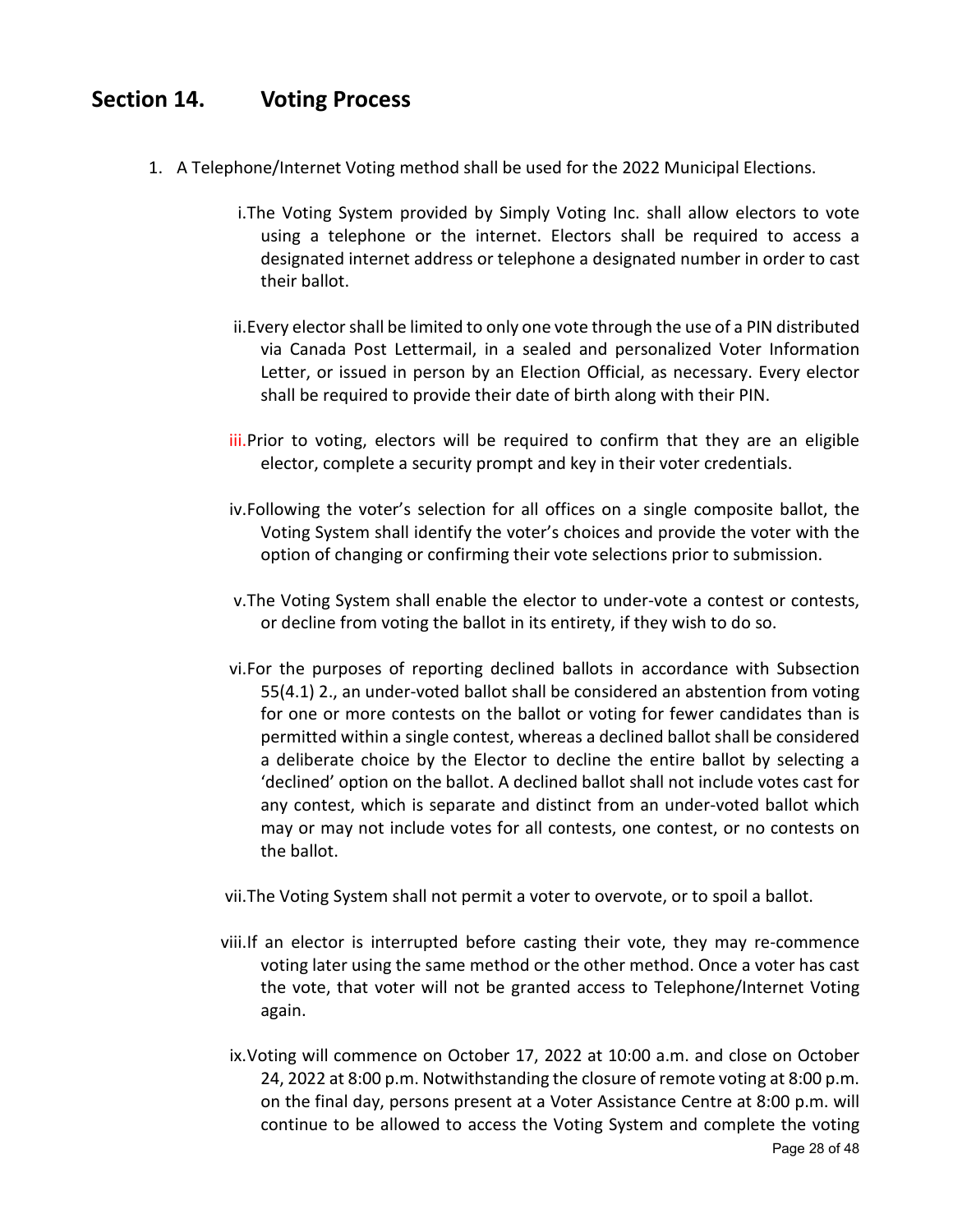process. Persons who have gained access to the Voting System through their own device prior to 8:00 p.m. on October 24, 2022 will be permitted to complete the voting process, provided that they do so by 8:10 p.m.

- 2. Prior to the activation of the system by Simply Voting Inc., being on October 17, 2022 at 10:00 a.m., Simply Voting Inc. shall allow access by the Clerk, the Auditor, or other authorized Election Officials as determined by the Clerk, to the Voting System by secure username and password, for the purposes of viewing a list of all of the candidates' names and possible selections for any questions or by-laws on the ballot, including the sum total of votes cast to ensure that the total votes cast indicates "0" (Zero).
- 3. Candidates or their scrutineer may be present in the Receiving Location from 9:30 a.m. to 10:00 a.m. on October 17, 2022 to verify and ensure that all candidates' names are listed and the total votes cast are at "0". They shall be required to sign the Activation of Voting System form (SV01) to attest to this fact.
- 4. Where a voter qualifies at more than one location in The Municipality, the voter may vote only once and the qualifying address to determine eligibility for voting shall be at the place of residence of the elector, as defined under the *Municipal Elections Act, 1996.* All duplicate names on the preliminary list of electors shall be verified by the Clerk and/or Election Official(s) prior to the final preparation of the Voters' List. Should an eligible voter receive more than one Voter Information Letter, the eligible elector may only vote once and must return the other VIL(s) to the Municipal Office, along with a completed application to amend voters list Form EL15, to remove the duplicated name. All voters that vote more than once in the election or who improperly use the Voter Information Letter shall be reported to the appropriate authorities for further investigation as to possible corrupt practices under the *Municipal Elections Act, 1996.*
- 5. Section 42 (5) states that when a by-law authorizing the use of an alternative voting method is in effect, Section 44 (voting proxies) applies only if the by-law so specifies. Bylaw Number 2022-44 states that "*that no proxy voting provisions are applicable at municipal and school board elections conducted in accordance with this by-law*." Therefore, with respect to proxies, a person cannot give his or her Voter Information Letter to another eligible elector or other individual for the purpose of voting. Acceptance or theft of another person's Voter Information Letter, including the actual voting thereof, will be considered an illegal and corrupt practice and therefore subject to the penalty provisions under the *Municipal Elections Act, 1996.*
- <span id="page-28-0"></span>6. Sealed Voter Information Letters returned to the Municipal Office shall remain sealed, shall be marked "returned mail" and be maintained in a secure fashion and destroyed at the same time as all other Municipal Election material as provided for under Section 88 of the *Municipal Elections Act, 1996.*
- 7. Should a Voter Information Letter be returned to the Municipal Office that has been opened but has not been used for voting purposes, the Election Official shall immediately disable the PIN so that the PIN cannot participate in the voting process. In this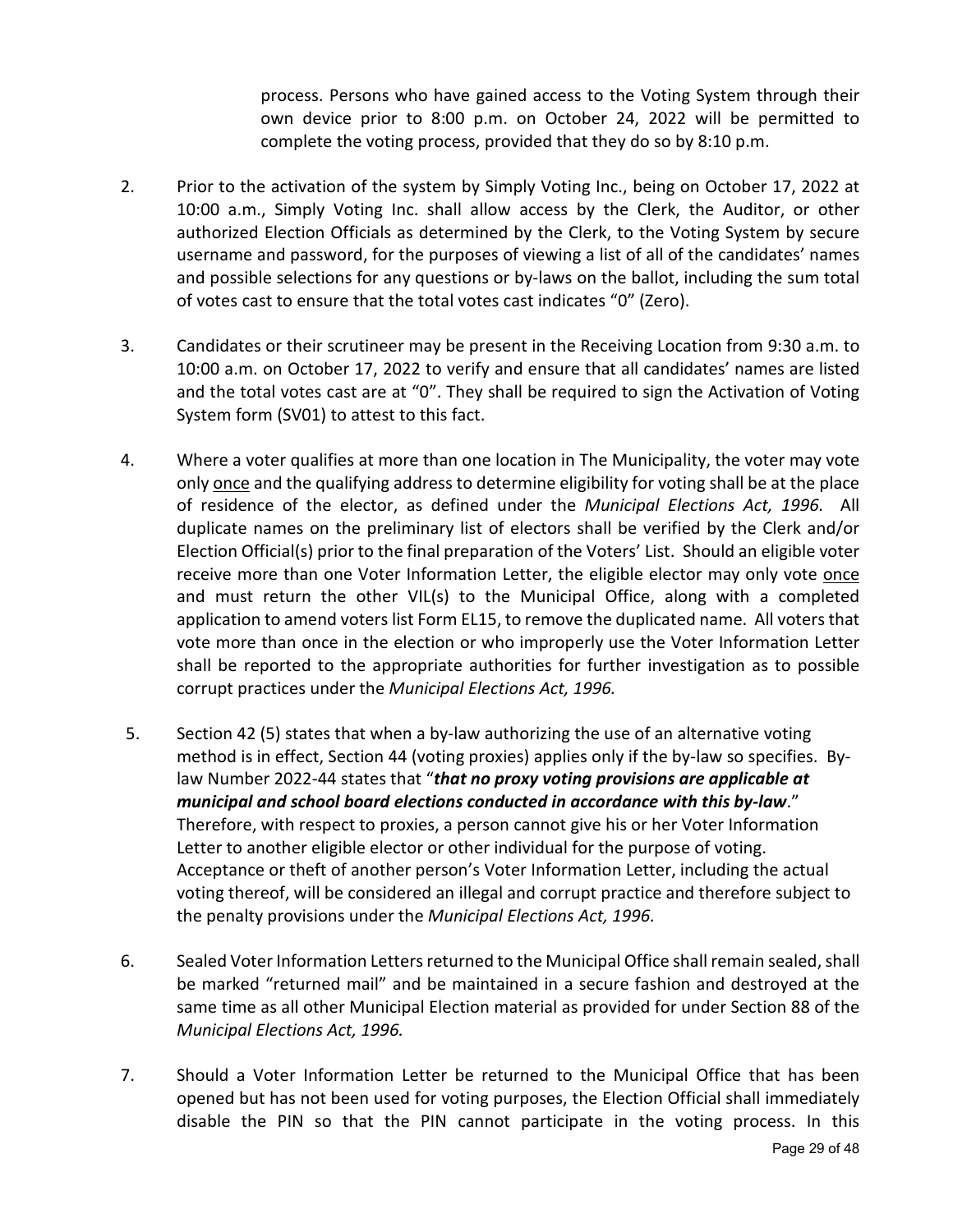circumstance, the Voter Information Letter shall be marked "unused" and be secured and destroyed in accordance with section [14.6](#page-28-0) above.

- 8. The Clerk, in partnership with Simply Voting Inc., shall take appropriate measures to ensure that all Voter Information Letters and their associated PINs are accounted for throughout the election and after the conclusion of the Voting Period. After the conclusion of the election, Simply Voting Inc. shall supply the Clerk with a report detailing the status of all VILs/PINs during the election.
- 9. The Clerk and Election Official shall ensure a complete audit trail is maintained of all Voter Information Letters:
	- a. that were sent to Eligible Voters;
	- b. that were returned from the Post Office;
	- c. that were returned by an elector or other individual, either opened or unopened, but unused for voting purposes;
	- d. that were set to a status that prevented them from being used to vote;
	- e. that were re-issued to an Eligible Elector; and
	- f. that were assigned by an Election Official to Eligible Electors that have completed "Application to Amend Voters' List" Form EL15.
- 10. The Clerk shall arrange one or more Voter Assistance Centres to be set up throughout The Municipality on specific dates and times during the Voting Period. Voter Assistance Centres shall be equipped with one or more Voting equipment for use by electors to cast their ballot.
- 11. The Voters' List shall be available to Election Officials at the Voter Assistance Centre in electronic format to provide all the services performed at a Revision Centre in accordance with section 14.10 above.
- 12. Where an eligible elector has tried to use his or her PIN and they have determined that it has already been used, the elector can attend the Voter Assistance Centre and prove to the satisfaction of the Clerk, or Deputy Clerk that they did not vote and require a new PIN. In accordance with the Instructions for Voters' List Revisions and PIN Replacement, if the Clerk or Deputy Clerk believes that all questions have been answered truthfully and satisfactorily, they may provide the elector with a new PIN and reset the elector's status in the Voting System to allow a second vote upon completion of the Application to Replace Stolen Voter Information Letter form (SV02). The original ballot that was cast by the unauthorized individual will remain in the Voting System, as ballots are disassociated from the electors' PINs once they are cast. The elector will be directed immediately to cast their ballot at a Voting Station Equipmient to eliminate any further misuse of the PIN. Should the elector leave without voting the new PIN will be disabled.
- 13. Prior to the issuance of a new Voter Information Letter, the elector shall be required to respond and answer all questions of the Election Official prior to considering or authorizing the re-issuance of a Voter Information Letter. The Election Official shall document, to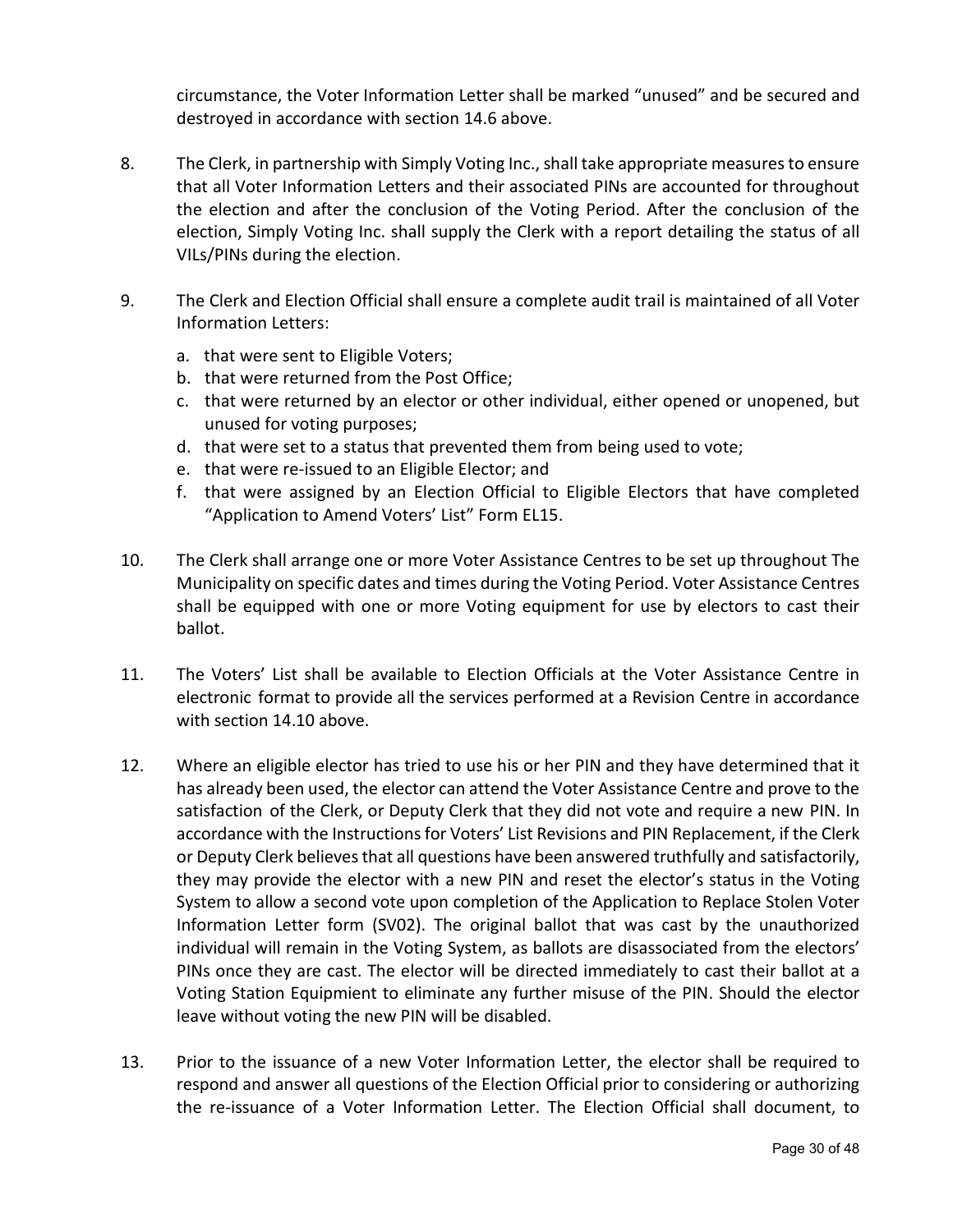his/her satisfaction, questions and answers of the elector and, if deemed appropriate, the Clerk shall submit the same to the Ontario Police Services for further investigation and prosecution.

- 14. If the Election Official believes that all questions have been answered truthfully and to his or her satisfaction, the Election Official may provide the elector with a new Voter Information Letter or at the discretion of the Election Official the elector will be required to make a declaration as to his or her statement and to take an oath which shall be given by the Election Official. A copy of this declaration shall also be submitted to the Ontario Police Services should further questioning of the elector be required in order to ascertain if corrupt practices have occurred. The elector will be required to assist and cooperate in the investigation in determining the individual(s) who has fraudulently used the elector's Voter Credentials. Once the elector has properly answered all questions and, if required, taken the prescribed oath, the elector shall be issued a new Voter Information Letter.
- 15. Where an elector's PIN is assigned an incorrect ward and/or school board support information, the elector can attend a Revision Centre or Voter Assistance Centre, or contact the Voter Help Desk and have the proper categories of ward and/or school support applied to the existing PIN before casting their ballot. If the eligible voter has already cast their ballot and exhausted their PIN, they cannot make any further changes to their eligibility or re-cast any part of their ballot.
- 16. Eligible voters may vote by:
	- i. accessing the telephone number provided by using a touch-tone telephone, or the internet address provided by using a viable internet connection;
	- ii. attending a Voter Assistance Centre during the dates and times and at the locations established by the Clerk, either by themselves or with a friend or interpreter who may assist the elector in voting using the Voting equipment after taking the appropriate oath. In the absence of a friend or interpreter, the voter may request the assistance of the Election Official, who may provide assistance only after the appropriate oath has been taken.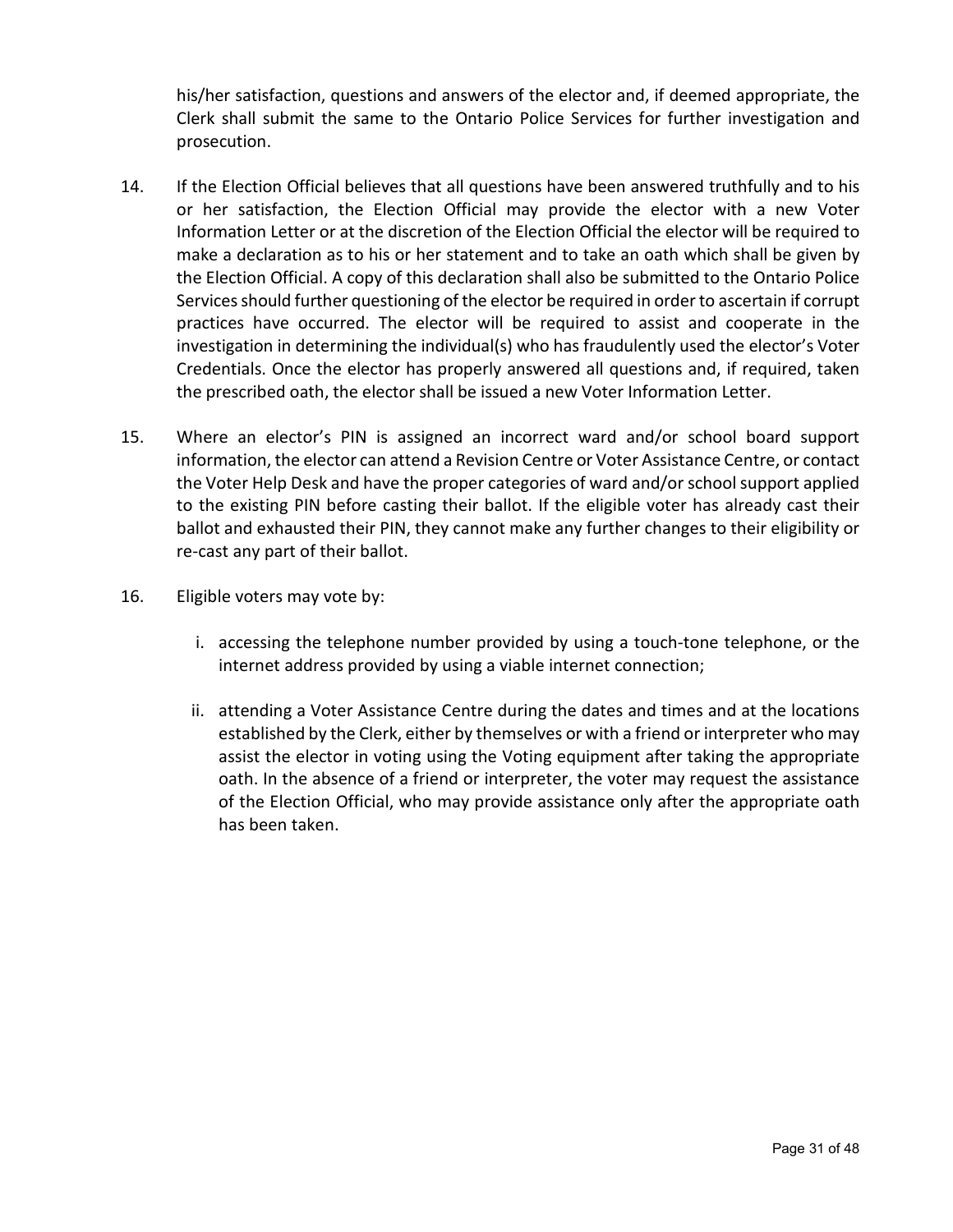# <span id="page-31-0"></span>**Section 15. Voting System Integrity**

- 1. The integrity of the voting process shall be the responsibility of the Clerk and shall be preserved by:
	- i. ensuring that every eligible elector on the Voters' List is mailed, via Canada Post Lettermail, a sealed Voter Information Letter which contains the voter's unique PIN;
	- ii. ensuring that no one, except authorized Simply Voting Inc. and Taylor Demers Mail Processing Inc. staff, shall have access to a comprehensive list of PINs that matches each voter's name and address;
	- iii. providing opportunities for eligible electors to be added to the list or to make amendments to the list, up until the close of voting;
	- iv. establishing proper procedures to ensure that no person is added to the Voters' List unless an Election Official is completely satisfied of their identity and qualification as an elector in The Municipality;
	- v. establishing proper procedures to ensure that no replacement PIN is issued unless an Election Official is completely satisfied of the eligible elector's identity;
	- vi. ensuring that no replacement PIN is issued by anyone other than an employee of The Municipality who has been appointed in writing by the Clerk to do so; and
	- vii. appointing an Auditor to test the Voting System in accordance with sections 15.2 and 15.3 and 15.4 below, and providing same with read-only access to the Voting System.
- 2. The Voting System shall be tested thoroughly through a comprehensive logic and accuracy audit prior to the Voting Period. The tests shall include, but not be limited to, the following:
	- I. Voting System refuses ballots before the start of the Voting Period
	- II. Voting System is 'zeroed out' at the start of the Voting Period
	- III. Voting System presents electors with the correct ballot based on their elector information
	- IV. Voting System accepts ballots from un-used eligible PINs
	- V. Voting System refuses ballots from used PINs
	- VI. Voting System does not allow over-votes on any ballot
	- VII. Voting System acknowledges under-voted ballots and prompts elector if they wish to complete under-voted contests on their ballot
	- VIII. For telephone voting specifically, the wording and clarity of the recordings and the input timing is accurate
	- IX. Voting System 'times out' after a period of voter inactivity
	- X. Voting System accepts ballots from PINs that previously 'timed out' or were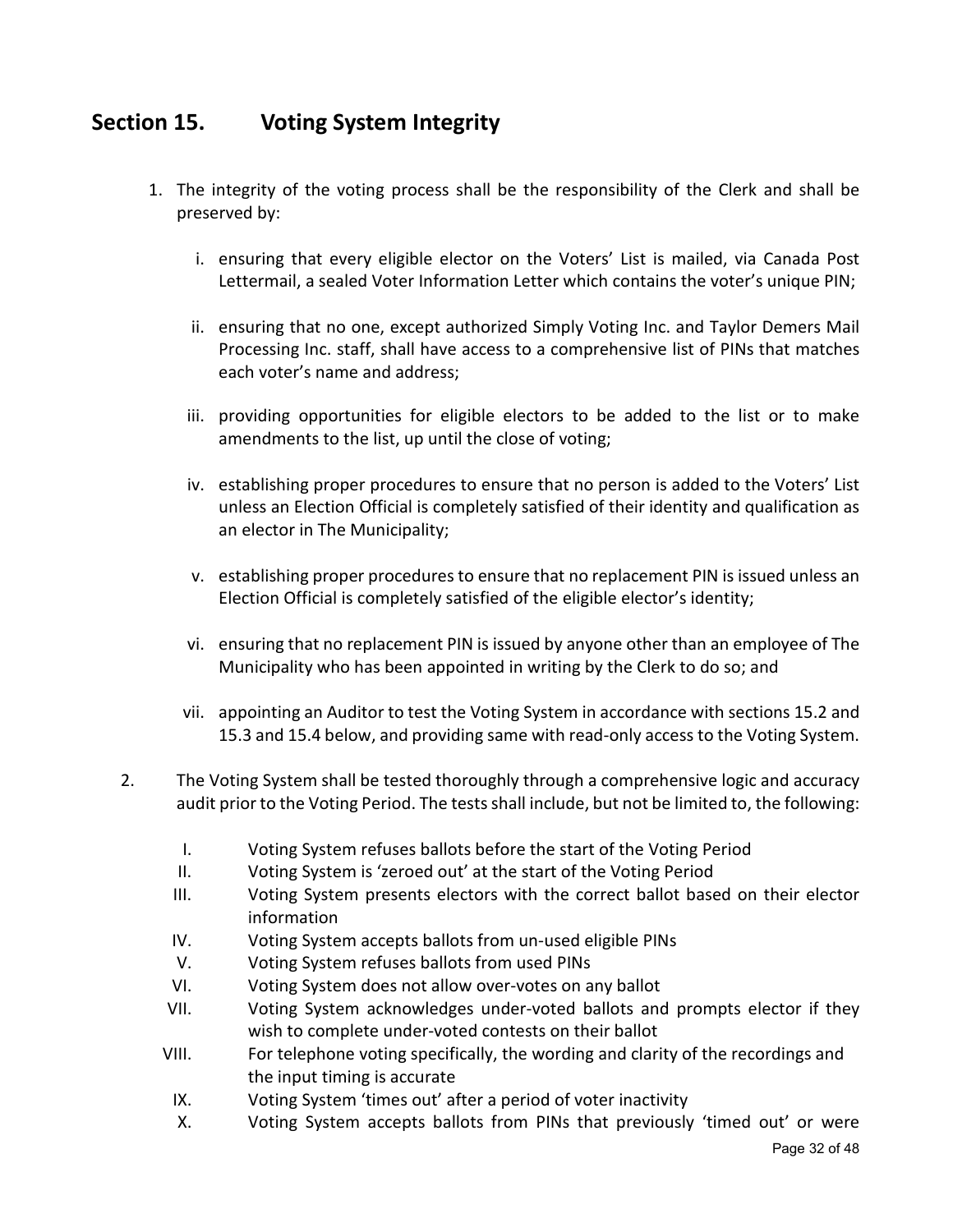abandoned before being submitted

- XI. Voting System refuses ballots after the end of the Voting Period, except from specifically authorized Voting Stations Equipment
- XII. Voting System accurately counts votes for all candidates in each contest
- 3. The Voting System shall be further tested through an ongoing audit during the Voting Period. The tests shall include, but not be limited to, the following:
	- I. Voting System refuses ballots before the start of the Voting Period
	- II. Voting System is 'zeroed out' at the start of the Voting Period
	- III. Voting System presents electors with the correct ballot based on their elector information
	- IV. Voting System does not allow over-votes on any ballot
	- V. Voting System acknowledges under-voted ballots and prompts elector if they wish to complete all contests on their ballot
	- VI. Voting System 'times out' after a period of voter inactivity
	- VII. Voting System refuses ballots after the end of the Voting Period, except from specifically authorized Voting Station Equipment
- 4. All Voting equipment and associated information technology infrastructure used at Voter Assistance Centres will be tested for internet access, network security, proper configuration, and device security.
- 5. All certified candidates are to provide to the Clerk the proper pronunciation of their name for programming into the telephone Voting System no later than August 26, 2022.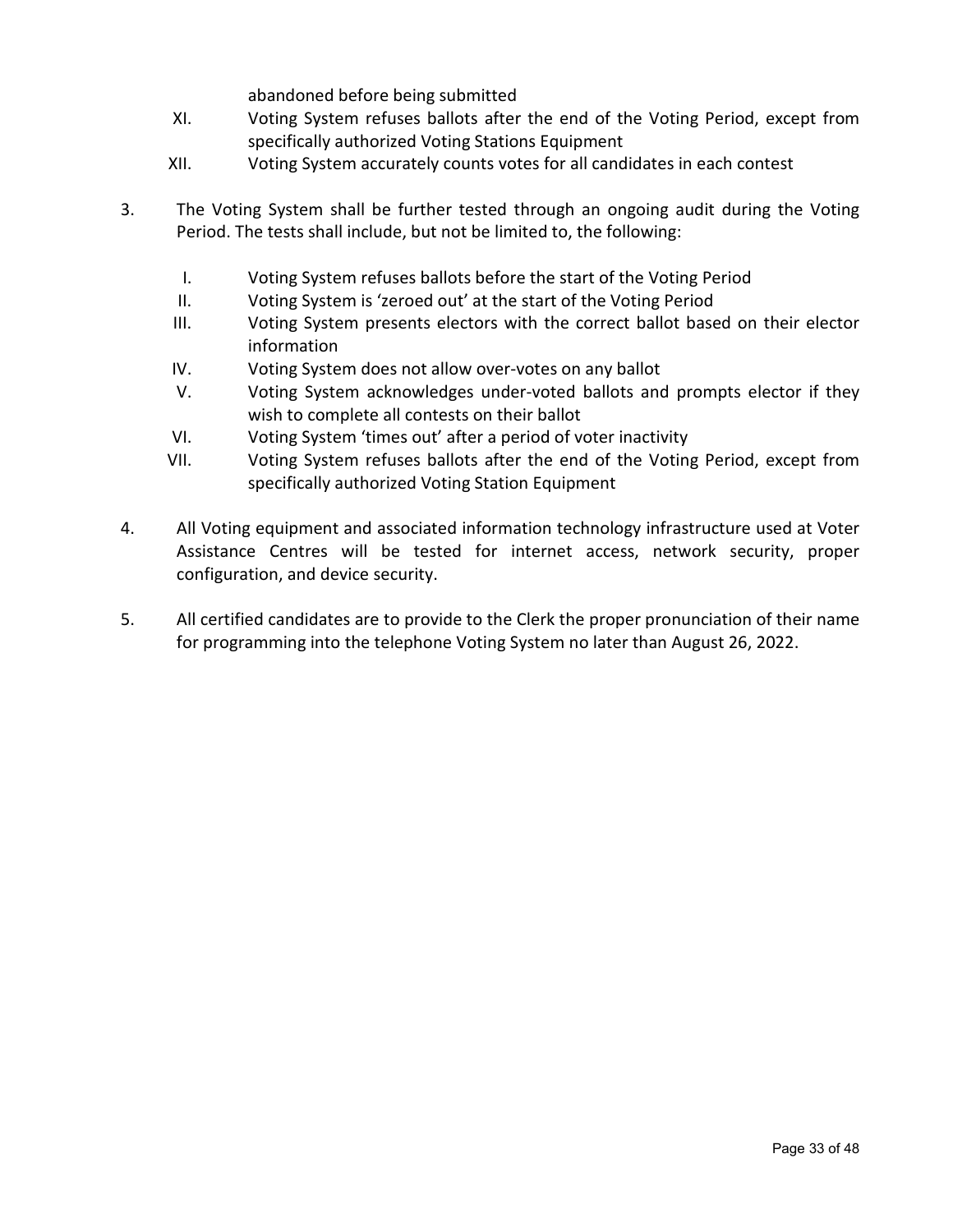## <span id="page-33-0"></span>**Section 16. Close of Polls & Results**

- 1. The Municipality shall keep its public voting access open until October 24, 2022 at 8:00 p.m.
- 2. Any person remaining within a Voter Assistance Centre after 8:00 p.m. will still be permitted to vote from Voting Equipment. Persons who have gained access to the Voting System remotely through their own device prior to 8:00 p.m. on October 24, 2022 will be permitted to complete the voting process, provided that they do so by 8:10p.m.
- 3. At such a time as all eligible electors within a Voter Assistance Centre have voted and after 8:10 p.m. to ensure no remote voters remain logged into the system, the Clerk shall order the close and deactivation of the Telephone/Internet Voting service and shall also order the generation of the results for each contest.
- 4. Following the close of voting, the appointed Auditor will attempt to vote from both a privately-owned computer and a Voting Station, and confirm that it is not possible to access the voting site.
- 5. As soon as possible after 8:15 p.m. on October 24, 2022 at the Receiving Location, the Clerk shall download unofficial results for each contest from the Voting System. Only the Clerk, appointed Election Officials, certified candidates or their scrutineer may be present at the Receiving Location, and those present shall sign the unofficial results. The Clerk shall publish the unofficial results on the municipal website and/or the Voting System website, as the case may be.
- 6. As soon as possible after Voting Day, the Clerk shall declare the official results, and then post the official results at the Municipal Office and on the municipal website and/or Voting System website, as the case may be.
- 7. Notice shall be provided to the County of Bruce by sending the County Clerk notice of the final number of electors and noting the elected persons to the positions of Mayor who will be serving as County Councillors.
- 8. Notice of election results for each school board race shall be provided to the responsible Municipal Office for each of the elections as well noting only the school board election results for the municipality.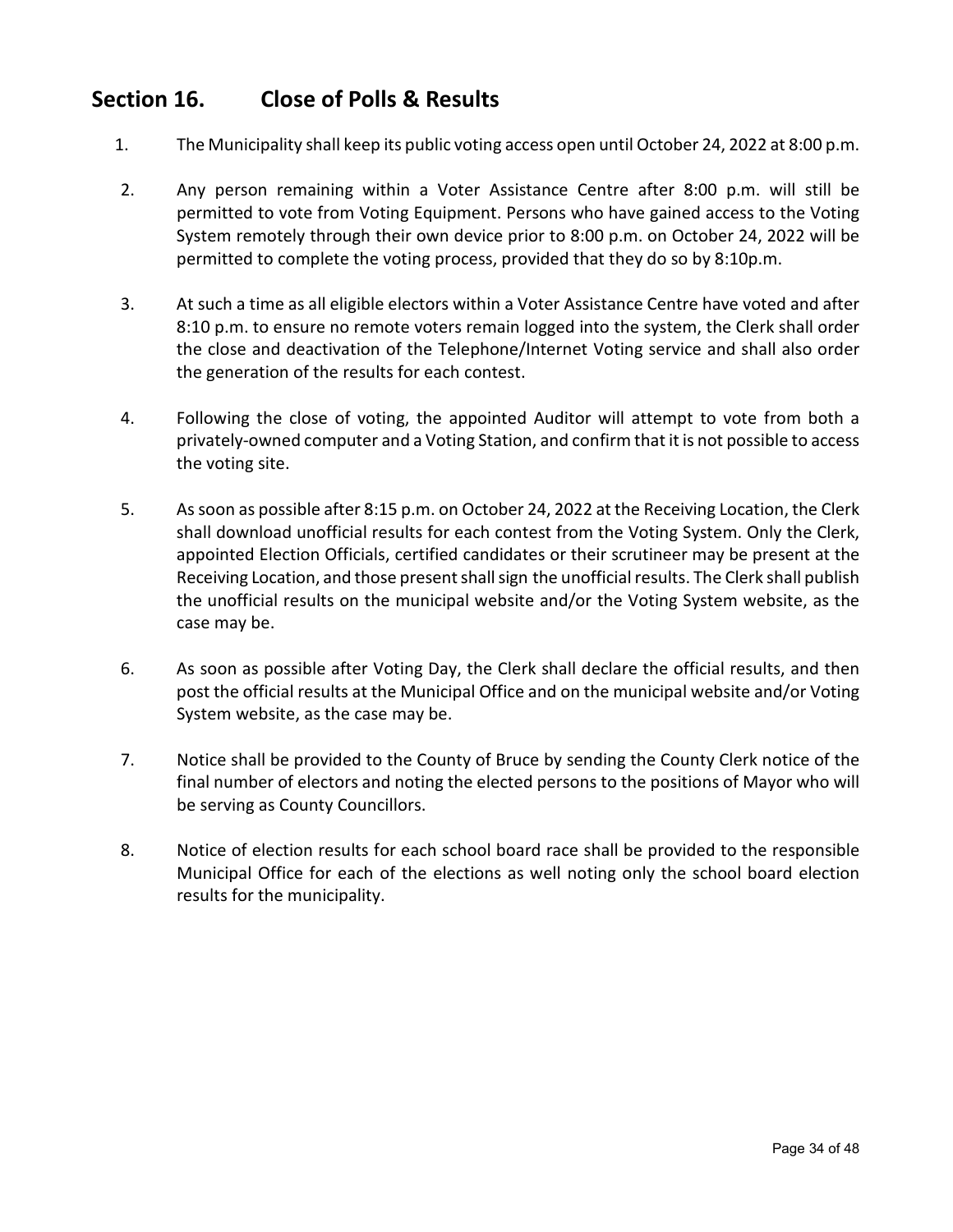# <span id="page-34-0"></span>**Section 17. Recount Procedures**

A recount under Sections 56, 57, or 58 of the Municipal Elections Act, 1996 shall be conducted in the same manner as the original count as per Section 60(1) unless ordered otherwise by a judge under Section 60(3).

A recount is required when:

- there is a tie vote where both or all candidates cannot be declared elected (Automatic);
- by resolution of Council (for Council offices); by resolution of local board (for offices on a local board);
- by order of the Minister (for questions submitted by the Minister);
- by order of the Superior Court of Justice.

#### **Costs of Recount**

In accordance with Section 7(3) and (4) of the Municipal Elections Act, 1996, the costs incurred by the Clerk to conduct a recount are to be paid by the Municipality. Any expenses incurred by a candidate will be the responsibility of the candidate (i.e: legal counsel in attendance on behalf of the candidate). The Clerk shall submit a signed certificate verifying the costs to the appropriate local board, upper tier municipality or Minister who shall in turn be responsible for paying the costs as soon as possible.

#### **Who Conducts Recount**

In accordance with Section 56 of the Municipal Elections Act, 1996, the Clerk conducts all recounts for elections for which the Clerk is responsible except recounts conducted by the Superior Court of Justice upon appeal.

#### **Tied Vote Recount**

In accordance with Section 56 of the Municipal Elections Act, 1996, where there is a tied vote for the election of a candidate to an office and both or all of the candidates cannot be declared elected, the Clerk must hold a recount within 15 days after the declaration required by Section 55(4)(a)(b) of the results of the election.

If required, Simply Voting shall provide any documentation to support the integrity, security and accuracy of the electronic voting system.

#### **Council, Local/School Board or Minister Request for Recount**

Within 30 days after the Clerk's declaration of the results under Section 55(4) of the Municipal Elections Act, 1996, a Council or local/school board may pass a resolution or the Minister may make an order requiring a recount. In accordance with Section 57 of the Municipal Elections Act, 1996, the recount is to be held within 15 days after the resolution is passed or the order is made. The resolution for a recount must be passed no later than Wednesday, November 23, 2022. An order of the Minister must be made within the same time frame. The incoming council or local board is no longer able to decide on a recount.

#### **Application to Superior Court of Justice**

In accordance with Section 58 of the Municipal Elections Act, 1996, a person who is entitled to vote in an election and who has reasonable grounds for believing the election results to be in doubt may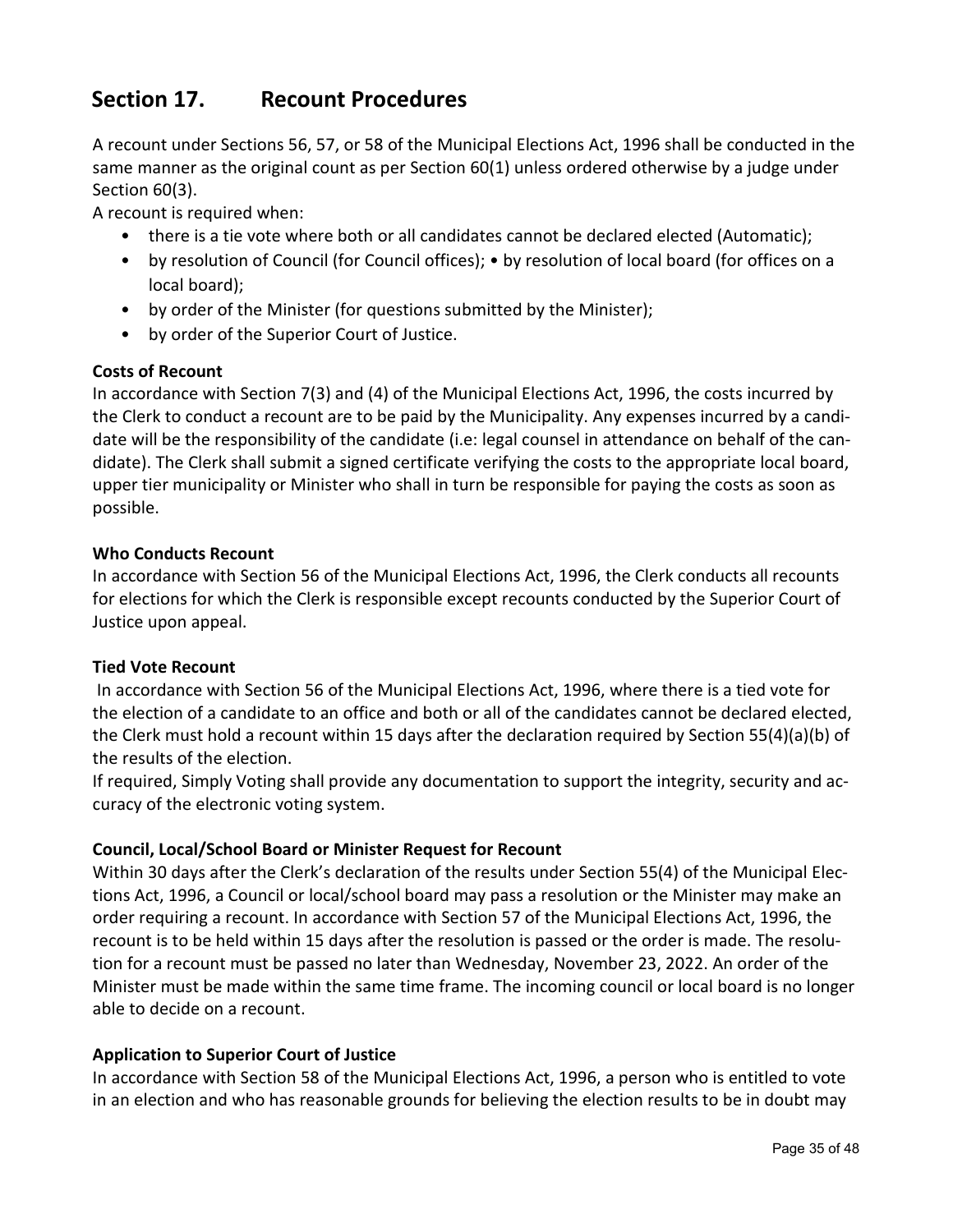apply to the Superior Court of Justice for an order directing the Clerk to hold a recount. The application must be commenced within 30 days after the Clerk's official declaration of the results under Section 55(4) of the Act. The court, if satisfied there are sufficient grounds, shall make an order requiring the Clerk to hold a recount. The recount is to be held within 15 days after the Clerk receives a copy of the order.

#### Votes for Candidates to be Included in a Recount

In accordance with Section 56 and 59 of the Municipal Elections Act, 1996, the votes to be included in the recount are as follows:

- In a recount for a tied vote, the votes cast for candidates who are tied.
- In a recount being conducted under the authority of a council or local board resolution, the votes cast for candidates named in the resolution (all or specified candidates).
- In a recount being conducted under the authority of a court order, the votes cast for candidates named in the order (all or specified candidates). The Clerk may include the votes for any other candidate for the same office. The practical application of this provision would be for the Clerk to include any candidate whose vote total was, in the Clerk's opinion, close enough to possibly be affected by the recount.

#### **Persons Entitled to be Present at a Recount**

In accordance with Section 61 of the Municipal Elections Act, 1996 the following persons are entitled to be present at a recount:

- the Clerk and any other Election Official appointed for the recount;
- every Certified Candidate for the office involved;
- the applicant, if any, who applied for the recount under s.58;
- legal counsel for any of the above;
- each Certified Candidate for the office involved or an applicant may appoint a Scrutineer for the recount.

Notification of Recount In accordance with Section 56, 57, 58 of the Municipal Elections Act, 1996 and O. Reg 101/97, the Clerk shall give notice of the recount date, time and place on "Notice of Recount Form" to the following:

- all certified candidates for the office which is the subject of the recount;
- where a resolution is involved, the Council or local/school board which passed the resolution;
- the Minister when an order has been made;
- the applicant in the case of a court order;
- notice of recount will be posted on the municipal Website, given by registered mail or personal service.

#### **Process at Recount**

In accordance with Sections 61 and 62 of the Municipal Elections Act, 1996, the Clerk shall request a re-tabulation of the results for the office(s) that are subject to the recount procedure. Once the recount process has commenced, it must continue to completion. Upon completion of the recount, the Clerk will announce the results of the recount. Persons authorized to attend the recount may also be at the announcement of the results of the recount. Unless an application has been made for a judicial recount, the Clerk, on the 16th day after the recount is completed, will declare the successful Candidate or Candidates elected or will declare the result of the vote.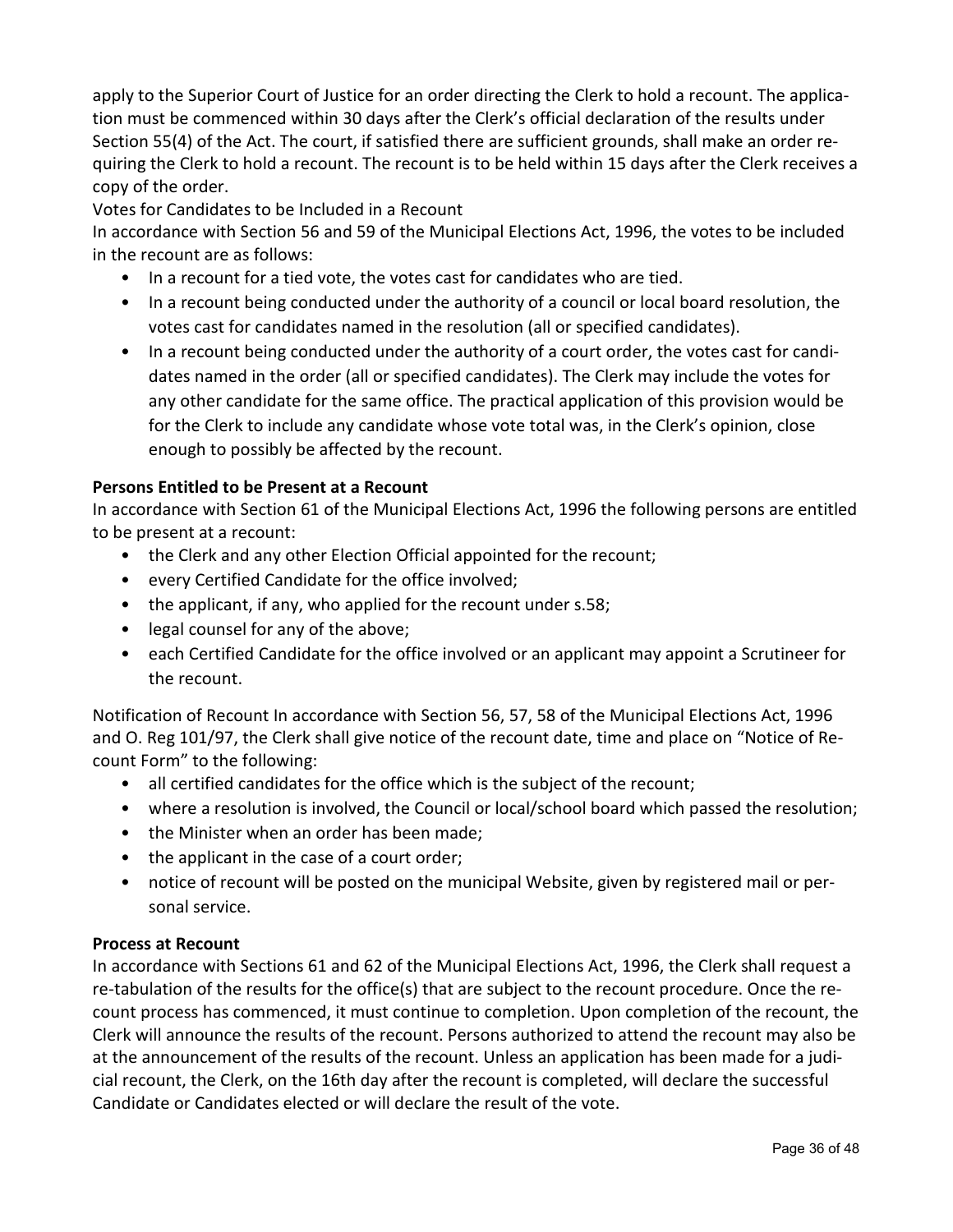#### **Continuing Tie Vote**

After Recount Procedures Pursuant to Section 62(3) in a case of a tied vote following the recount, the Clerk shall determine the result by conducting a lot as follows: The Clerk shall write the name of each Candidate on equal-sized pieces of paper. They are then put in a container as determined by the Clerk in full view of all persons present and authorized to attend including one Election Official. The Clerk shall announce prior to the draw that "the candidate to be elected shall be the candidate whose name is written on the first piece of paper I draw out of the container." Without looking into the container, the Clerk will pull one paper from the container and the Candidate drawn is announced and elected.

#### **Declaration by Clerk and Notice of Final Certified Results**

In accordance with Section 62(4) of the Municipal Elections Act, 1996, unless an application has been made for a judicial recount, the Clerk on the 16th day after the recount is completed will declare the successful candidate or candidates elected by posting the "Declaration of Recount Results Form" the Municipal Office and on the website. Such Declaration shall be sent to everyone previously given notice of the recount.

### <span id="page-36-0"></span>**Section 18. CANDIDATES FINANCIAL STATEMENTS**

At least 30 days before the filing date, but no later than March 1, 2023, the Clerk shall give to every candidate whose nomination was filed, by registered mail, notice of all the filing requirements and penalties set out in s.88.23 (2) and 92 (1). The notice shall be given on "Notice to Candidate of Filing Requirements" Form EL42(A).

Candidates, whose campaign contributions and total expenses are each equal to or less than \$10,000, are not required to file an auditor's report with the financial statement.

A "Notice of Default" Form EL43(A) shall be given to the candidate by registered mail and to the relevant council or local board in the event that a candidate has not submitted the "Financial Statement" Prescribed Form 4 by 2:00 p.m. on March 31, 2023.

Candidates should seek their own advice and counsel regarding campaign finances. A campaign period may be extended in keeping with the procedure and timeframes outlined in the *Act*.

Refund of Nomination Filing Fee (s.34)

A candidate is entitled to receive a refund of the nomination filing fee if:

- the nomination is withdrawn;
- the candidate is elected to the office; or
- the candidate receives more than 2% of the votes cast
- the documents required under subsection 88.25(1) are filed on or before 2:00 pm on the filing date in accordance with that subsection, as of December 31, 2022.

Refunds will be processed by the end of the election year.

Candidate's financial statements are filed with the Clerk and are public documents which will be posted electronically on the municipal Website.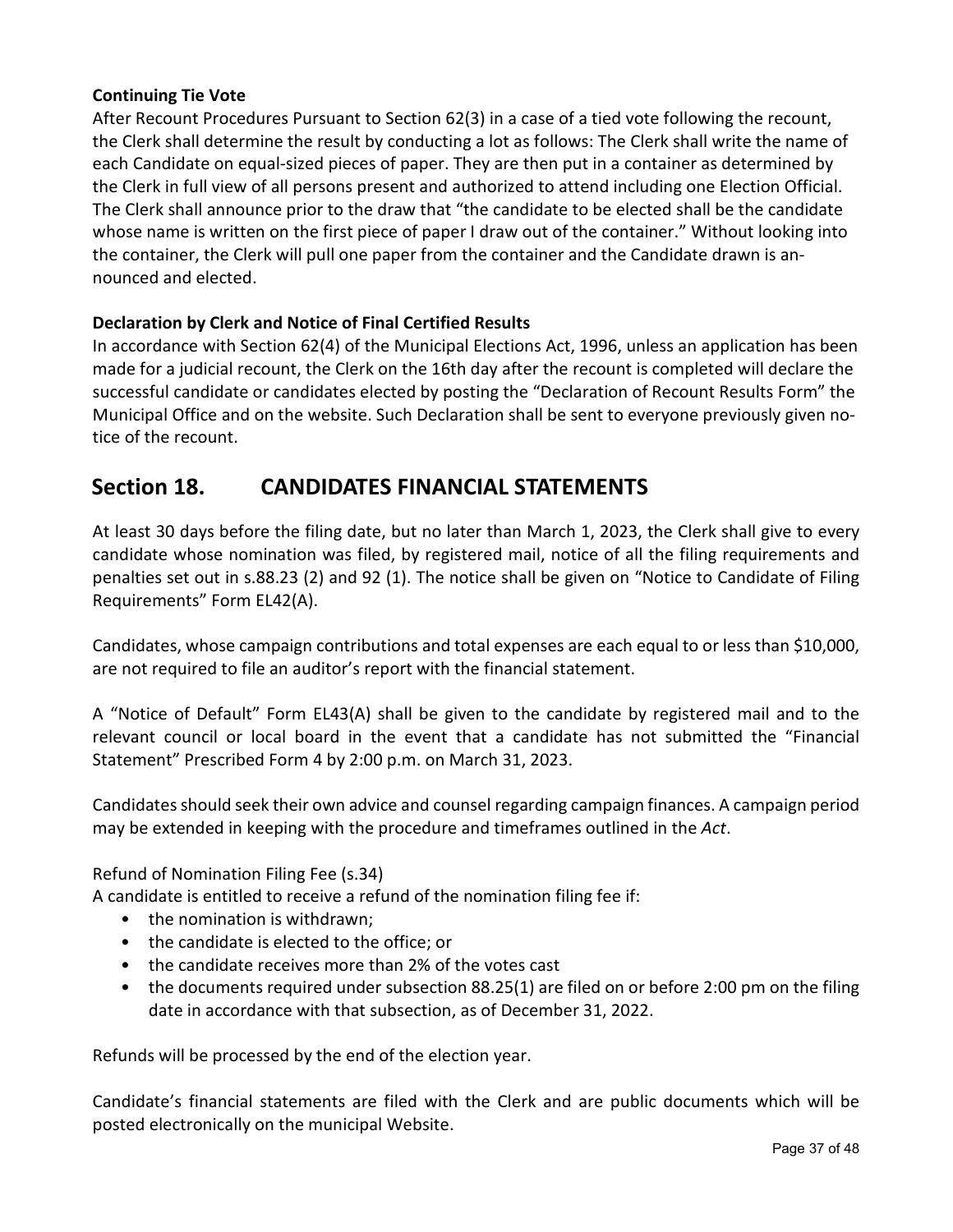# <span id="page-37-0"></span>**Section 19. THIRD PARTY FINANCIAL STATEMENTS**

#### **Campaign Period (s. 88.28)**

Contributions can only be made to a registered third party for third party advertisements, and can only be made during the campaign period under section 88.12. A third-party advertiser that is registered can only incur expenses during the campaign period. The campaign period is determined by the application of the following rules:

For the 2022 municipal election - the election campaign:

- begins on the day the third-party registers for the election (registration must be certified by the Clerk); and
- ends on January 3, 2023.

If the third-party advertiser becomes involved in a compliance audit after the campaign ends on January 3, 2023, the campaign may be recommenced. Once the third-party advertiser notifies the Clerk in writing of the campaign period recommencement, the Clerk shall pay the third-party advertiser any surplus being held in trust for the candidate, together with interest. Where the campaign period has recommenced, the third-party advertiser may incur expenses and accept contributions until June 30, 2023 or where an alternate provision of the *Municipal Elections Act, 1996* has been met under section 88.2(4).

#### **Filing Requirements (s. 88.29, s. 88.30)**

All registered third parties are required to file a financial statement using the **Prescribed Form 8**. Candidates, whose campaign contributions and total expenses are each equal to or less than \$10,000, are not required to file an auditor's report with the financial statement. A registered third party whose campaign contributions in the municipality are \$10,000 or whose total campaign expenses exceed \$10,000 are required to file an auditor's report with the financial statement.

The registered third party must file their financial statements and auditor's report on the prescribed forms by 2 pm on March 31, 2023 for the filing period ending January 3, 2023.

If a candidate filed their financial statement prior to the filing date, and then noticed an error, they can withdraw the statement and refile the financial statement and auditor's report by March 31, 2023. Third party advertisers also have a maximum amount for parties etc. after Voting Day. For the 2022 election, the prescribed formula will use the number of electors on Nomination Day from the 2018 election. The Clerk is to calculate the maximum amount no later than September 26, 2022. When a third party originally registers, the Clerk is to provide a certificate setting out the maximum amount for parties etc. after Voting Day.

#### **Application by Third Party for Extension of Filing Date (s. 88.27(3))**

The registered third party may, before the last day for filing a financial statement under section 88.30, apply to the Ontario Court of Justice to extend the time for filing the document. The court may grant an extension of up to 90 days. The third party shall notify the Clerk in writing before 2:00 pm on the last day for filing a financial statement under s.88.29 or 88.32, that an application has been made.

#### **Clerk to Give Notice (s.88.29)**

The Clerk shall give notice of all of the filing requirements and of the penalties under s.88.27(1) and s.92(4) to every third party at least 30 days before the filing date. Before Voting Day, the Clerk is also required under section 33.1 to give notice of the penalties related to election campaign finances.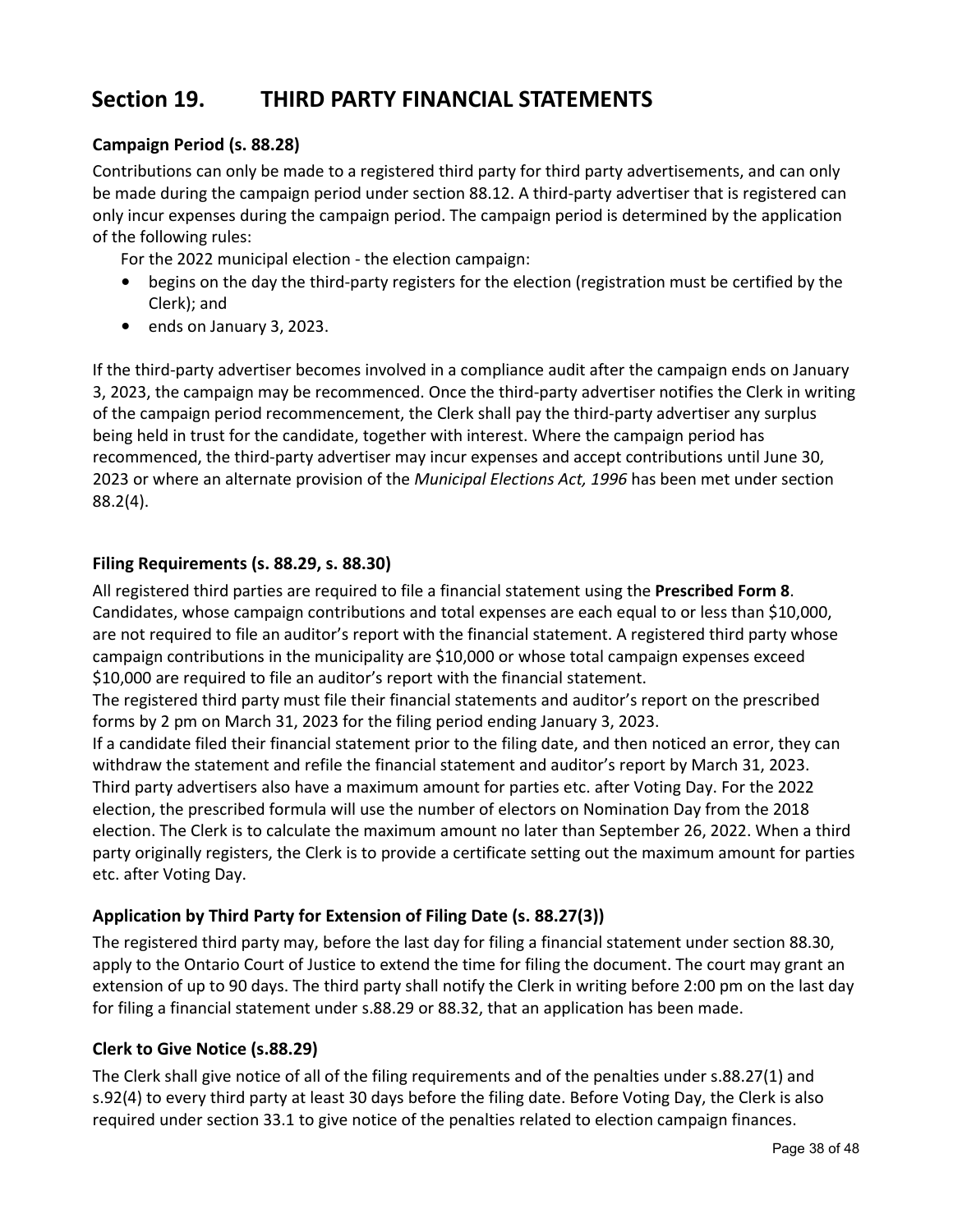#### **Campaign Period (s.88.28)**

If the third-party advertiser has a deficit at the time the election campaign period would otherwise end and the third party advertiser has notified the Clerk in writing on or before January 3, 2023, the campaign period is extended until the earliest of:

- June 30, 2023.
- The day the third party notifies the Clerk in writing that he, she or it will not accept further contributions.
- The day A equals the total of B and C, where
	- $\bullet$  A = any further contributions.
	- $\bullet$  B = the expenses incurred during the extension of the campaign period.
	- C = the amount of the registered third party's deficit at the start of the election campaign period.

#### **Supplementary Reporting Periods/Filing Dates (s. 88.30)**

Supplementary filing dates apply where the election campaign period has been extended. The supplementary reporting period is the 6-month period following the year of the election or in the case of a by-election, the supplementary reporting period is the 6-month period following the 45th day after Voting Day.

Where a third-party advertiser campaign period continues, he, she or it shall file a supplementary financial statement (including auditor's report if required) for the supplementary reporting period on or before 2 pm on the last Friday in September (September 29, 2023). It should be noted that even if a campaign has been extended, a third-party advertiser is required to file the initial financial statement for the reporting period ending January 3, 2023.

#### **Campaign Surplus (s. 88.31)**

Where a third party advertiser's financial statement (or supplementary financial statement) indicates an election campaign surplus at the end of the campaign period, the entire surplus amount shall be paid to the Clerk at the time of filing and the Clerk shall hold the monies in trust. If the registered third party subsequently incurs expenses related to a compliance audit, the Clerk shall pay the amount held in trust, with interest, to the third party, MEA. s.88.32.

The surplus becomes the property of the municipality/local board when all of the following conditions are satisfied:

- The campaign period has ended under s.88.28;
- It is no longer possible to recommence the campaign period (s.88.28);
- No compliance audit proceeding has been commenced; and
- The period for commencing a compliance audit proceeding has expired.

#### **Third Party Filing Default (s.88.27(1))**

A registered third party cannot participate in the next regular election if;

- They did not file their financial statement;
- There was a surplus and this surplus was not paid to the Clerk;
- The financial statement shows that the third party advertiser exceeded their expense limit; or
- If a document filed under s.88.32 has a surplus and the third party registered has not paid the surplus to the Clerk by the relevant date.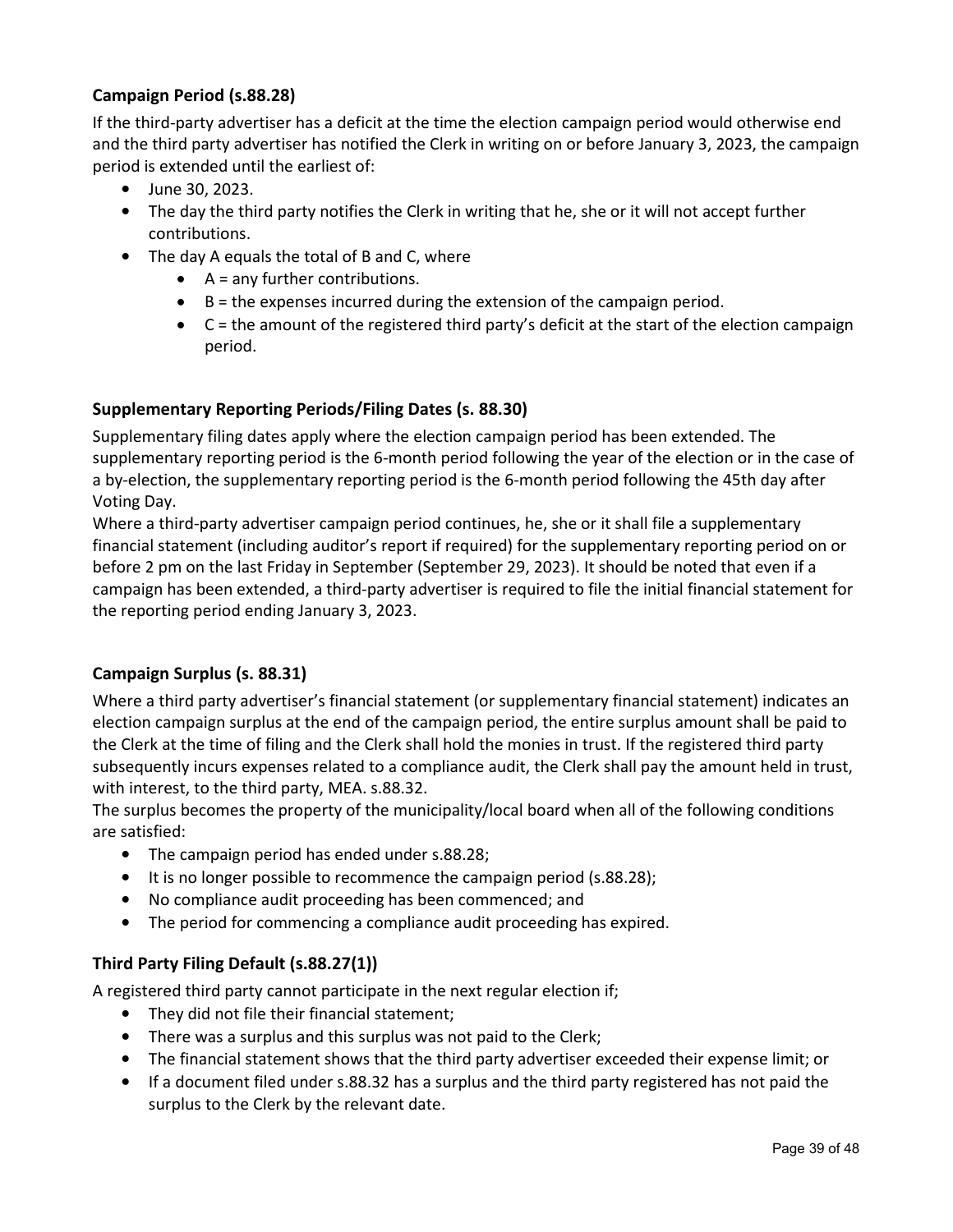#### **Clerk to Give Notice of Default (s. 88.27(2)**

The Clerk is required to notify the registered third party in writing that a default has occurred and the nature of the default. The Clerk also has to make this information public.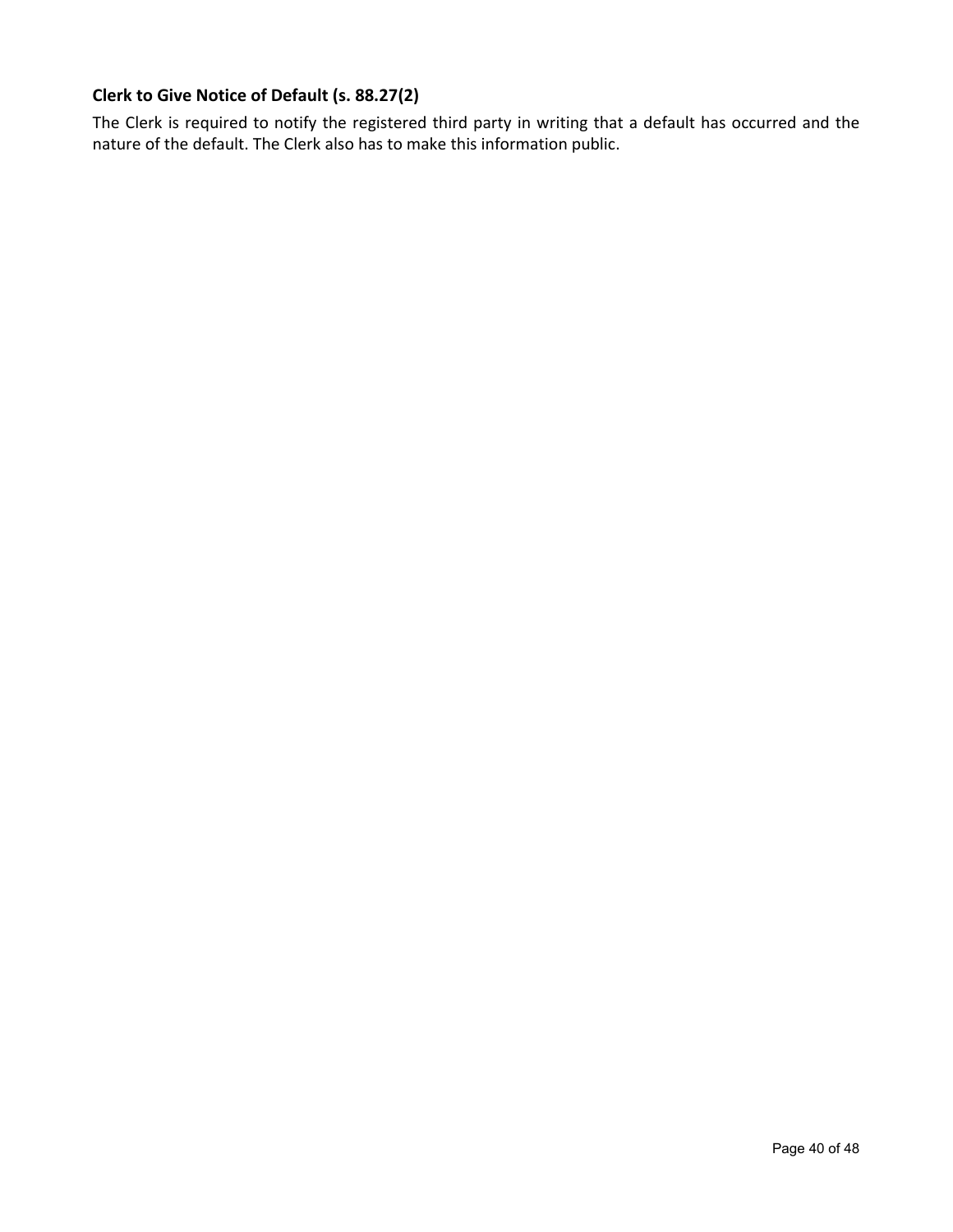# <span id="page-40-0"></span>**Section 20. COMPLIANCE AUDIT COMMITTEE**

#### **Establish Compliance Audit Committee**

A Council shall before October 1 of an election year establish a committee for the purposes of the *Municipal Elections Act, 1996*.

The Municipality of South Bruce Compliance Audit Committee shall be appointed by By-Law or through the Consolidated Appointment By-Law.

#### **Review of Contributions to Candidates (Section 88.34)**

The Clerk shall review the contributions reported on the financial statements submitted by a candidate to determine whether any contributor appears to have exceeded any of the contribution limits under section 88.9 (Maximum Contributions to Candidates).

#### **Report, Contributions to Candidates for Council**

As soon as possible after May 1, 2023, the Clerk shall prepare a report identifying each contributor to a candidate for office on a council who appears to have contravened any of the contribution limits under section 88.9 and,

- (a) if the contributor's total contributions to a candidate for office on a council appear to exceed the limit under section 88.9, the report shall set out the contributions made by that contributor to the candidate; and
- (b) if the contributor's total contributions to two or more candidates for office on the same council appear to exceed the limit under section 88.9, the report shall set out the contributions made by that contributor to all candidates for office on the same council.

The Clerk shall prepare a separate report in respect of each contributor who appears to have contravened any of the contribution limits under section 88.9.

The Clerk shall forward each report prepared to the Compliance Audit Committee. See Section 88.30 (2) for supplementary filing date provisions.

#### **Decision of Compliance Audit Committee Regarding Candidates (Section 88.34 (8))**

Within 30 days after receiving a report regarding Contributions to Candidates, the Compliance Audit Committee shall consider it and decide whether to commence a legal proceeding against a contributor for an apparent contravention.

#### **Review of Contributions to Registered Third Parties (Section 88.36 (1) to (4))**

The Clerk shall review the contributions reported on the financial statements submitted by a Registered Third Party to determine whether any contributor appears to have exceeded any of the contribution limits under section 88.13 (Maximum Contributions to Registered Third Parties).

#### **Report, Contributions to Registered Third Parties**

As soon as possible after May 1, 2023, the Clerk shall prepare a report identifying each contributor to a Registered Third Party who appears to have contravened any of the contribution limits under section 88.13 and,

- a. if the contributor's total contributions to a Registered Third Party that is registered in the municipality appear to exceed the limit under section 88.13, the report shall set out the contributions made by that contributor to the Registered Third Party in relation to third party advertisements; and
- b. if the contributor's total contributions to two or more Registered Third Parties that are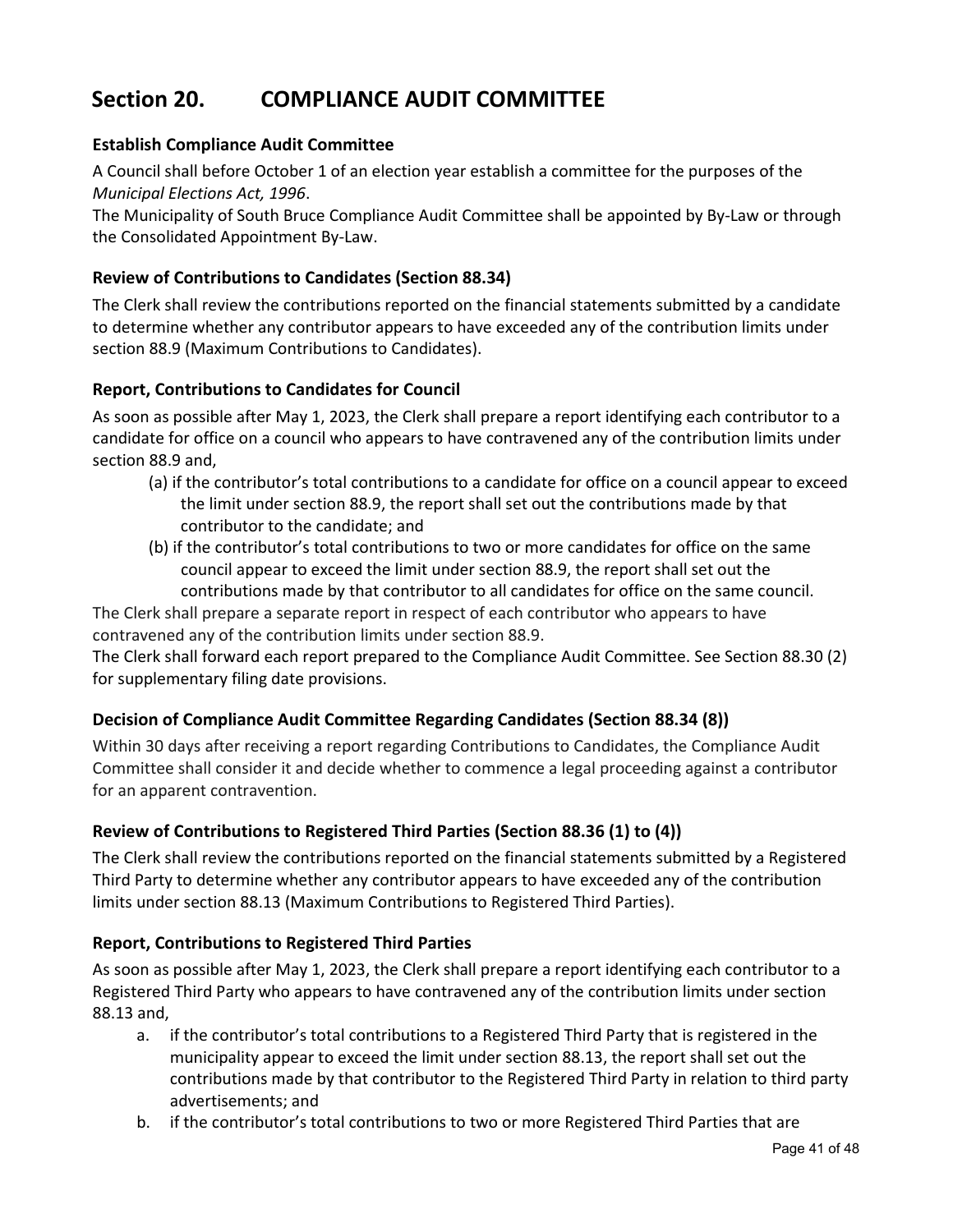registered in the municipality appear to exceed the limit under section 88.13, the report shall set out the contributions made by that contributor to all Registered Third Parties in the municipality in relation to third party advertisements.

The Clerk shall prepare a separate report in respect of each contributor who appears to have contravened any of the contribution limits under section 88.13.

The Clerk shall forward each report prepared to the Compliance Audit Committee. See Section 88.30 (2) for supplementary filing date provisions.

#### **Decision of Compliance Audit Committee Regarding Registered Third Parties (Section 88.36) (5))**

Within 30 days after receiving a report regarding Contributions to Registered Third Parties in the municipality, the Compliance Audit Committee shall consider it and decide whether to commence a legal proceeding against a contributor for an apparent contravention.

#### **Compliance Audit Application (Section 88.33 (1) and 88.35 (1))**

An elector who is entitled to vote in an election and believes on reasonable grounds that a candidate or a Registered Third Party who is registered in relation to the election in the municipality has contravened a provision of the Act relating to election campaign finances may apply for a compliance audit of the Candidate's or Registered Third Party's election campaign finances, even if the Candidate or Registered Third Party has not filed a financial statement.

#### **Compliance Audit Committee (Section 88.33 (4), (14))**

Within 10 days after receiving the Compliance Audit Application, the Clerk shall forward the application to the Compliance Audit Committee.

Within 10 days after receiving the Auditor's Report, if applicable, the Clerk shall forward the application to the Compliance Audit Committee.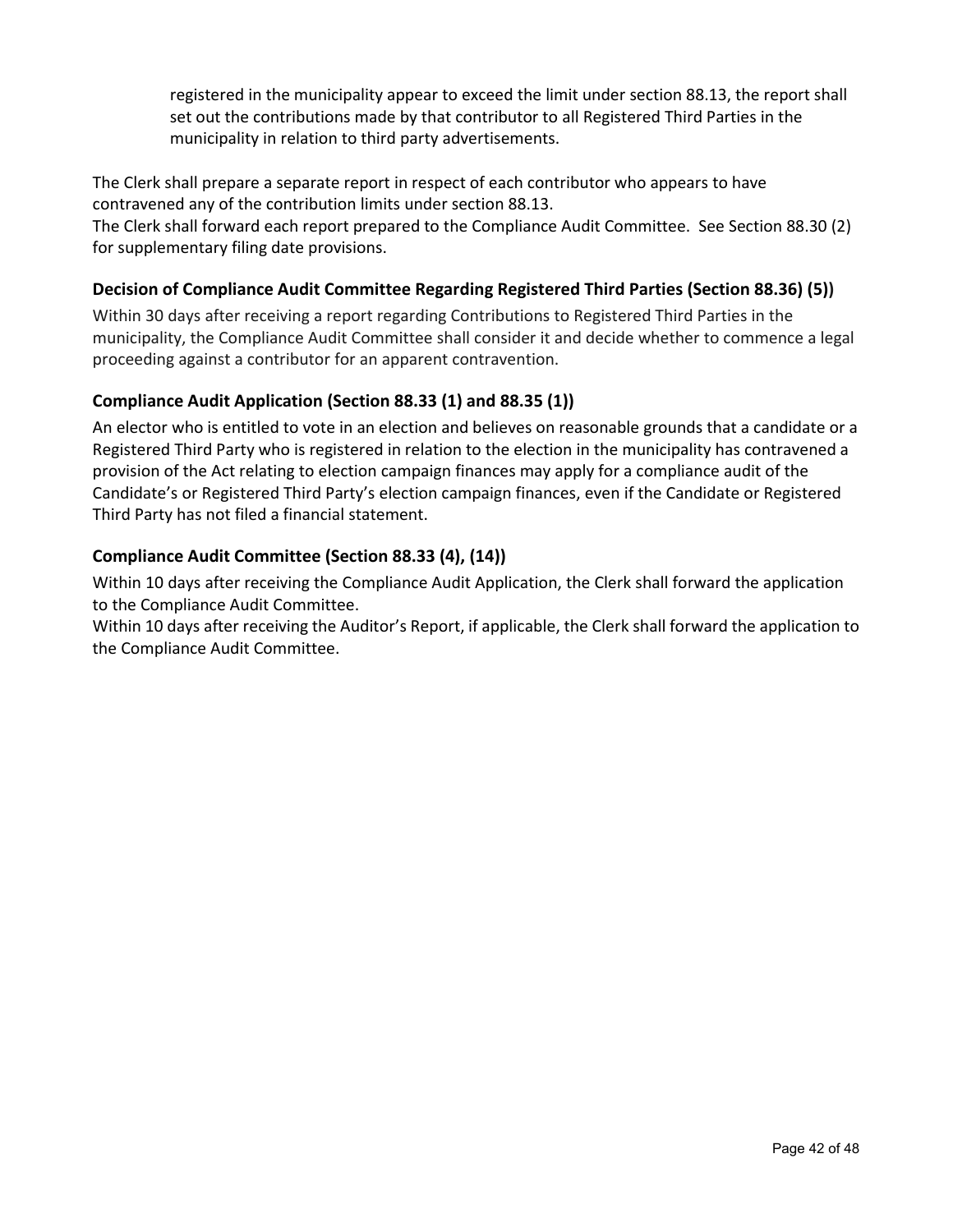# <span id="page-42-0"></span>**Section 21. Destruction of Records**

- 1. Election records shall be destroyed in accordance with Section 88 of the *Municipal Election Act, 1996*. Upon written request of the Clerk following the passage of 120 days after Voting Day, Simply Voting Inc. shall destroy all ballots associated with the election and provide written confirmation of same to the Clerk.
- 2. Despite anything in the *Municipal Freedom of Information and Protection of Privacy Act (MFIPPA)*, documents and materials filed with or prepared by the Clerk or any other election official under the *Municipal Elections Act, 1996* are public records, and until their destruction, may be inspected by any person at the Clerk's Office at a time when the office is open.

#### 3. **Restrictions**

No person shall use information obtained from public records described above, except for election purposes.

#### 4. **Access to the Voters' List**

The Voters' List shall not be posted in a public place and can be used only for election purposes.

Due to MFIPPA, details about another person, other than the person an Election Official is speaking with, should not be provided, including whether or not the individual is on the Voters' List.

#### 5. **Candidates**

All Voter information obtained by the candidate during the 2022 Municipal Election shall be returned to the Clerk, by the candidate, after the election and confirmed in writing to the Clerk. The candidate may return documents to the Clerk for destruction with other election material.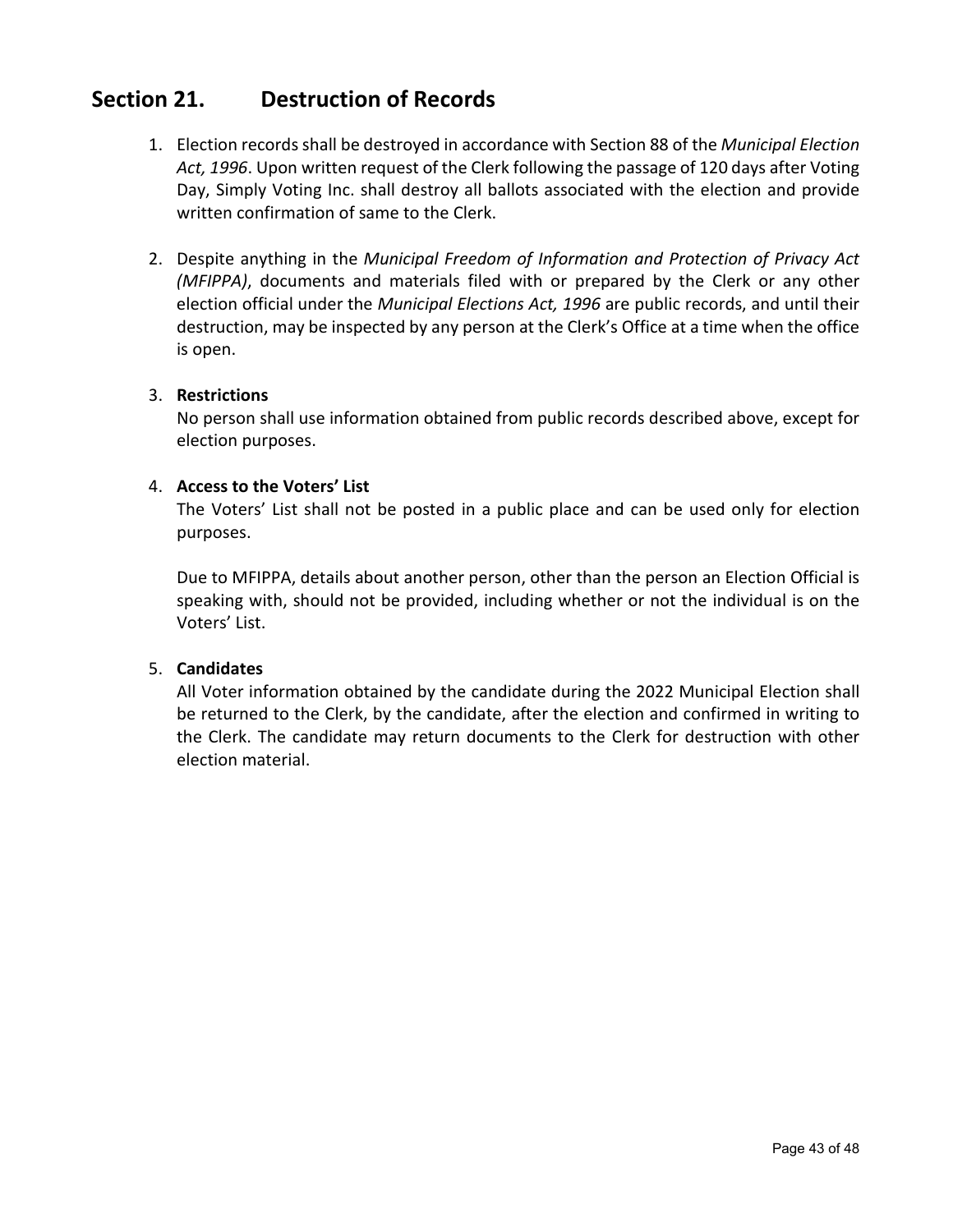# **Section 22. Scrutineers**

- <span id="page-43-0"></span>1. Scrutineers may be appointed, in writing by the candidate, to represent them as allowed for under Section 16 of the *Municipal Elections Act, 1996*. If appointed, scrutineers will be entitled to the following:
	- i. to be present in the Receiving Location, from 9:30 a.m. to 10:00 a.m. on October 17, 2022 prior to the opening of polling to verify and ensure that all candidates' names are listed and the total votes cast are at "0" (Zero), and to sign the Activation of Voting System form (SV01) to attest to this fact.
	- ii. to be present at any Voter Assistance Centre during hours of operation to observe the process.
	- iii. to be present in the Receiving Location, at the time when results are announced.
- 2. Before being admitted to a Voter Assistance Centre or the Receiving Location, Scrutineers shall produce satisfactory identification and a properly signed Appointment of Scrutineer by Candidate form, and take the Oral Oath of Secrecy (EL12A and EL12B).
- 3. Only one candidate or their appointed scrutineer may be in attendance at a Voter Assistance Centre or the Receiving Location at one time.
- 4. Use of mobile communication devices and cameras shall **not be permitted** within any Voter Assistance Centre or the Receiving Location by any candidate or scrutineer.
- 5. Scrutineers who do not follow the instructions of the Election Official(s) or who attempt to interfere, influence and to determine how an elector is voting will be requested to leave the Voter Assistance Centre immediately, their appointment will be revoked and they will not be permitted to re-attend at a Voter Assistance Centre or during the announcement of results. Scrutineers may also have their appointment revoked if they contravene the rules and guidelines established by the Clerk as provided to the Candidates.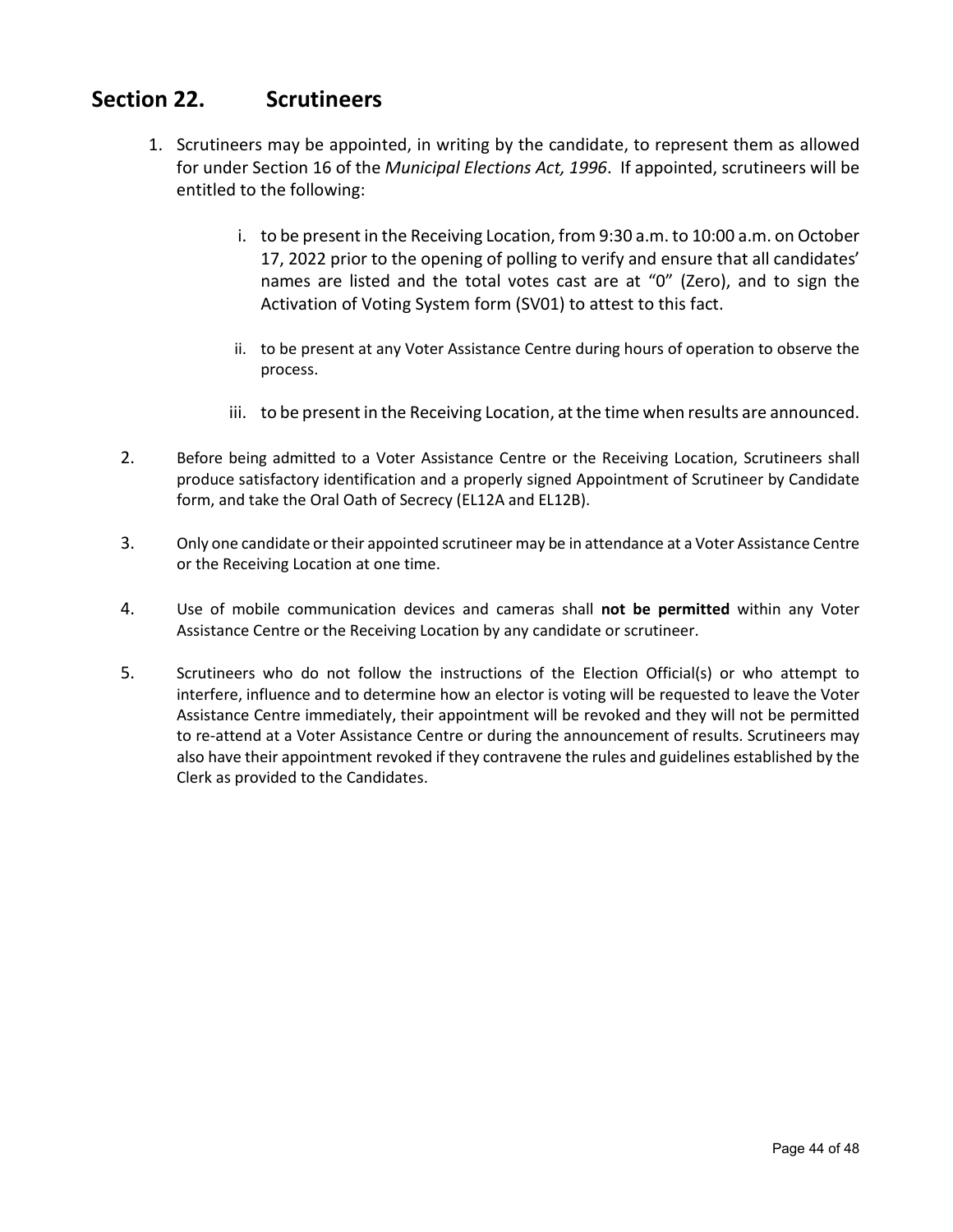# <span id="page-44-0"></span>**Section 23. Corrupt Election Practices: Offences and Prosecution**

- <span id="page-44-1"></span>1. Sections 89 and 90 of the MEA provide for offences, penalties and enforcement of corrupt practices and other offences during an election process.
- 2. Although the Municipality of South Bruce will be telephone and internet voting, the principles and integrity of the election process will remain and be enforceable.
- 3. Section 89, Offences, of the MEA states. "A person is guilty of an offence if he or she,
	- I. votes without being entitled to do so
	- II. votes more times than this Act allows
	- III. induces or procures a person to vote when that person is not entitled to do so
	- IV. before or during an election, publishes a false statement of a candidate's withdrawal
	- V. furnishes false or misleading information to a person who this Act authorizes to obtain information
	- VI. without authority, supplies a voter credentials/ballot to anyone
	- VII. takes, opens and/or deals with voter credentials/ballot without having authority to do so

4. No person shall solicit a Voter Information Letter from an eligible elector. Valid complaints or knowledge of solicitation shall be immediately reported to the Ontario Provincial Police for investigation of corrupt practices.

5. According to Section 90 of the MEA, if a person is convicted of an offence under Section 89 of the MEA, the offence also constitutes a corrupt practice.

6. Although MEA provisions speak to voting places, ballots, ballot boxes, etc., the same must be used interchangeably with the "alternative form of voting" since the principle of the Act must be maintained and is, therefore, enforceable and subject to penalties.

7. The Clerk of the Municipality of South Bruce, while utilizing this alternative form of voting, will abide by the following rules and regulations:

- I. All valid written complaints which may contravene the provisions of the MEA, either verbally or written, will be investigated by the Clerk
- II. Valid complaints, once investigated by the Clerk, will be submitted to the Detachment Commander at the Bruce Peninsula Detachment of the Ontario Provincial Police (OPP)
- III. Upon completion of the OPP investigation, the Detachment Commander will communicate with the Crown Attorney's Office to determine whether an individual will be prosecuted
- IV. The Clerk and/or any Election Official will not attempt to interfere or intervene in the ongoing investigation and may be called upon to give evidence during proceedings.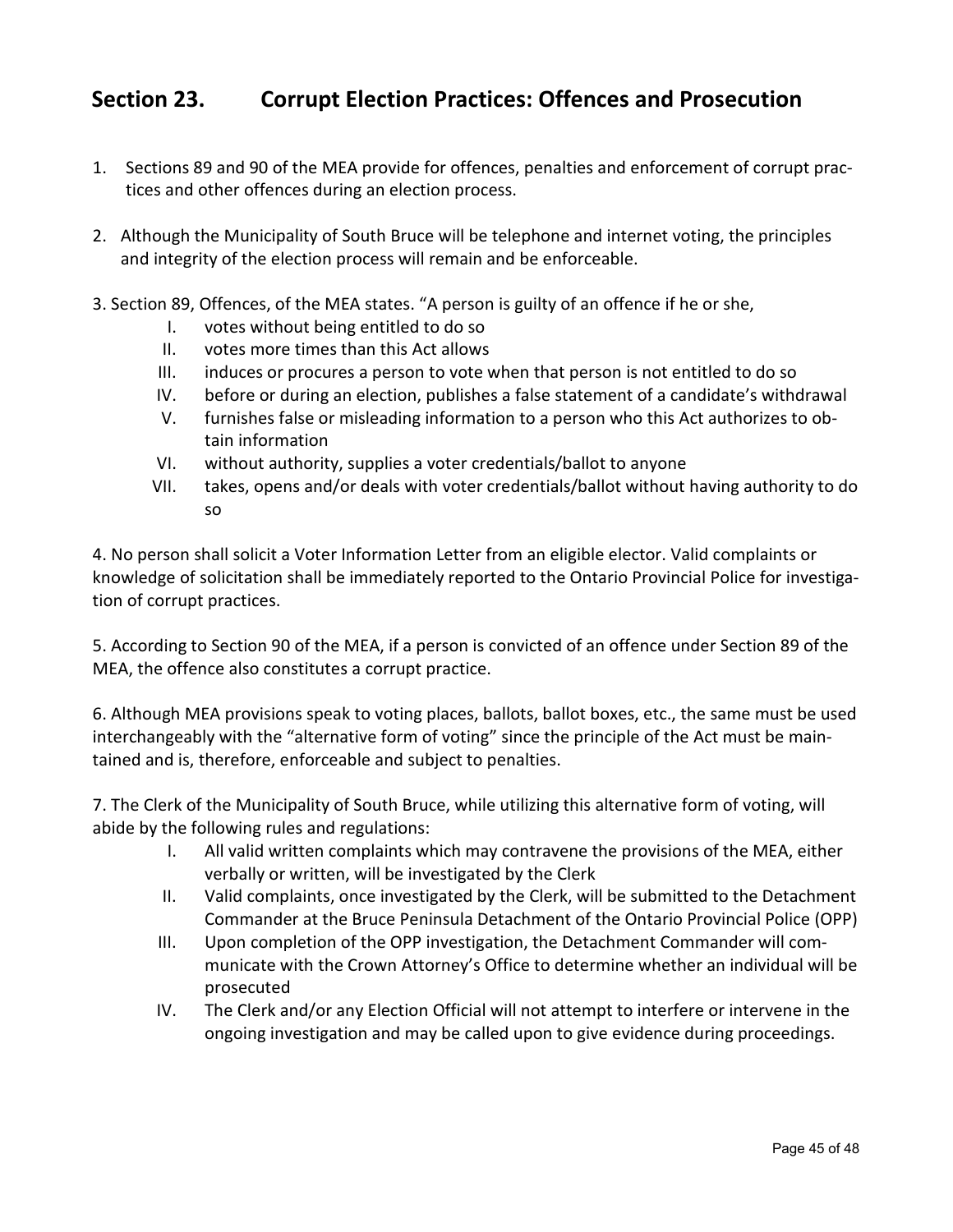### **Section 24. Mail Tampering: Criminal Offence and Prosecution**

- 1. The Criminal Code of Canada states that tampering with the mail of an individual is a criminal offence and a person found guilty is liable to a term of imprisonment not exceeding ten (10) years. Since The Municipality's election methods rely on delivery of the VIL to eligible electors in order to allow those electors to exercise their right to vote, any instance or substantiated account of mail tampering will be taken very seriously and reported to the authorities.
- 2. In order to ensure the integrity and confidence of the voting process for all electors and candidates, the Clerk agrees to the following rules and regulations:
	- i. THAT all complaints about actions which may contravene the provisions of the Criminal Code of Canada with respect to mail tampering, submitted in writing, will be considered by the Clerk;
	- ii. THAT all such valid complaints, once deemed by the Clerk to be substantiated, will be submitted to the appropriate authorities;
	- iii. THAT the Clerk or any Election Official will not attempt to intervene in the prosecution and may be called to give evidence during prosecution.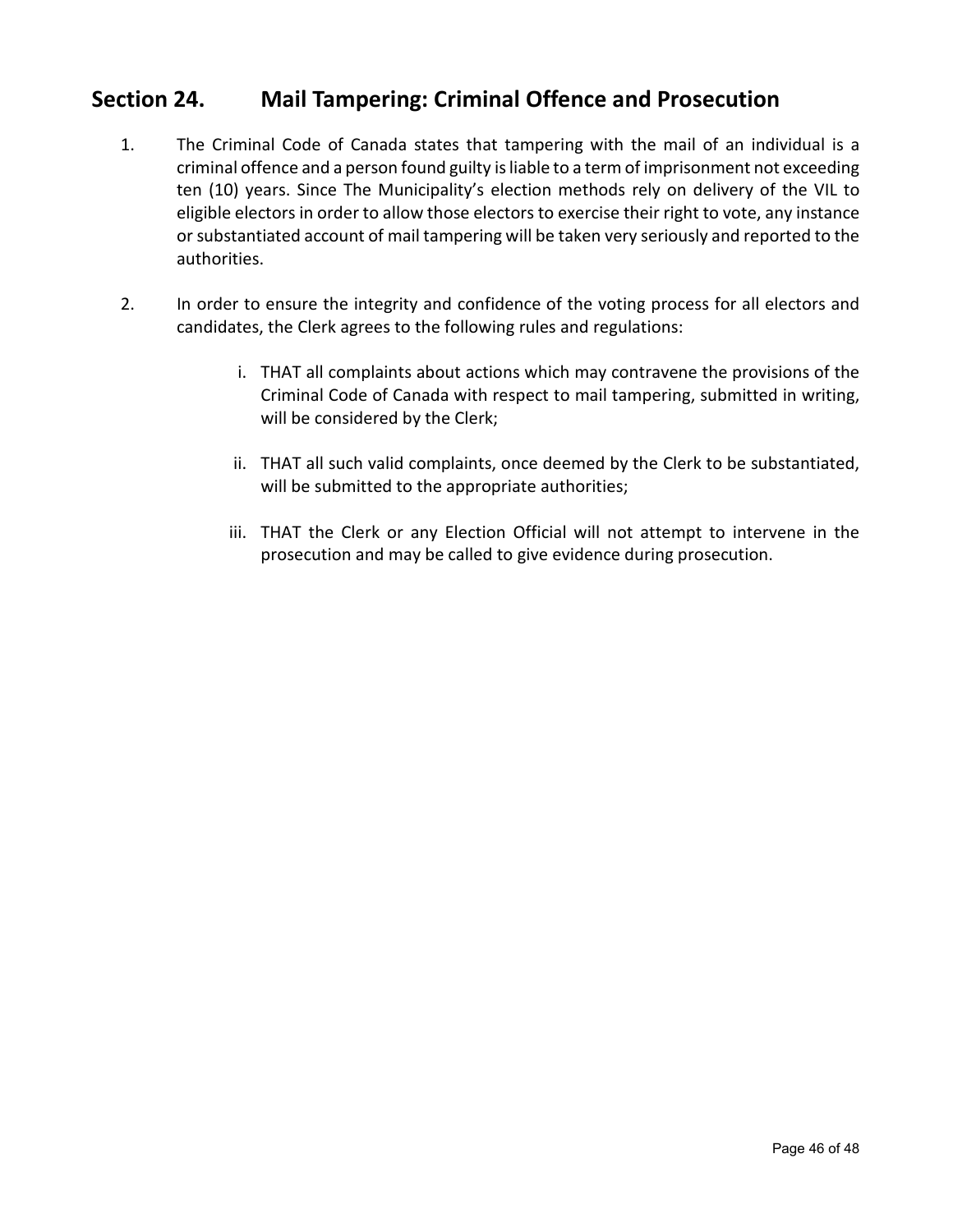## <span id="page-46-0"></span>**Section 25. Emergencies**

Pursuant to Section 53 of the Municipal Elections Act, 1996 the Clerk may declare an emergency if of the opinion that circumstances have arisen that are likely to prevent the election being conducted in accordance with the Act. On declaring an emergency, the Clerk shall make such arrangements as deemed advisable for the conduct of the election. The arrangements made by the Clerk, if they are consistent with the principles of this Act, prevail over anything in this Act and the regulations made under it.

The emergency continues until the Clerk declares that it has ended. If made in good faith, the Clerk's declaration of emergency and arrangements shall not be reviewed or set aside on account of unreasonableness.

The Clerk shall provide notice of such emergency to the best of their ability and in keeping with the circumstance. If required, the Clerk may consider alternate options for any part of the election process. Simply Voting will take direction from the Clerk as to what actions will be taken.

### <span id="page-46-1"></span>**Section 26. Accessibility**

- 1. The Clerk shall have regard to the needs of electors and candidates with disabilities.
- 2. The Clerk shall prepare a plan regarding the identification, removal and prevention of barriers that affect electors and candidates with disabilities and shall make the plan available to the public before Voting Day.
- 3. In establishing the locations of Voter Assistance Centres, the Clerk shall ensure that each location is accessible to electors and candidates with disabilities.
- 4. Within 90 days after Voting Day, the Clerk shall prepare a report regarding the identification, removal and prevention of barriers that affect electors and candidates with disabilities and shall make the report available to the public.